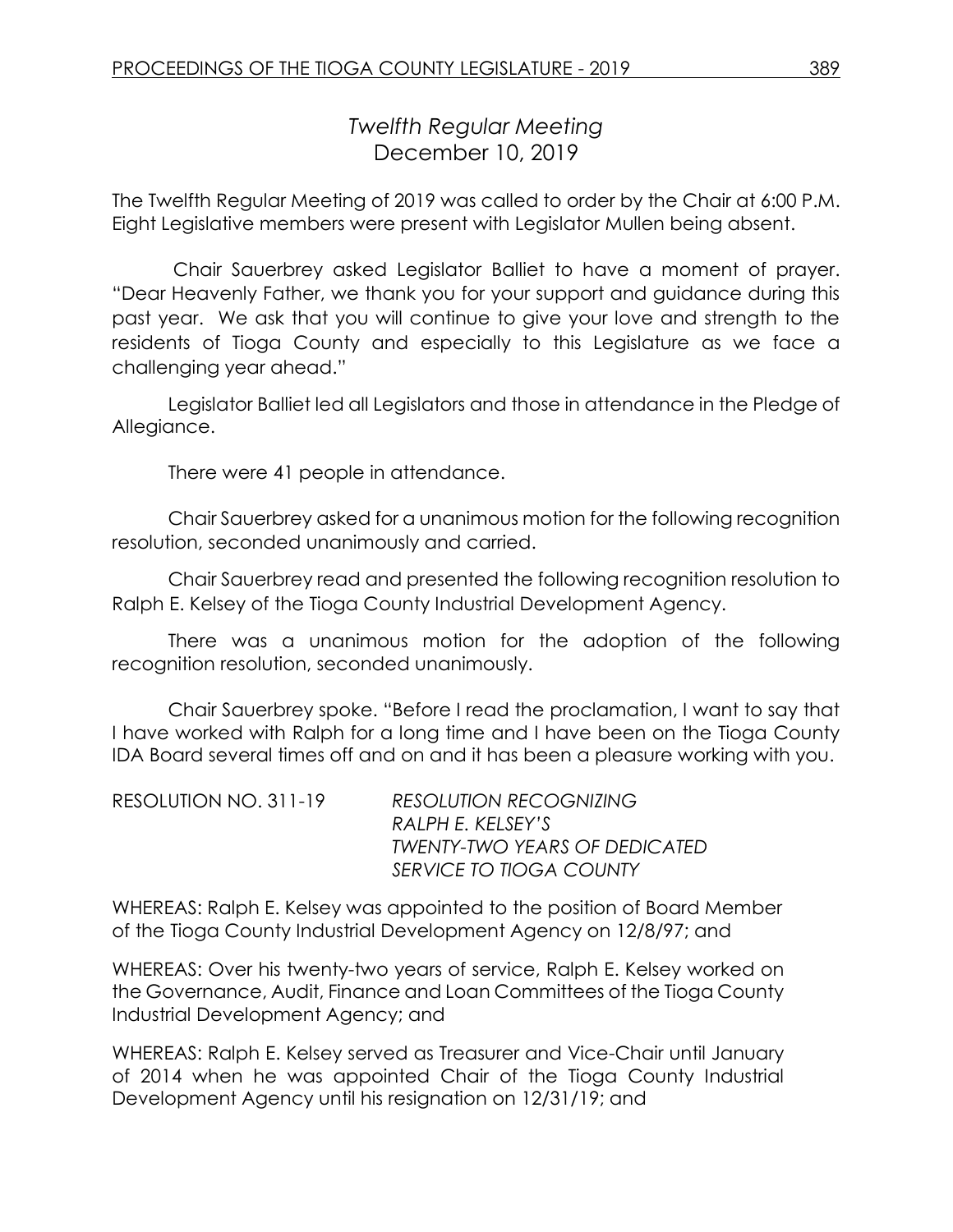WHEREAS: Ralph E. Kelsey has faithfully volunteered his time and has been dedicated and loyal in the performance of his duties and responsibilities during the past twenty-two years, thereby earning the respect of his colleagues and peers throughout Tioga County; and

WHEREAS: Ralph E. Kelsey will resign from the Tioga County Industrial Development Agency on December 31, 2019; therefore be it

RESOLVED: That the Tioga County Legislature, on its own behalf, as well as on behalf of the citizens of Tioga County, express sincere gratitude to Ralph E. Kelsey for his twenty-two years of dedicated and loyal service to the residents of Tioga County; and be it further

RESOLVED: That this resolution be spread upon the minutes of this meeting and a certified copy be presented to this outstanding volunteer, Ralph E. Kelsey.

ROLL CALL VOTE

Unanimously Yes – Legislators Balliet, Hollenbeck, Monell, Sauerbrey, Roberts, Standinger, Sullivan, and Weston.

No – None.

Absent – Legislator Mullen

RESOLUTION ADOPTED UNANIMOUSLY.

Ralph E. Kelsey spoke. "I use to be able to speak for three or four minutes without having to write it down, but I am beginning to forget what I don't remember.

"I just want to thank the Legislature for this recognition. When LeeAnn said to me that the County Legislature would like to pass a resolution recognizing my service, my first thought was no, I do not need that recognition. Matter of fact, it is foolish enough to tell you or confess to all of you that I enjoyed my time, rather liked it. Then I thought, I do want to go and I want to go because I want to thank the Legislature for the support and encouragement of the IDA over the last two plus decades. I want to go and thank them for their funding, support, and support of the Economic Development & Planning Department, which has worked handin-hand with the IDA. I want to tell all of you just how much your trust has been appreciated and how it has helped the IDA to make the County a better place for those of us who live and raise our families here.

"The last several years have been pretty smooth with the IDA. Even though in the past, I have been referred to in a letter of the editor of one of the local newspapers as Boss Tweed. Recently, it has been much smoother.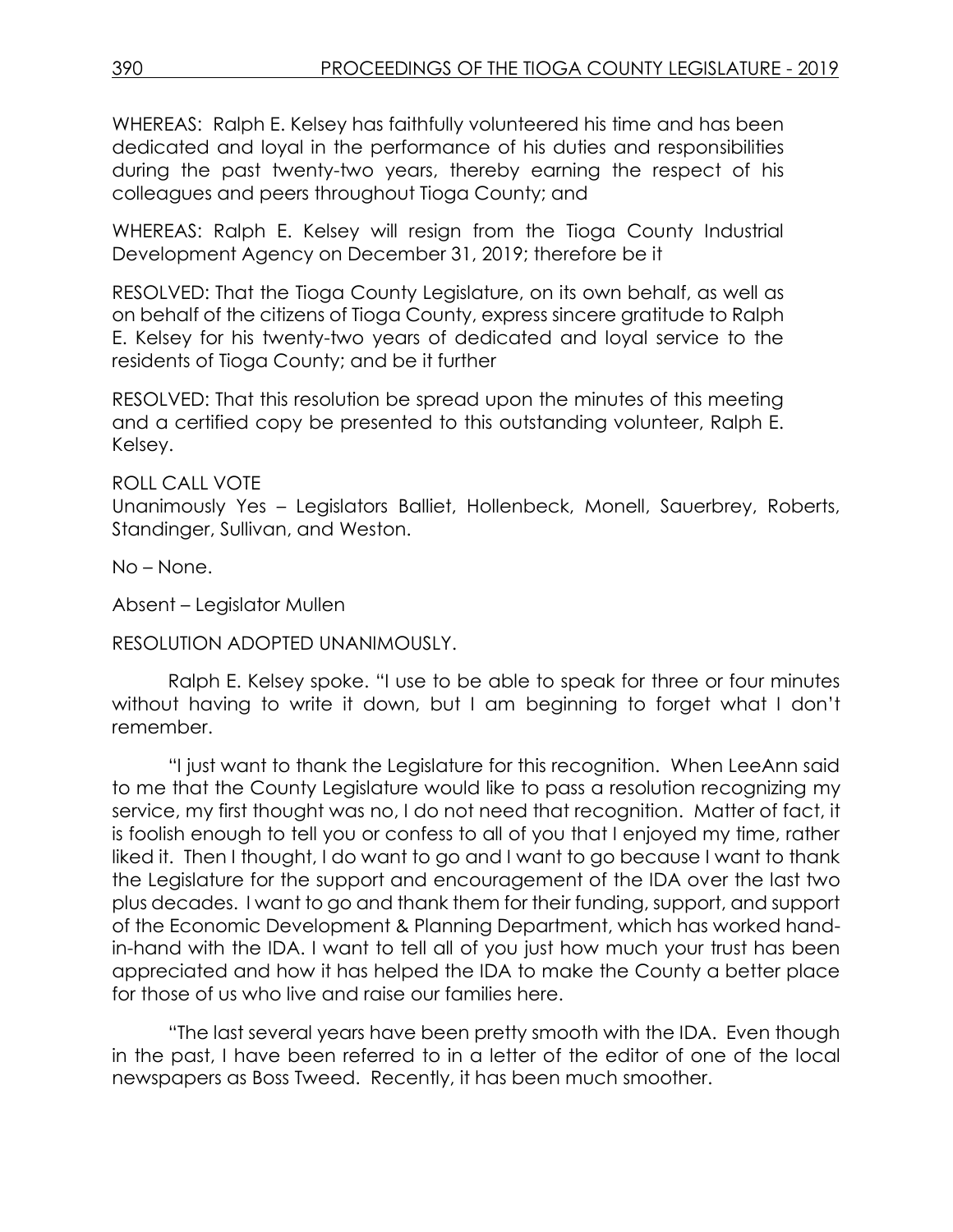"Again, through your support and encouragement, we paved the way for LeeAnn Tinney to become the Executive of the IDA back in those days and now the Director of the Economic Development & Planning Department.

"Ron Dougherty would always say and he still does, 'I just have two things I want to say'. First, I want to say, that it was he, Ron Dougherty, that after years of pounding into me, said Ralph, 'the future is private/public partnerships'. Those who know me, know that I am so far right that I can stand with the left. Anyway, unless you align yourself with and use the government monies nothing will change.

"The Team Tioga that LeeAnn has put together to tackle not only the laws and regulations of New York State, but to catch, harness, and implement the economic opportunities that have been uncovered and recognized is all commendable. Remember one thing; luck is where opportunity and preparation meet.

"The second thing I want to say is, thanks for continuing to support the onestop shop. Again Ron Dougherty and Leon Thomas, former Legislator who loved this County, both beat into our heads 20 some years ago that the one-stop shop was the way to go and in a small county such as Tioga that has limited resources, such as we do, it was monumental to tear down the silos, as Ron would say. To encourage the various County Departments to work together so that things might happen not only in a more efficient way, but also in a much quicker way.

"I have strived to contribute towards the well-being of the residents of Tioga County and to carry your, the Legislator's, objectives. I hope I succeeded in those efforts.

"In the meantime, as I wrote to the IDA Board in my resignation letter, I encourage all of you, regardless of how mundane and challenging what you do may be, to continue on and carry out the mission and do not forget how important what you do is for the betterment of Tioga County. Thank you all."

Chair Sauerbrey stated we have two Proclamations, Candor Girls Volleyball Team that Legislator Standinger will read and present and National Influenza Vaccination Week that will be noted in the minutes.

Legislator Standinger spoke. "Well, I will tell you that it is refreshing to see the blue and white since I graduated there in 1976 and my daughters all graduated from Candor. It is an honor to read this proclamation. The girls did a bang up job and State Championships do not come easy. It takes a lot of hard work and I know your coaches spent a lot of time with you and the team has spent a lot of time practicing. Congratulations ladies. I am very proud of you."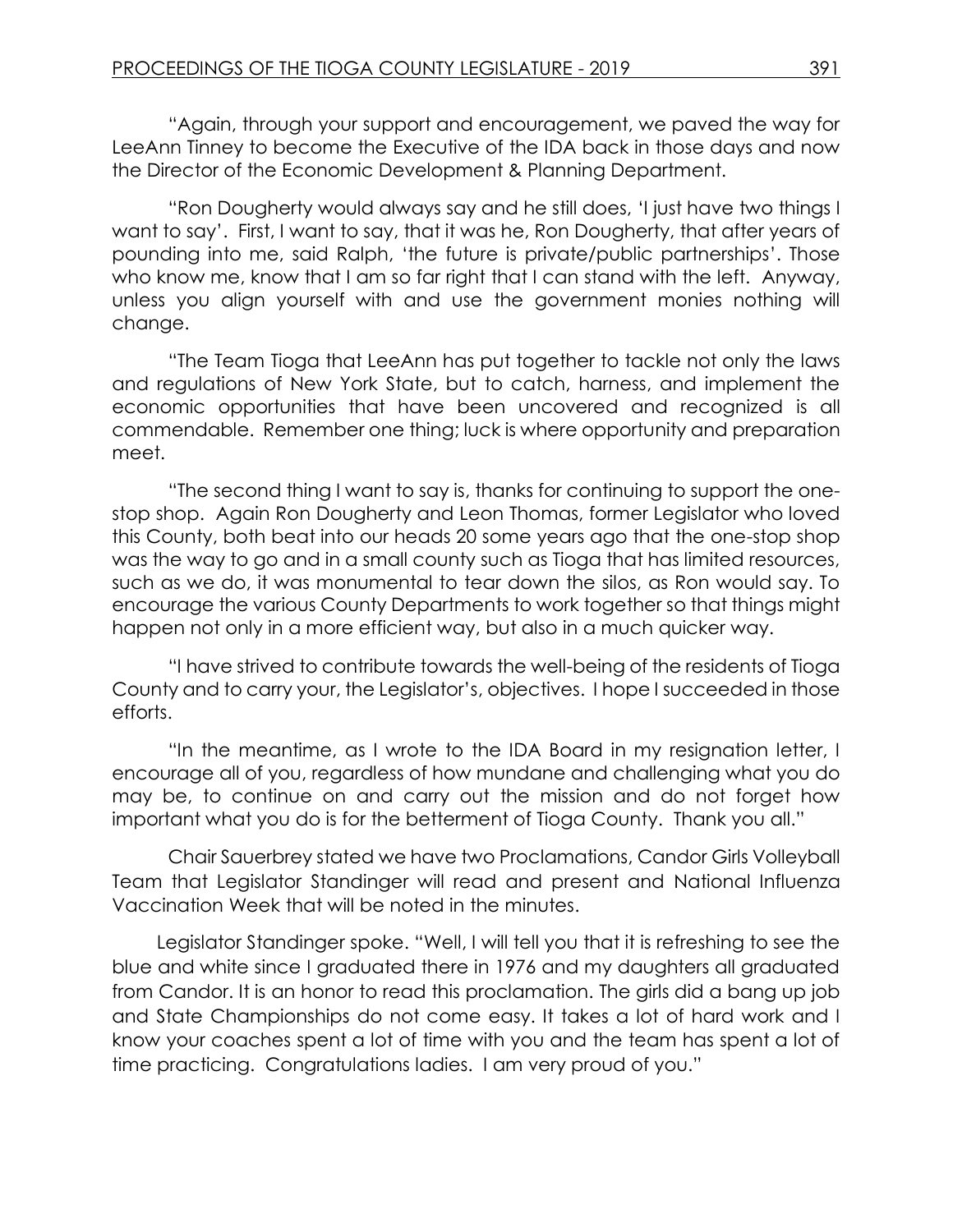### **COUNTY OF TIOGA EXECUTIVE PROCLAMATION**

WHEREAS: The Tioga County Legislature is extremely proud of all School Districts and appreciate the value that schools bring to our communities; and

WHEREAS: The Legislature is equally proud of our young people and recognize the students that participate in programs that build character through extracurricular activities and specifically sporting events; and

WHEREAS: Student-athletes can establish a strong foundation upon which they can go on to lead extraordinary lives; and

WHEREAS: The Tioga County Legislature would like to congratulate and applaud the Candor Indians Varsity Girls Volleyball Team on their undefeated season and winning the New York State Public High School Athletic Association (NYSPHSSA) Class D Volleyball Championship on Sunday, November 24, 2019 against Panama; and

WHEREAS: This championship victory gives Candor its third girls volleyball State title overall and first since winning back-to-back titles in 2002-2003; and

WHEREAS: The 2019 Candor Indians Varsity Girls Volleyball Team members are: Kadrianna Foster, Addison Aman, Arianna Aman, Asia Curkendall, Kori Strong, Brooke Wilcox, Selah Ray, Teagan Bartlow, Shelby Swartz, Jennah Kareem, Braelyn Hornick, Isabel Makie, Brayden Watkins, Megan Henry, and Kailyn Edwards under the leadership of Head Coach Pam Quinlan and Assistant Coaches Michael Swartz and Brittney Noble; now therefore

THE TIOGA COUNTY LEGISLATURE does hereby recognize and commend the Candor Indians Varsity Girls Volleyball Team on their third achievement as NYS Champions.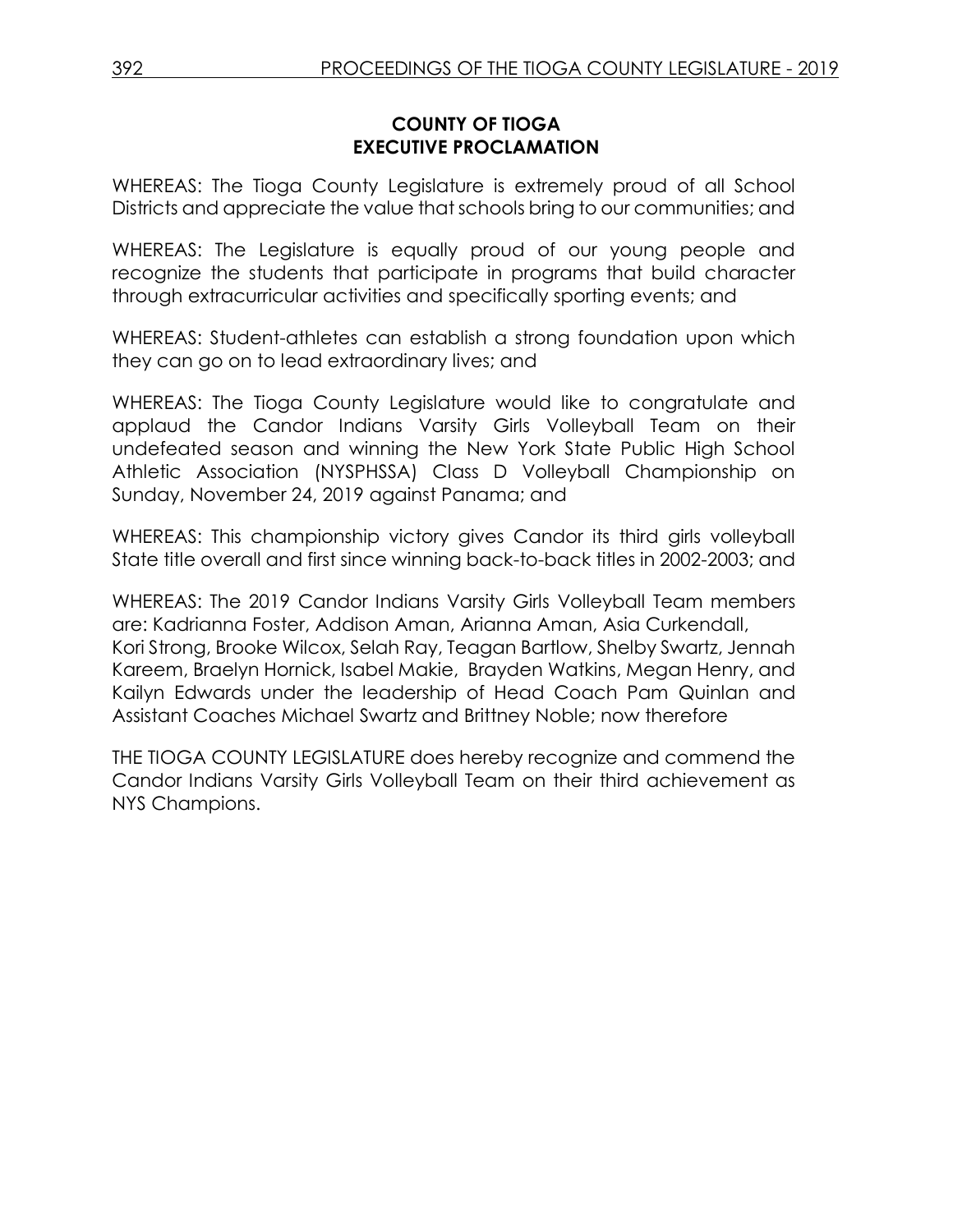### **County of Tioga EXECUTIVE PROCLAMATION**

WHEREAS: Flu is a contagious viral respiratory infection of the nose, throat, and lungs that can infect people of all ages and health statuses; and

WHEREAS: Annually, 9 to 45 million US citizens become ill with the flu, and 12 to 61 thousand die from it; and

WHEREAS: During the 2018-2019 flu season over 490 Tioga County residents were infected with the flu, and this year there are confirmed cases; and

WHEREAS: It is crucial that people with weakened immune systems or an inability to get the flu vaccine avoid getting the flu; and

WHEREAS: The most effective way to prevent flu illness is to get the flu vaccine; and

WHEREAS: Flu vaccines are tested, proven safe, and are recommended for people over 6 months old, including pregnant women; and

WHEREAS: Tioga County Public Health reminds the community that receiving the flu vaccine now is still beneficial as flu season continues for up to 5 more months; therefore

The TIOGA COUNTY LEGISLATURE, County of Tioga, does hereby proclaim the week of December 1 - December 7, 2019 as:

# **NATIONAL INFLUENZA VACCINATION WEEK**

and encourages everyone to receive the flu vaccine, recommend the vaccine to their friends and family, and to be knowledgeable regarding the flu and immunizations to aid in dispelling myths and providing correct education.

There was no privilege of the floor.

Legislator Monell made a motion to approve the minutes of November 12<sup>th</sup> and 21st, 2019, seconded by Legislator Standinger and carried.

Chair Sauerbrey stated all Legislative Committees met this month and the minutes are or will be on file with the Clerk of the Legislature.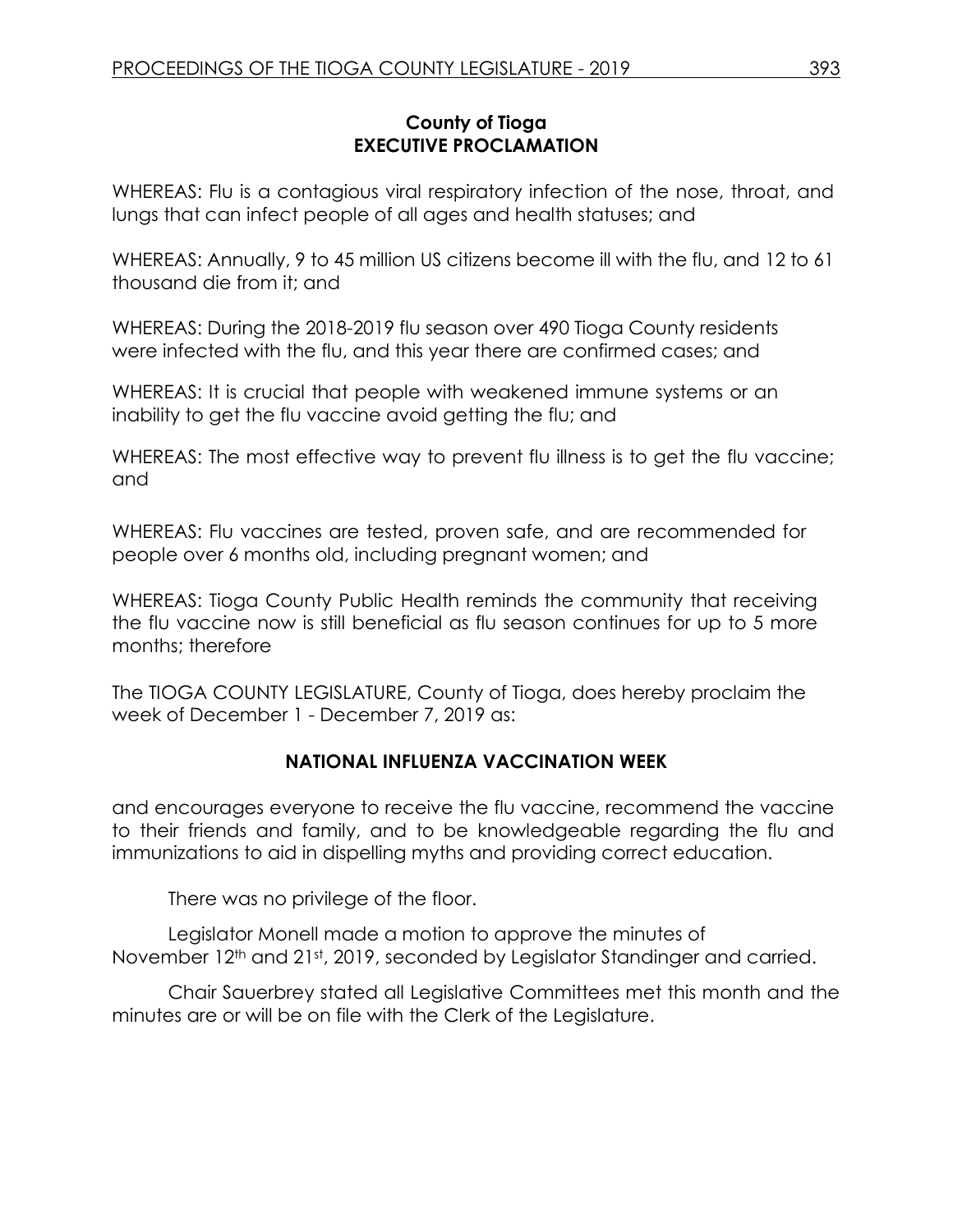Legislator Sullivan moved for the adoption of the following resolution, seconded by Legislator Weston.

REFERRED TO: LEGISLATIVE WORKSESSION

RESOLUTION NO. 312-19 *FIX TIME OF ORGANIZATIONAL MEETING*

RESOLVED: That the Organizational Meeting of this Legislature be held at 9:00 A.M., Thursday, January 2, 2020.

ROLL CALL VOTE Yes – Legislators Balliet, Hollenbeck, Monell, Sauerbrey, Roberts, Standinger, Sullivan, and Weston.

No – None.

Absent – Legislator Mullen.

RESOLUTION ADOPTED.

Legislator Monell moved for the adoption of the following resolution, seconded by Legislator Standinger.

RESOLUTION NO. 313-19 *RESOLUTION TO APPROVE A CONTRACT BETWEEN THE TIOGA CO. PROBATION DEPT. & THE FAMILY AND CHILDREN'S SOCIETY TO PROVIDE ADULT & JUVENILE SEXUAL OFFENDER ASSESSMENT AND TREATMENT SERVICES*

WHEREAS: The Legislature approved a contract between Tioga County Probation Department and The Family and Children's Society for the provision of adult and juvenile sex offender treatment in 2019; and

WHEREAS: The Family and Children's Society contract with Tioga County Probation provides for a total of 21 sexual offender slots as follows: 15 adult assessment and treatment slots; 10 adult safety monitor education slots; 6 juvenile offender assessment and treatment slots and 10 parent safety monitor education slots for a cost of \$123,840 annually; now therefore be it

RESOLVED: That the Probation Director is approved to contract in 2020 with The Family and Children's Society to provide adult sexual offender assessment and treatment, juvenile sexual offender assessment and treatment, and educational sessions for adult supervisors and parent supervisors in the amount of \$123,840 annually, upon approval of the County Attorney.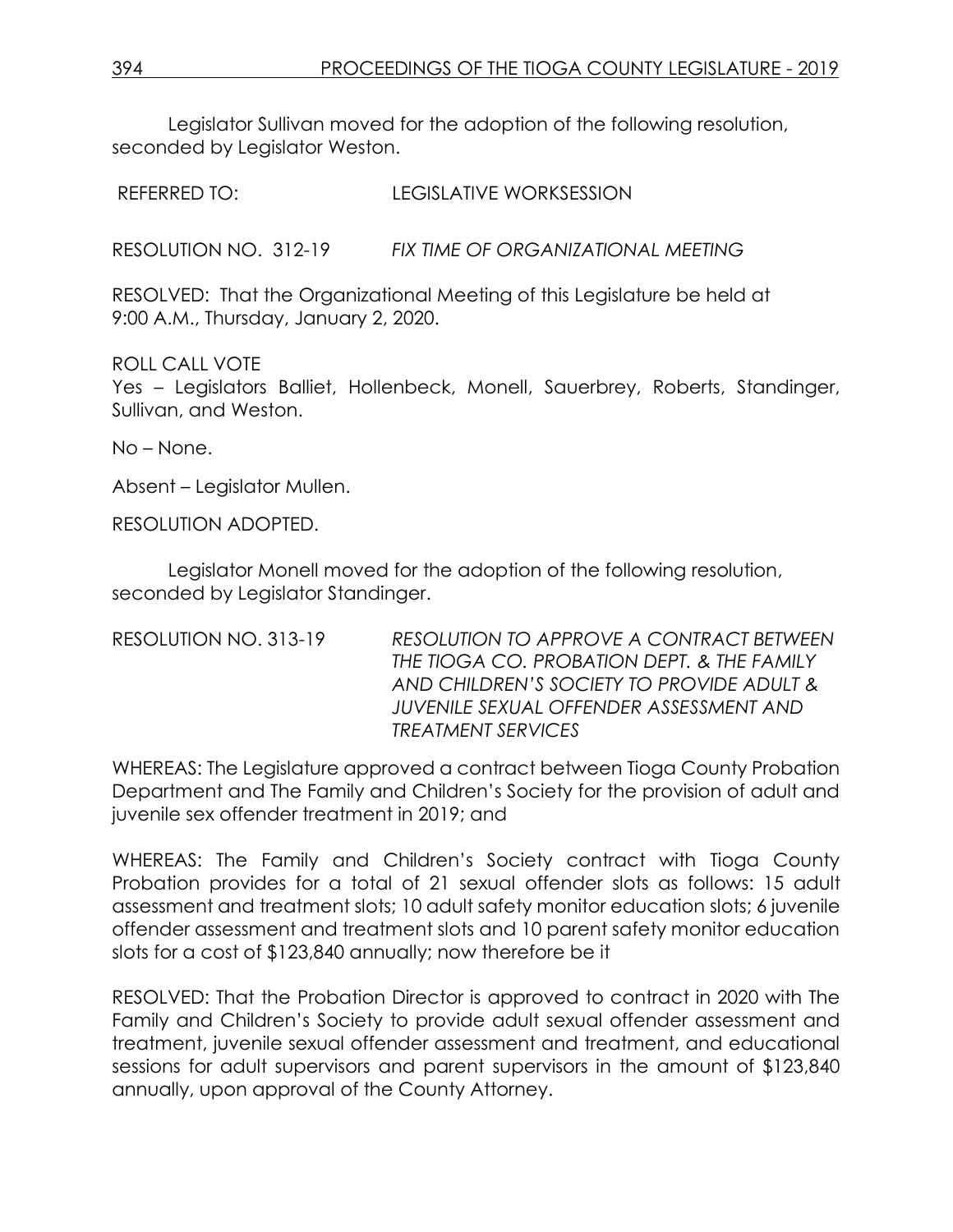ROLL CALL VOTE

Yes – Legislators Balliet, Hollenbeck, Monell, Sauerbrey, Roberts, Standinger, Sullivan, and Weston.

No – None.

Absent – Legislator Mullen.

RESOLUTION ADOPTED.

Legislator Monell moved for the adoption of the following resolution, seconded by Legislator Hollenbeck.

| REFERRED TO:          | <b>PUBLIC SAFETY COMMITTEE</b>                                                                                                |
|-----------------------|-------------------------------------------------------------------------------------------------------------------------------|
| RESOLUTION NO. 314-19 | RESOLUTION TO APPROVE A<br><b>CONTRACT BETWEEN THE</b><br>TIOGA COUNTY PROBATION DEPT. AND CAYUGA<br>COUNSELING SERVICE, INC. |

WHEREAS: Raise the Age mandates and changes made to 9 NYCRR 356 and 9 NYCRR 359 require Probation Departments to offer a variety of Alternative to Detention and Pre-Dispositional Supervision programming for both Juvenile Delinquents and Raise the Age Youth based on their risk level. The services provided must be proven evidence based services or promising evidence based services; and

WHEREAS: Tioga County Probation would like to continue to contract with Cayuga Counseling Service, Inc. to provide promising evidence based services to Probation involved youth. This program will provide both alternative to detention programing and Pre-dispositional Supervision programing for youth in Youth Part Court, Family Court or Intake and Diversion Services at Probation; and

WHEREAS: The Tioga County Attorney is reviewing a contract with Cayuga Counseling Service, Inc. to provide 8 slots of juvenile special supervision to reduce the County's need for expensive specialized secure detention, secure and nonsecure detention and the newly mandated Pre-dispositional supervision; and

WHEREAS: The cost of the contract is \$72,509.81 for twelve months. The County received RTA funding for this program for 2019 and the Probation Department will list the program in the next application for Raise the Age funding when it is available. The program will be listed in a new Probation budget line for Contracted Services A3140.540140; therefore be it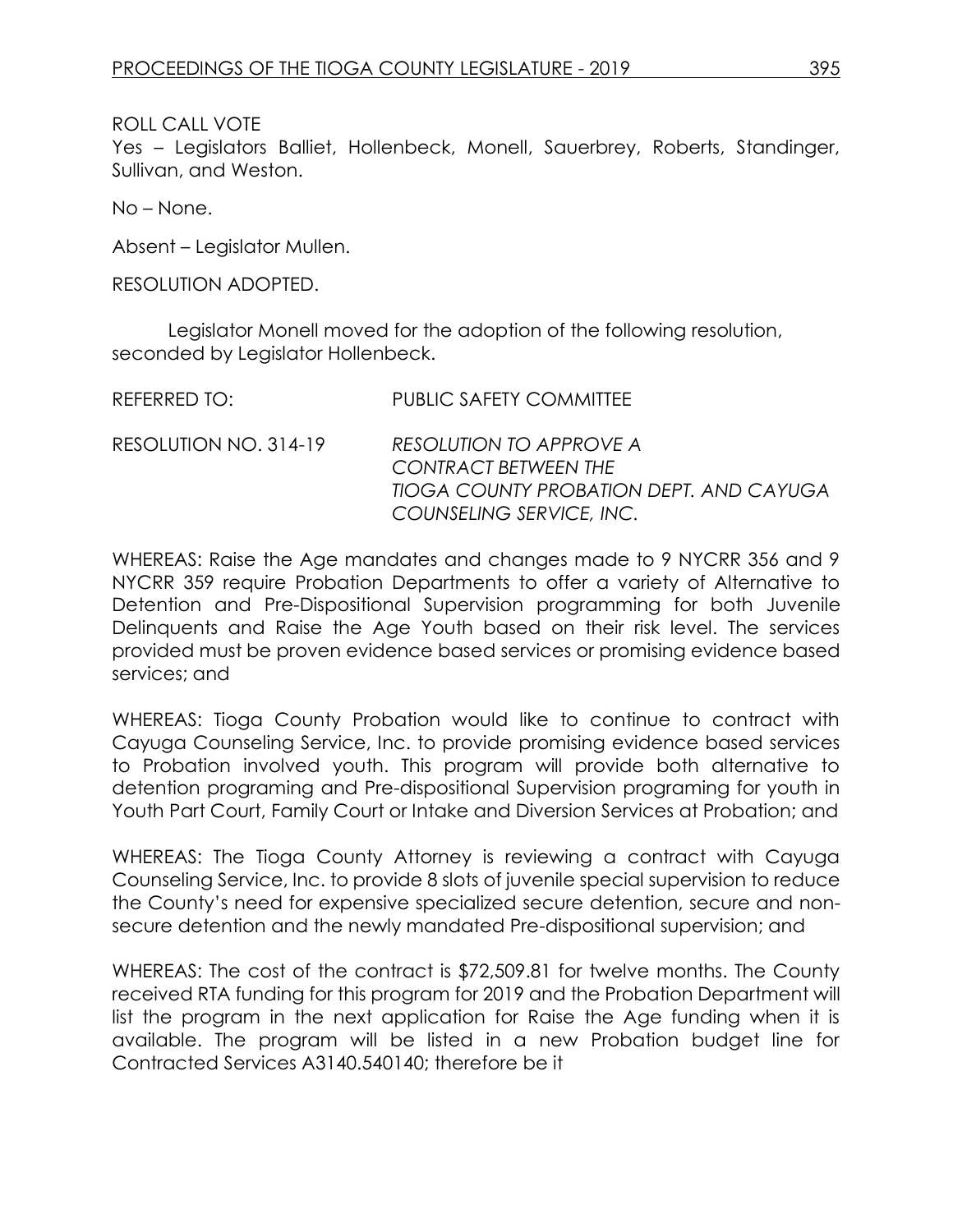RESOLVED: That the Tioga County Probation Director is approved to contract with Cayuga Counseling Service, Inc. to provide Alternative to Detention and Pre-Dispositional Supervision programming for both Juvenile Delinquents and Raise the Age Youth, if the contract is approved by the County Attorney.

ROLL CALL VOTE

Yes – Legislators Balliet, Hollenbeck, Monell, Sauerbrey, Roberts, Standinger, Sullivan, and Weston.

No – None.

Absent – Legislator Mullen.

RESOLUTION ADOPTED.

Legislator Monell moved for the adoption of the following resolution, seconded by Legislator Hollenbeck.

REFERRED TO: PUBLIC SAFETY COMMITTEE

RESOLUTION NO. 315-19 *AUTHORIZE CONTRACT BETWEEN TWIN TIER PATHOLOGY ASSOCIATES, PC AND TIOGA COUNTY*

WHEREAS: Beginning January 1, 2020 Twin Tier Pathology Associates, PC will provide services for autopsies, laboratory testing, x-rays, and use of morgue facilities for Tioga County; and

WHEREAS: The contract calls for \$900.00 to be paid to Pathologists and various other fees depending on tests, x-rays, etc. that are needed; therefore be it

RESOLVED: That the Tioga County Legislature authorizes the Tioga County Chair to sign a contract, upon approval of the County Attorney, with Twin Tier Pathology Associates, PC for services rendered to Tioga County at the costs listed above and for a term of 1/1/20 through 12/31/20.

### ROLL CALL VOTE

Yes – Legislators Balliet, Hollenbeck, Monell, Sauerbrey, Roberts, Standinger, Sullivan, and Weston.

No – None.

Absent – Legislator Mullen.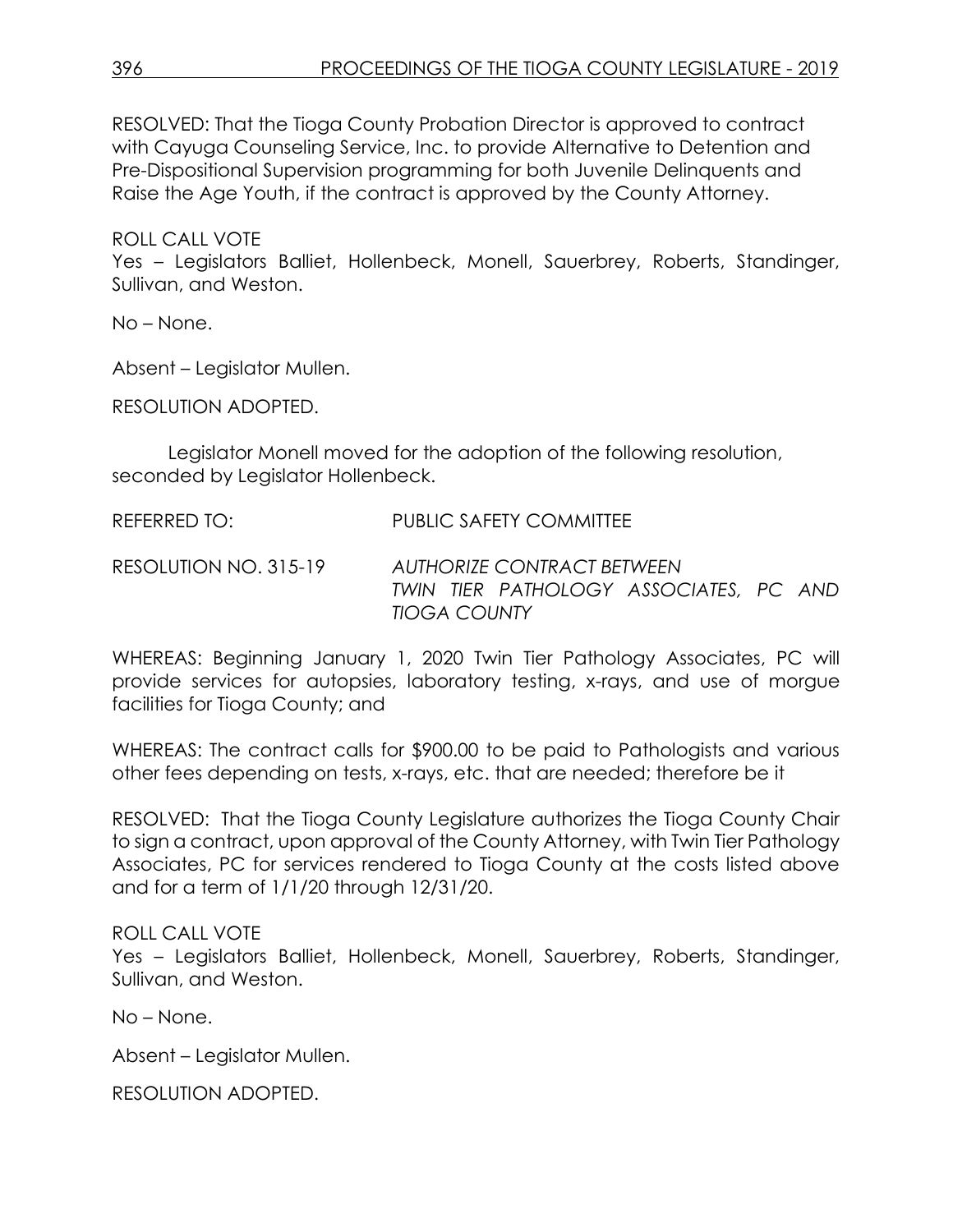REFERRED TO: FINANCE/LEGAL COMMITTEE

Legislator Monell moved for the adoption of the following resolution, seconded by Legislator Hollenbeck.

| RESOLUTION NO. 316-19 | AUTHORIZATION TO EXTEND<br>CONTRACT WITH LEXIS NEXIS FOR SUBSCRIPTION<br>TO LEXIS ADVANCE |
|-----------------------|-------------------------------------------------------------------------------------------|
|                       | FOR ONE YEAR                                                                              |

WHEREAS: The current three year contract with Lexis Nexis for the County wide subscription to Lexis Advance will expire on December 31, 2019; and

WHEREAS: Lexis Nexis has agreed to extend service to the County for one year at the current monthly cost of \$1092.80; and

WHEREAS: The County is desirous of extending access to their legal research service for one year at the current monthly cost of \$1092.80; now therefore be it

RESOLVED: That the Chair of the Legislature is authorized to execute a one-year extension of the contract for the subscription to Lexis Advance at the current monthly cost of \$1092.80.

ROLL CALL VOTE

Yes – Legislators Balliet, Hollenbeck, Monell, Sauerbrey, Roberts, Standinger, Sullivan, and Weston.

No – None.

Absent – Legislator Mullen.

RESOLUTION ADOPTED.

Legislator Monell moved for the adoption of the following resolution, seconded by Legislator Hollenbeck.

| RESOLUTION NO. 317-19 | <b>RENEW CONTRACT</b>           |
|-----------------------|---------------------------------|
|                       | <b>PARTNERS IN SAFETY, INC.</b> |
|                       | (CDL DRUG & ALCOHOL TESTING)    |

WHEREAS: Federal Law requires random drug and alcohol testing of CDL drivers performing "safety sensitive" tasks; and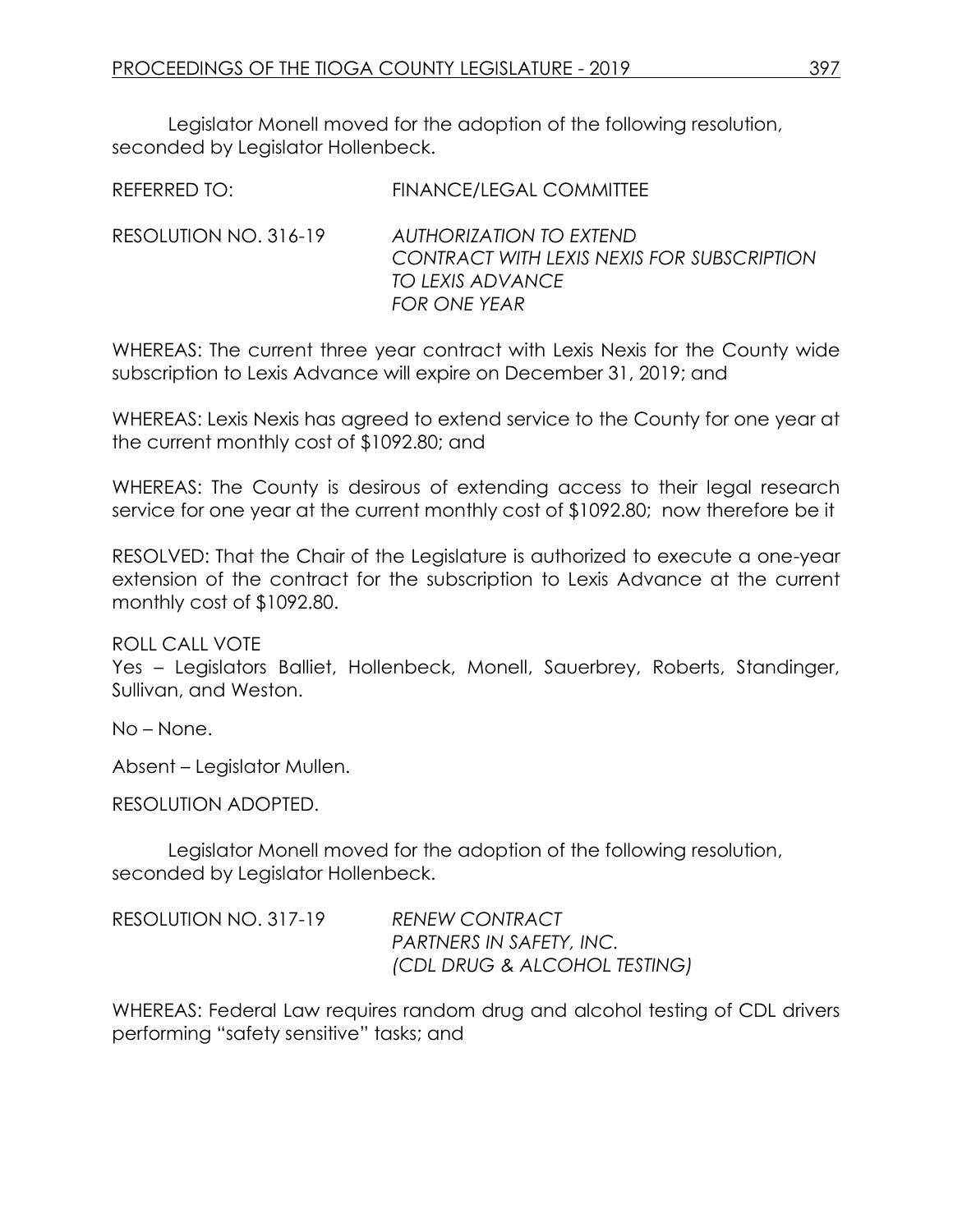WHEREAS: The Safety Department has coordinated with several of the Towns and Villages within Tioga County to have this testing done by an outside agency since 1995; therefore be it

RESOLVED: That the Tioga County Legislature authorizes the Chair of the Legislature, pending approval by the County Attorney, to renew the contract with Partners in Safety, Inc. for random drug and alcohol testing in accordance with Federal regulations at the following rates indicated:

Complete DOT Random Testing Program \$35.00 per Employee per Year To Include:

- Random Selection of Employees (25% for drug, 10% for alcohol)
- All Random Drug & Alcohol Tests
- Record Management
- DOT Audit Assistance
- Regulatory Updates
- Blind Specimen Submissions
- MIS Reports
- Supervisor Training for Reasonable Cause
- Collection Site Management

ADDITIONAL CHARGES: For pre-employment, post-accident, reasonable cause or follow-up tests performed during business hours:

| Drug Test (at lab or office of Partners in Safety):                          | \$48.00 per test          |
|------------------------------------------------------------------------------|---------------------------|
| Drug Test (at Walk-In Medical Facilities, Hospitals, etc.): \$75.00 per test |                           |
| <b>Breath Alcohol Test:</b>                                                  | $$40.00$ per test         |
| DOT/19A Physicals (at the office of Partners in Safety):                     | \$55.00 per person        |
| <b>Emergency Service</b>                                                     | \$150 per hour            |
|                                                                              | Minimum 2 hours           |
|                                                                              | plus the cost of the test |

Split Specimen Testing (re-test of positive specimen by other SAMHSA certified lab, including shipping and maintenance of chain of custody; only when requested by employee within 72 hours of MRO's notification): \$250.00

On-site 19A/DOT physicals available upon request (minimum volume required).

Additional services are billed monthly. Payment is due prior to the 30th of the month following the month in which services were provided.

and be it further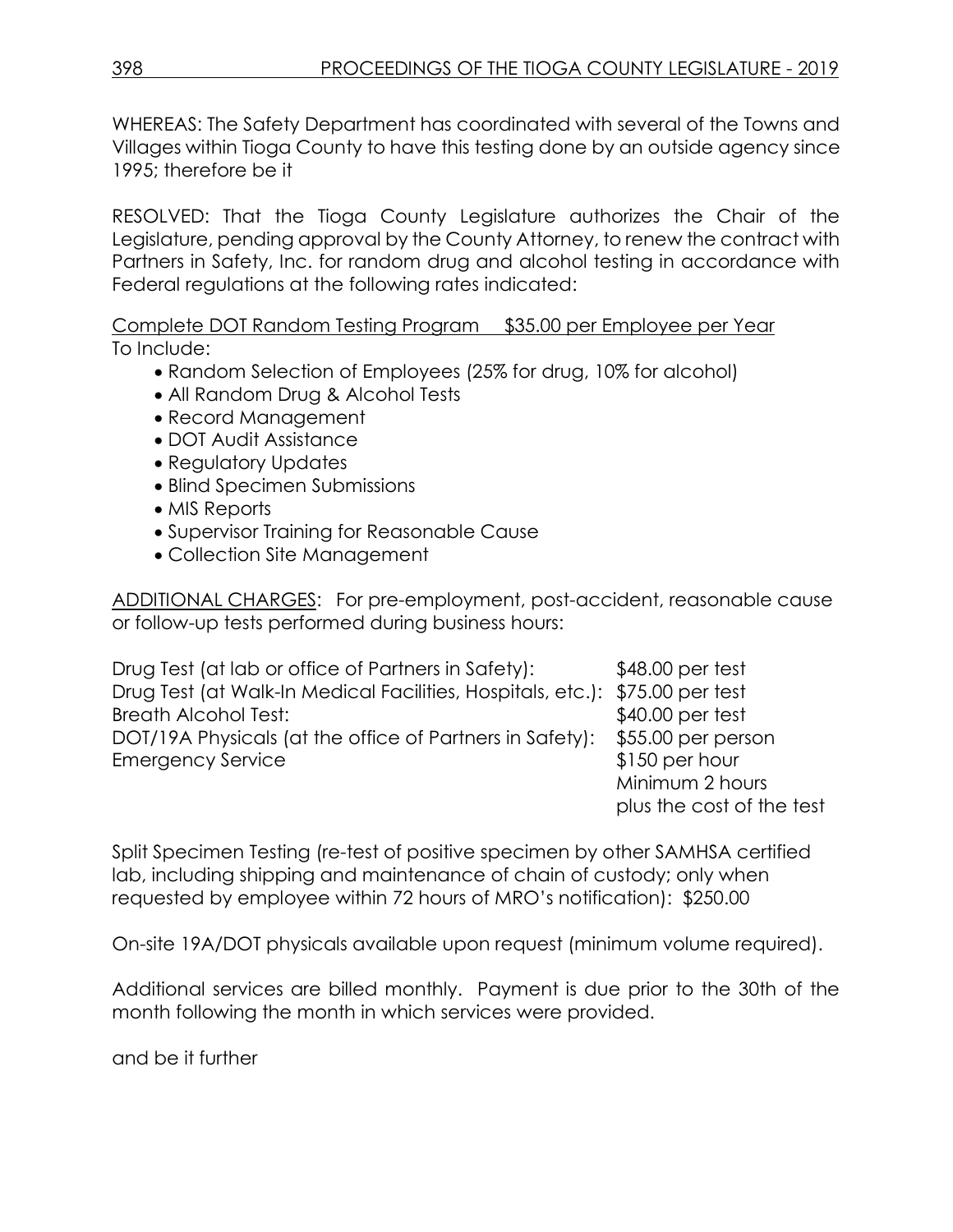RESOLVED: That this contract shall be effective January 1, 2020 through December 31, 2020.

ROLL CALL VOTE Yes – Legislators Balliet, Hollenbeck, Monell, Sauerbrey, Roberts, Standinger, Sullivan, and Weston.

No – None.

Absent – Legislator Mullen.

RESOLUTION ADOPTED.

Legislator Balliet moved for the adoption of the following resolution, seconded by Legislator Sullivan.

| REFERRED TO:          | ADMINISTRATIVE SERVICES COMMITTEE                                                                             |
|-----------------------|---------------------------------------------------------------------------------------------------------------|
| RESOLUTION NO. 318-19 | APPROVE EARLY VOTING AID TO LOCALITIES<br><b>GRANT TO REIMBURSE TIOGA COUNTY FOR</b><br>EARLY VOTING EXPENSES |

WHEREAS: As part of the State Fiscal Year (SFY) 2019/20 budget, Governor Cuomo signed into law Chapter 53 of the Laws of 2019 on April 12, 2019; and

WHEREAS: Such law implemented the Early Voting Aid to Localities Grant Program to reimburse \$10 million to County Boards for local dollars spent related to the implementation of early voting; and

WHEREAS: Counties are anticipated to receive \$15,000 of such funds per planned early voting site, with the remainder of the funds being distributed to counties based on number of registered voters as of February 1, 2019; and

WHEREAS: The reimbursement program requires each County Board of Elections to provide an aid to localities grant program workplan / budget, which will require a narrative summary, description of expenditures and other metrics; and

WHEREAS: On September 27, 2019, a proposed grant contract from the New York State Board of Elections for \$31,606.42 was received by the Tioga County Board of Elections to be reviewed and signed by the Election Commissioners, Treasurer or other authorized county representative, and notarized; therefore be it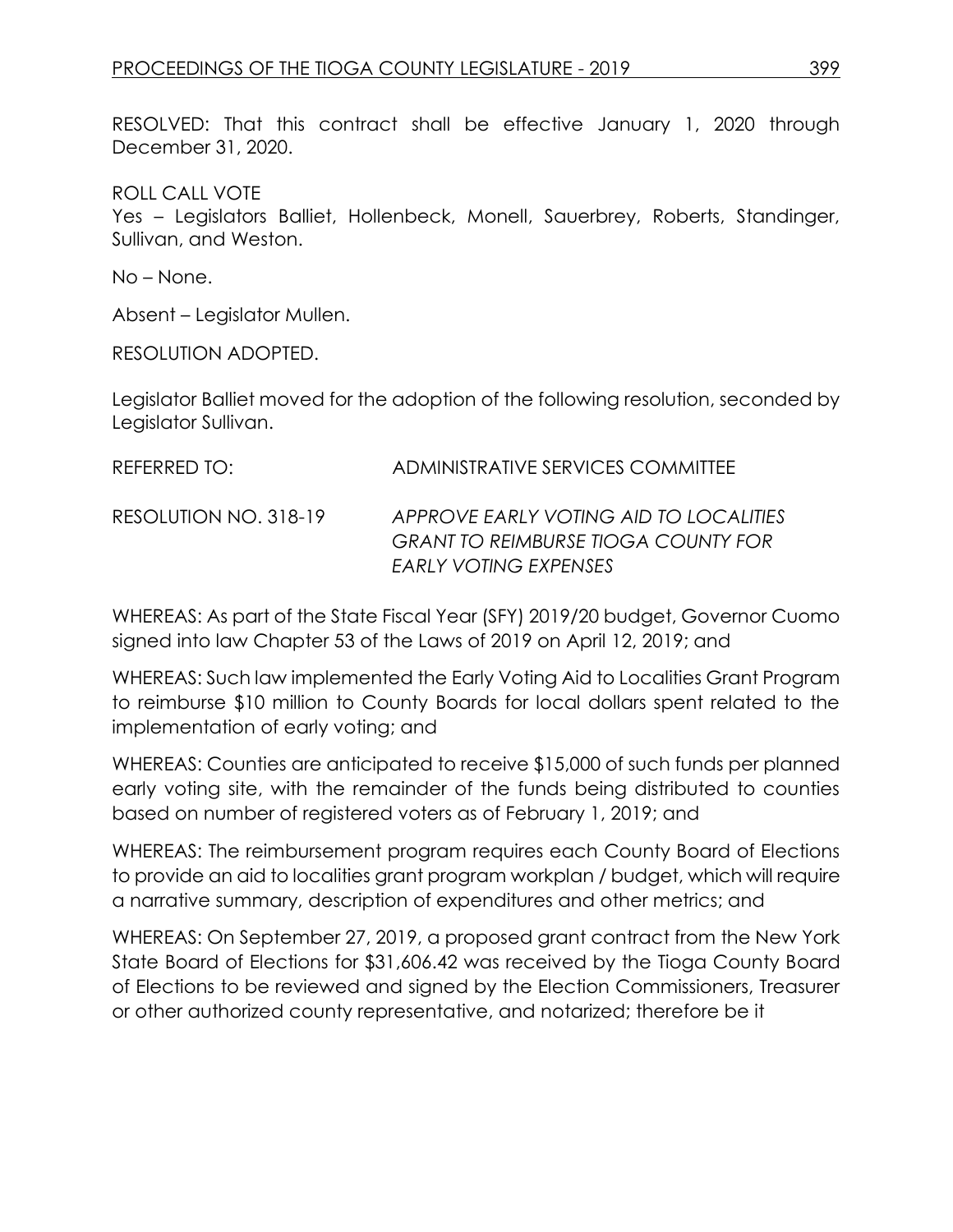RESOLVED: That the Tioga County Board of Elections is approved to submit the signed paperwork to the NY State Board of Elections in order for Tioga County to be eligible for reimbursement of the aforesaid amount, after the implementation of early voting.

ROLL CALL VOTE Yes – Legislators Balliet, Hollenbeck, Monell, Sauerbrey, Roberts, Standinger, Sullivan, and Weston.

No – None.

Absent – Legislator Mullen.

RESOLUTION ADOPTED.

Legislator Roberts moved for the adoption of the following resolution, seconded by Legislator Monell.

REFERRED TO: LEGISLATIVE WORKSESSION

RESOLUTION NO. 319-19 *IMPLORING THE STATE OF NEW YORK TO IMMEDIATELY AMEND OR DELAY IMPLEMENTATION OF BAIL AND DISCOVERY REFORM LAWS THAT WILL ENDANGER THE PEOPLE OF NEW YORK AND REVERSE DECADES OF BIPARTISAN PROGRESS IN REDUCING CRIME*

WHEREAS: The Tioga County Legislature recognizes the need for Statewide bail and discovery reform; and

WHEREAS: New York State recently and suddenly enacted sweeping justice reforms including the elimination of cash bail for many crimes and imposes stringent discovery mandates all of which will have undesirable consequences on the government's ability to protect the public; and

WHEREAS: Under bail reform, beginning January 1, 2020, judges will be unable to set bail for many specific enumerated crimes, which means those suspected of committing certain crimes can no longer be held in jail after their arrest and instead will be released back into the general public; and

WHEREAS: These crimes include those that result in the deaths of innocent people, including several subcategories of homicide resulting in those responsible for these deaths being released back into the community of grieving families and various types of crimes against children and the vulnerable releasing the suspects right back into their victims' community; and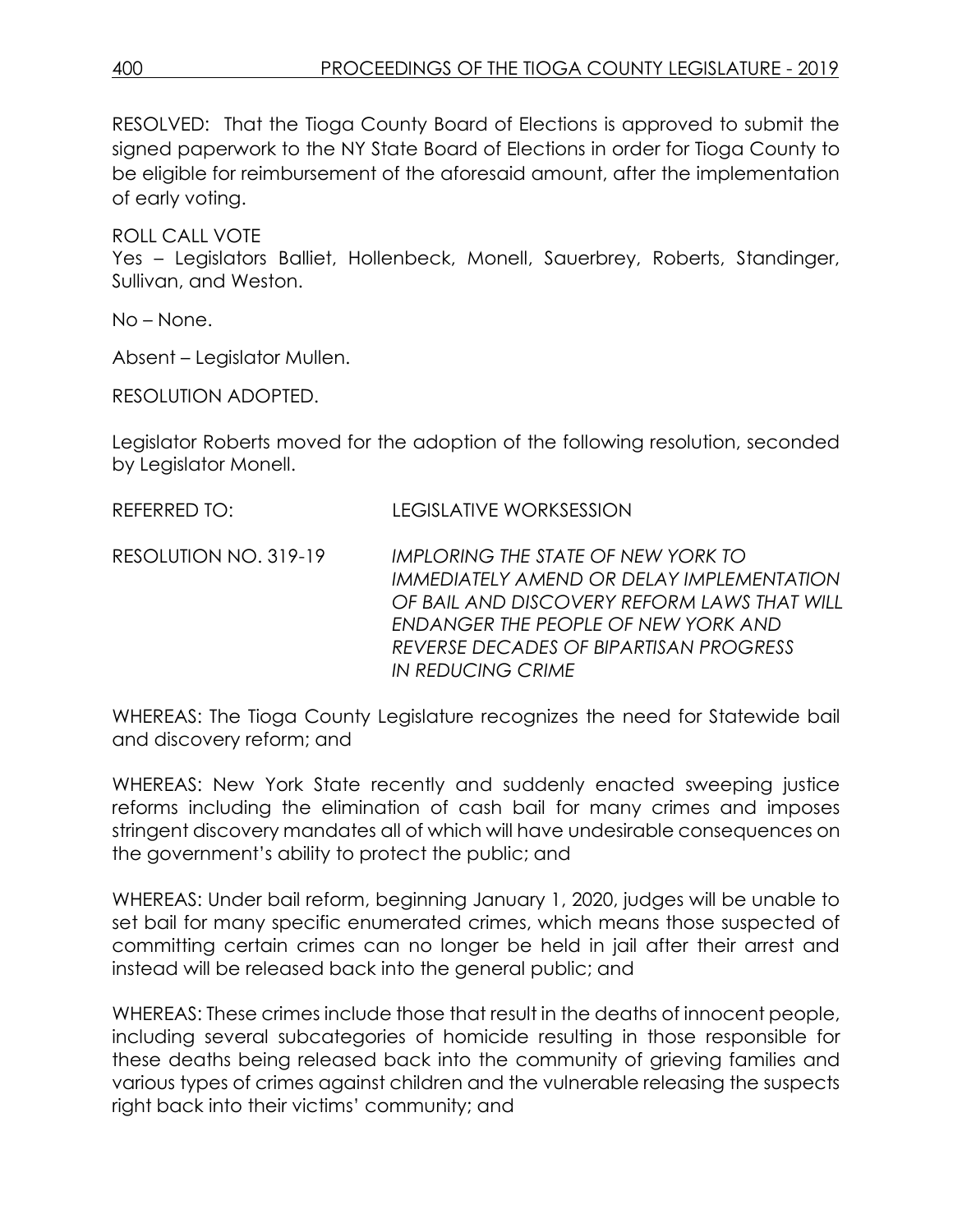WHEREAS: All offenders who are currently being held in custody for non-qualifying crimes will be eligible for release from custody on January 1, 2020; and

WHEREAS: The discovery mandates imposed by the State of New York will require police and District Attorneys, beginning January 1, 2020, to turn over voluminous trial-related materials to defense attorneys within 15 days of arraignment, creating a mandate that will inevitably not be achieved in some cases and may result in the inability of the People to properly prosecute cases against criminal defendants; and

WHEREAS: The Attorney General's Office testified that their own office, which carries a limited criminal caseload, lacks resources required to fully comply with discovery mandates and consequently needs an additional \$10 million in state funding yet similar consideration has not been provided to the local taxpayers throughout the state who must shoulder the costs these justice reform mandates will impose; and

WHEREAS: The issues mentioned will undeniably impact past, present and future victims of crime in a negative manner, and in so doing, the bail and discovery reforms adopted by the State of New York will themselves further victimize these innocent individuals; and

WHEREAS: These bail and discovery laws, in their current form, represent a clear and present danger to society, will tilt the scales of justice in favor of suspected criminals and away from innocent crime victims, and risk reversing decades of bipartisan progress made by the State of New York in reducing crime; therefore be it

RESOLVED: That the Tioga County Legislature hereby implores the State of New York immediately amend or otherwise delay implementation of these laws by convening an emergency session of the State Legislature, or by emergency executive authority, or by any other means deemed possible by the State, and to do so before December 31, 2019; and be it further

RESOLVED: That the following improvements to these laws be implemented as soon as possible:

- 1. Give judges the discretion to impose bail when appropriate;
- 2. Increase the discovery timeline from 15 days to a minimum of 45 days;
- 3. Phase in discovery reform by applying these new mandates only to misdemeanors effective January 1, 2020, and then to felonies effective January 1, 2021, and repeal the provision that makes the new discovery mandates applicable to violations of the Vehicle and Traffic Law;
- 4. Require that court appearance reminders are sent not only to defendants but also to the victims of their crimes; and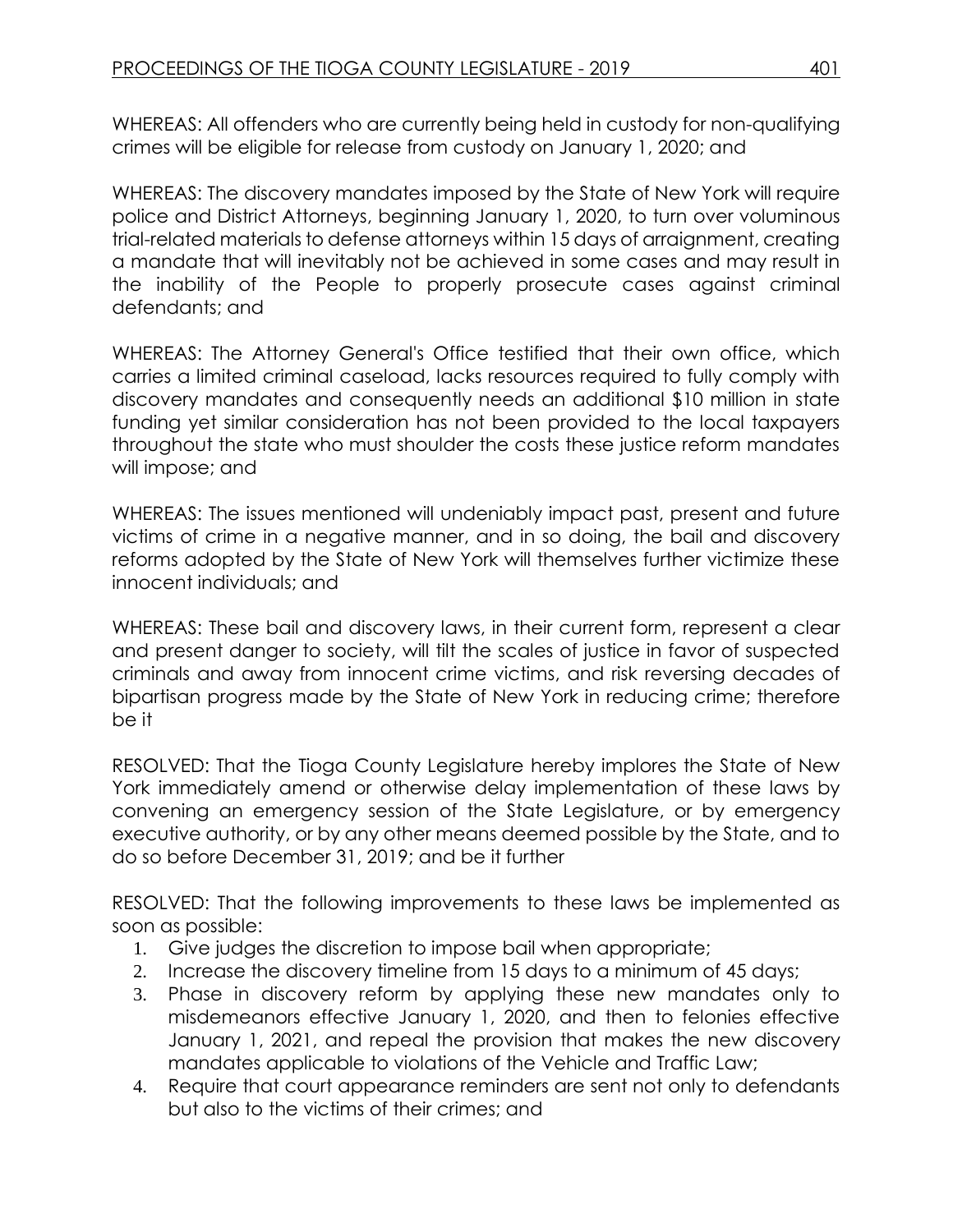5. Extend appropriate dignity, fairness and respect to crime victims by soliciting input from victim advocate organizations and considering their suggestions for improving these laws; and be it further

RESOLVED: That the Tioga County Legislature asks all counties in New York State to urge their state representatives to take immediate action on the foregoing issues; and be it further

RESOLVED: That copies of this resolution be provided to every member of the New York State Legislature, Attorney General Letitia James, Lieutenant Governor Kathy Hochul, Governor Andrew Cuomo, Congresswoman Elise Stefanik, Senator Kirsten Gillibrand, Senator Charles Schumer, the New York State Association of Counties, the New York State Sheriffs' Association, the New York State Association of Chiefs of Police, the District Attorneys Association of New York, the New York State Defenders Association, the New York State Probation Officers Association, the New York Council of Probation Administrators, the Association of Justices of the Supreme Court of the State of New York, the New York State Association of City Court Judges, the County Judges Association of the State of New York, and the County Attorneys' Association of the State of New York.

Legislator Standinger spoke. "We have had some pretty serious issues here with this Criminal Justice Reform that was ramped through with the budget process without any discussion or input from Upstate. We do not have a problem in the Upstate area in areas such as this, but they took a Downstate solution and applied it to the entire State, which is going to cause a lot of problems. I guarantee it. Until they wise up and stop doing this, we are going to have problems."

# ROLL CALL VOTE

Yes – Legislators Balliet, Hollenbeck, Monell, Sauerbrey, Roberts, Standinger, Sullivan, and Weston.

No – None.

Absent – Legislator Mullen.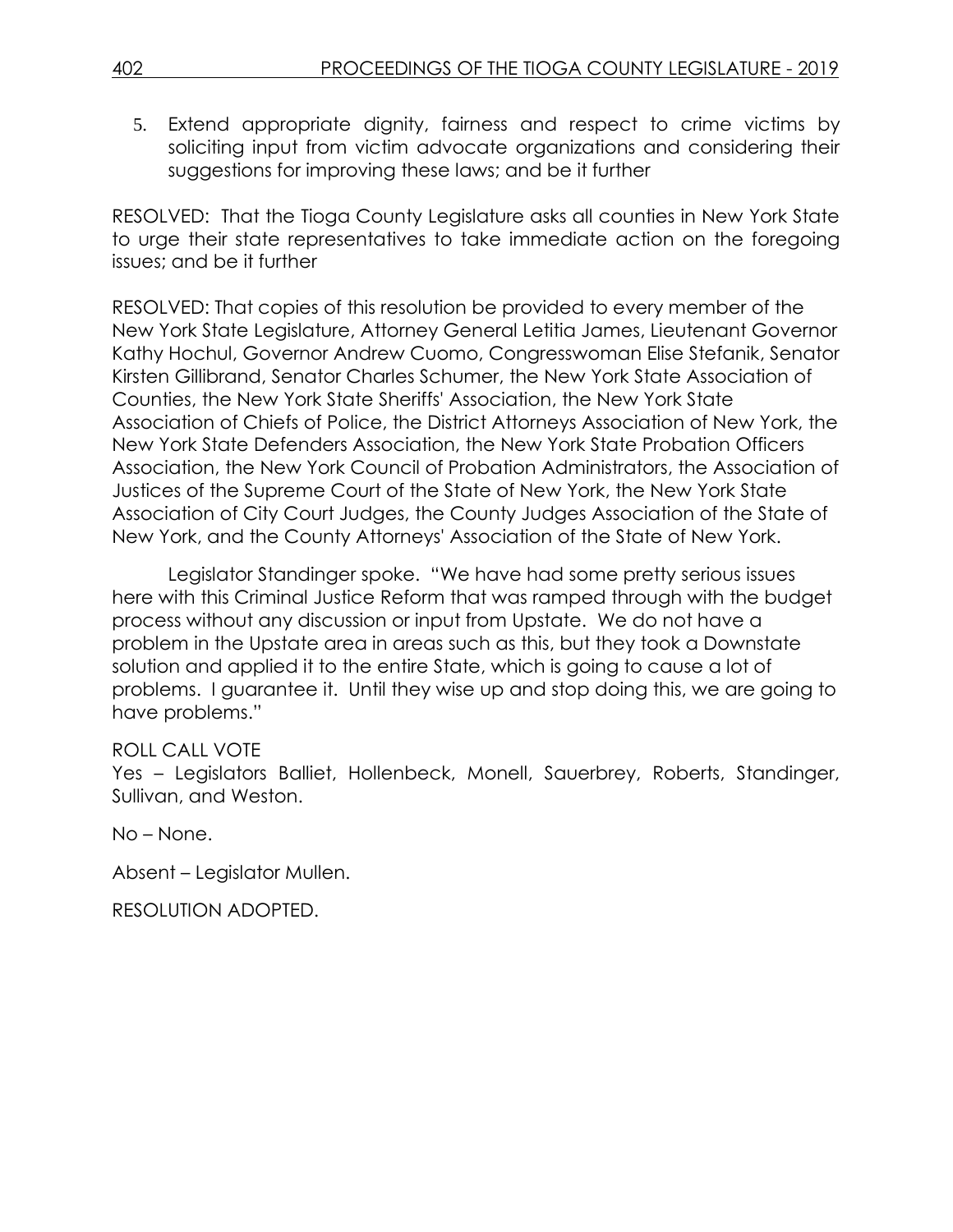REFERRED TO: FD&P COMMITTEE

RESOLUTION NO. 320-19 *AMENDMENT OF THE BYLAWS OF THE TIOGA COUNTY PROPERTY DEVELOPMENT CORPORATION (TCPDC), A NEW YORK LAND BANK TO ALLOW MEMBER QUALIFICATION TO INCLUDE "UP TO TWO AT LARGE MEMBERS ON THE BOARD OF DIRECTORS AS MUNICIPAL REPRESENTATIVES"*

WHEREAS: Per Resolution No. 265-16, the Tioga County Legislature authorized the application and establishment of the Tioga County Property Development Corporation (TCPDC); and

WHEREAS: Per Resolution No. 15-19, the TCPDC amended their bylaws to increase the number of Board members from seven to nine; and

WHEREAS: Per said resolutions, the TCPDC bylaws provide that any amendments regarding the number, term or qualifications of members of the Board, shall require the approval of the Tioga County Legislature; and therefore be it

RESOLVED: That the Tioga County Property Development Corporation bylaws, Section 2(c) be amended allowing "Each member shall be a public officer of a municipality within Tioga County (or a member of a County Agency) and their membership be conditioned upon holding the public office may also be up to two at large representatives." Per Section 2(d) an "At Large Representative" of the Board of Directors shall be appointed by the Chair of the Legislature and confirmed by a majority vote of the Tioga County Legislature.

ROLL CALL VOTE

Yes – Legislators Balliet, Hollenbeck, Monell, Sauerbrey, Roberts, Standinger, Sullivan, and Weston.

No – None.

Absent – Legislator Mullen.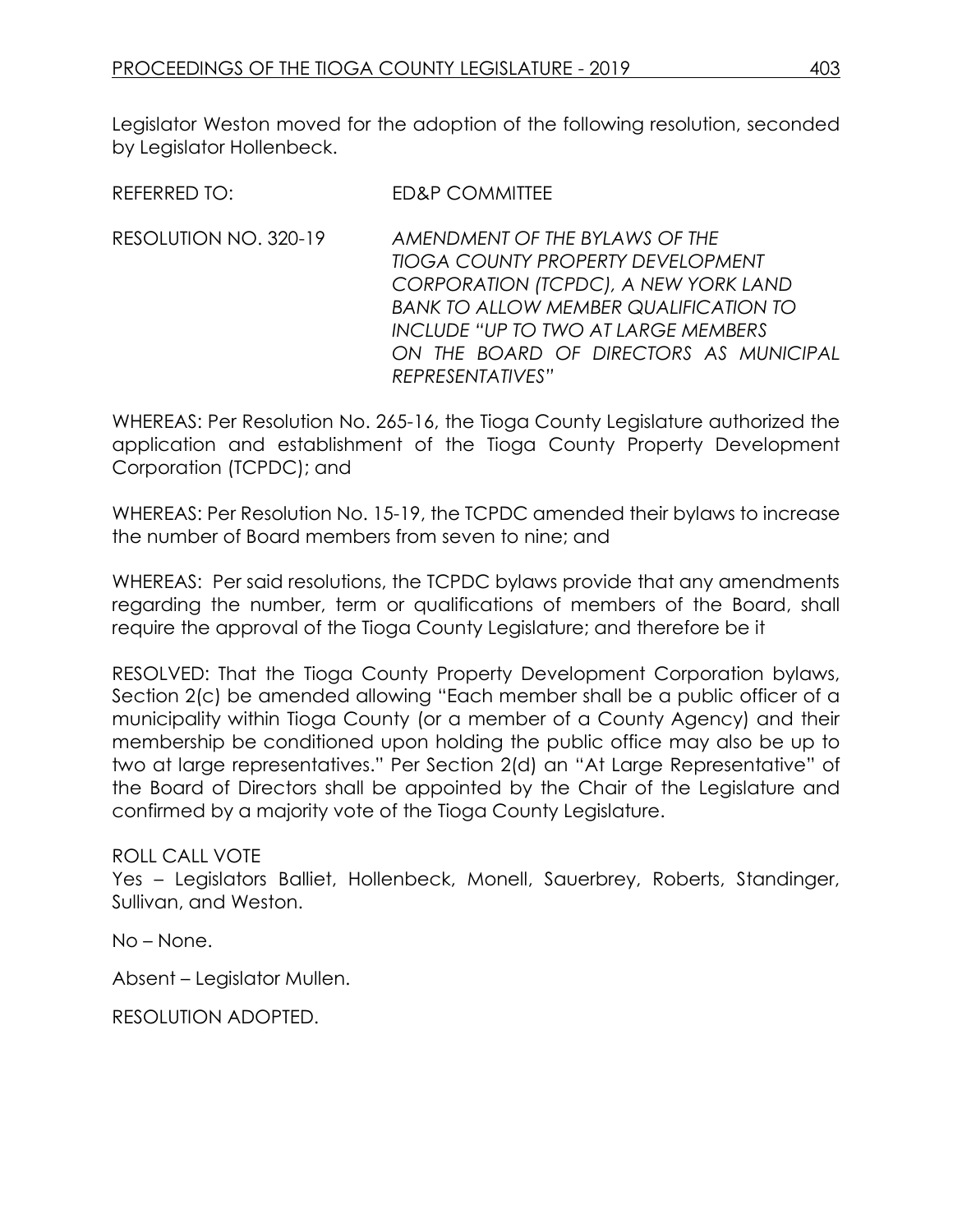| REFERRED TO:          | ED&P COMMITTEE                        |
|-----------------------|---------------------------------------|
| RESOLUTION NO. 321-19 | APPOINT MEMBER TO THE TIOGA COUNTY    |
|                       | INDUSTRIAL DEVELOPMENT AGENCY (TCIDA) |

WHEREAS: Pursuant to §856(2) of the General Municipal Law the members of the Tioga County Industrial Development Agency (TCIDA) serve at the pleasure of the Legislature without a term until they either resign or are replaced by the Legislature; and

WHEREAS: Ralph E. Kelsey has resigned from the Tioga County Industrial Development Agency Board of Directors effective December 31, 2019; and

WHEREAS: The Tioga County Industrial Development Agency (TCIDA) Board of Directors desires to fill this vacant position; and

WHEREAS: Jonathan Ward has expressed a desire to serve on the Tioga County Industrial Development Agency (TCIDA); therefore be it

RESOLVED: That the Tioga County Legislature, on its own behalf, as well as on behalf of the citizens of Tioga County, express sincere gratitude to Ralph E. Kelsey for his loyal service to the residents of Tioga County; and be it further

RESOLVED: That the Tioga County Legislature hereby appoints Jonathan Ward to replace Ralph E. Kelsey's position on the Tioga County Industrial Development Agency Board of Directors effective January 1, 2020.

# ROLL CALL VOTE

Yes – Legislators Balliet, Hollenbeck, Monell, Sauerbrey, Roberts, Standinger, Sullivan, and Weston.

No – None.

Absent – Legislator Mullen.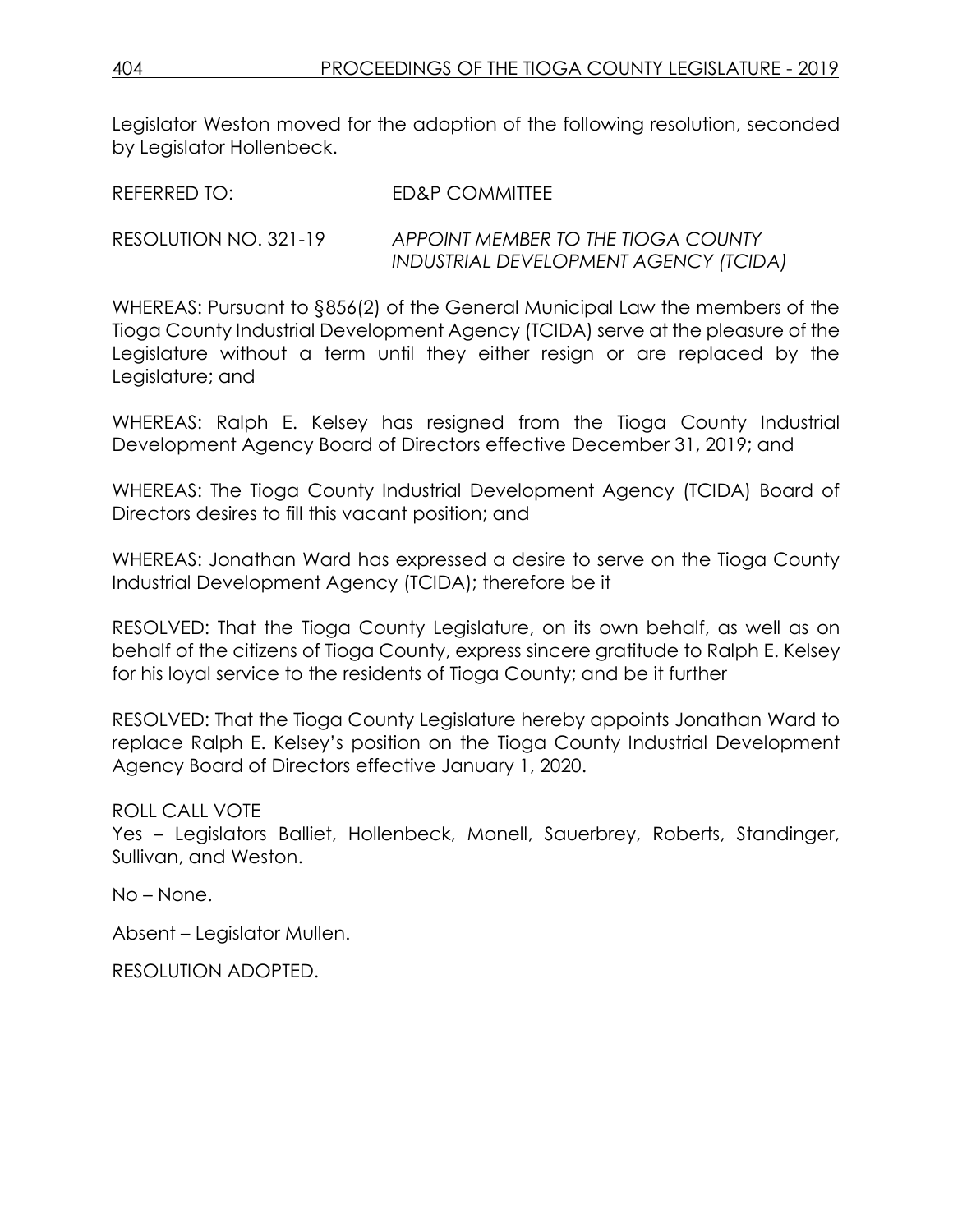RESOLUTION NO. 322-19 *REAPPOINT MARTHA C. SAUERBREY TO TIOGA COUNTY PROPERTY DEVELOPMENT CORPORATION BOARD*

WHEREAS: Martha C. Sauerbrey, as Chair of the Tioga County Legislature, was appointed as a Tioga County Property Development Corporation (TCPDC) Board Member conditioned by her holding of that office for which her term expires on 12/31/2019; and

WHEREAS: The TCPDC Bylaws allow for consecutive terms; and

WHEREAS: Martha C. Sauerbrey is willing and able to serve in this position; therefore be it

RESOLVED: That the Tioga County Legislature hereby reappoint Martha C. Sauerbrey for a second three-year term of 1/1/20 – 12/31/22, effective 1/1/20, to the Tioga County Property Development Corporation

ROLL CALL VOTE Yes – Legislators Balliet, Hollenbeck, Monell, Sauerbrey, Roberts, Standinger, Sullivan, and Weston.

No – None.

Absent – Legislator Mullen.

RESOLUTION ADOPTED.

Legislator Weston moved for the adoption of the following resolution, seconded by Legislator Hollenbeck.

| REFERRED TO:          | ED&P COMMITTEE                                                                         |
|-----------------------|----------------------------------------------------------------------------------------|
| RESOLUTION NO. 323-19 | REAPPOINT MICHAEL BARATTA TO<br>TIOGA COUNTY PROPERTY DEVELOPMENT<br>CORPORATION BOARD |

WHEREAS: Michael Baratta, as Mayor of the Village of Owego, was appointed as a Tioga County Property Development Corporation (TCPDC) Board Member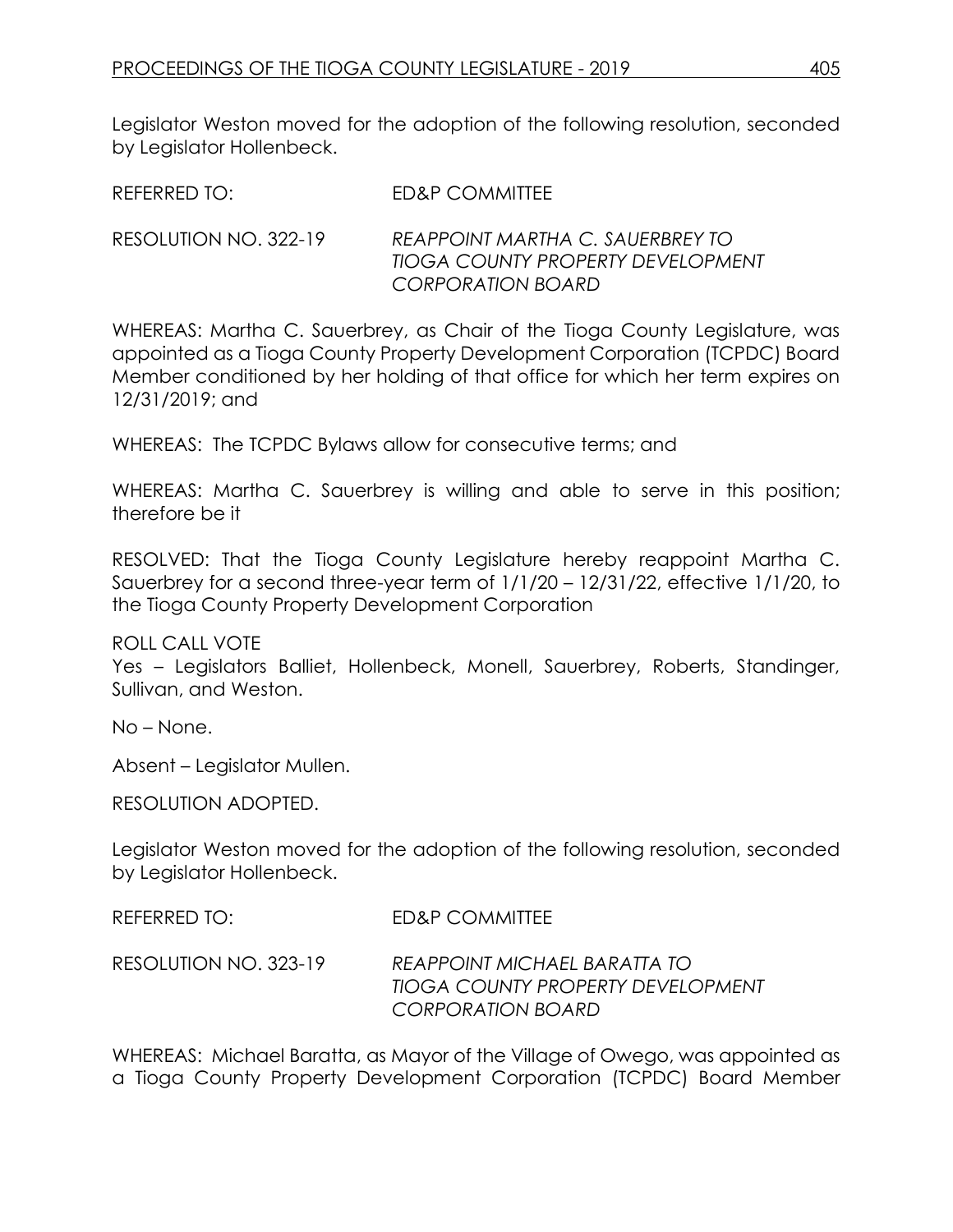conditioned by his holding of that office for which his term expires on 12/31/2019; and

WHEREAS: The TCPDC Bylaws allow for consecutive terms; and

WHEREAS: Michael Baratta is willing and able to serve in this position; therefore be it

RESOLVED: That the Tioga County Legislature hereby reappoints Michael Baratta for a second two-year term of  $1/1/20 - 12/31/21$ , effective  $1/1/20$ , to the Tioga County Property Development Corporation Board of Directors as a Board Member for the designated term.

ROLL CALL VOTE

Yes – Legislators Balliet, Hollenbeck, Monell, Sauerbrey, Roberts, Standinger, Sullivan, and Weston.

No – None.

Absent – Legislator Mullen.

RESOLUTION ADOPTED.

Legislator Weston moved for the adoption of the following resolution, seconded by Legislator Hollenbeck.

REFERRED TO: ED&P COMMITTEE

RESOLUTION NO. 324-19 *REAPPOINT PATRICK AYRES TO TIOGA COUNTY PROPERTY DEVELOPMENT CORPORATION BOARD*

WHEREAS: Patrick Ayres, as Mayor of the Village of Waverly, was appointed as a Tioga County Property Development Corporation Board (TCPDC) Member conditioned by his holding of that office for which his term expires on 12/31/2019; and

WHEREAS: The TCPDC Bylaws allow for consecutive terms; and

WHEREAS: Patrick Ayres is willing and able to serve in this position; therefore be it

RESOLVED: That the Tioga County Legislature hereby reappoints Patrick Ayres for a second two-year term of  $1/1/20 - 12/31/21$ , effective  $1/1/20$ , to the Tioga County Property Development Corporation Board of Directors as a Board Member for the designated term.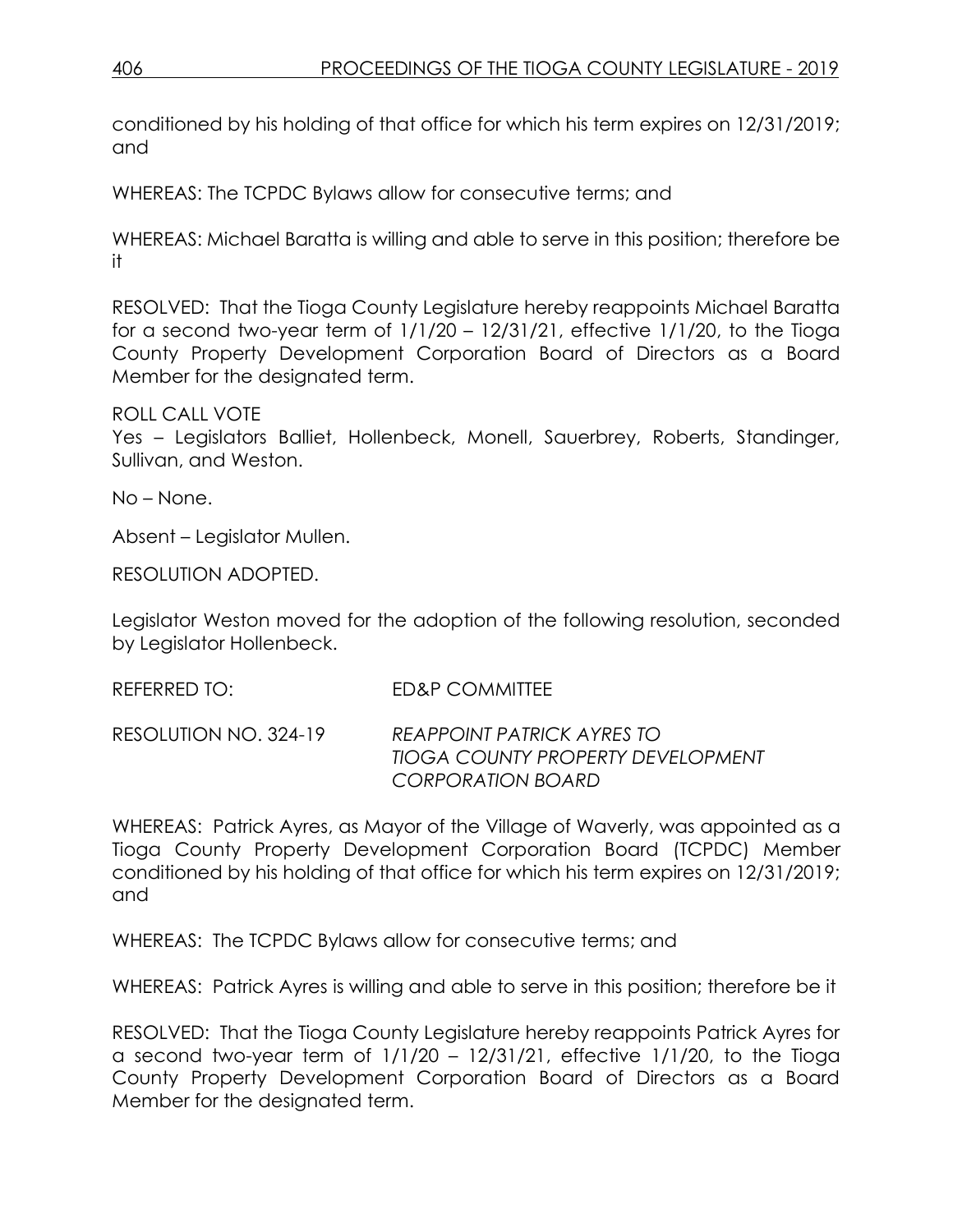ROLL CALL VOTE

Yes – Legislators Balliet, Hollenbeck, Monell, Sauerbrey, Roberts, Standinger, Sullivan, and Weston.

No – None.

Absent – Legislator Mullen.

RESOLUTION ADOPTED.

Legislator Weston moved for the adoption of the following resolution, seconded by Legislator Hollenbeck.

| REFERRED TO:          | ED&P COMMITTEE                                                                         |
|-----------------------|----------------------------------------------------------------------------------------|
| RESOLUTION NO. 325-19 | REAPPOINT GEORGE WILLIAMS TO<br>TIOGA COUNTY PROPERTY DEVELOPMENT<br>CORPORATION BOARD |

WHEREAS: George Williams, as Trustee of the Town of Candor, was appointed as a Tioga County Property Development Corporation (TCPDC) Board Member conditioned by his holding of that office for which his term expires on 12/31/2019; and

WHEREAS: The TCPDC Bylaws allow for consecutive terms; and

WHEREAS: George Williams is willing and able to serve in this position; therefore be it

RESOLVED: That the Tioga County Legislature hereby reappoints George Williams for a second two-year term of  $1/1/20 - 12/31/21$ , effective  $1/1/20$ , to the Tioga County Property Development Corporation Board of Directors as a Board Member for the designated term.

ROLL CALL VOTE

Yes – Legislators Balliet, Hollenbeck, Monell, Sauerbrey, Roberts, Standinger, Sullivan, and Weston.

No – None.

Absent – Legislator Mullen.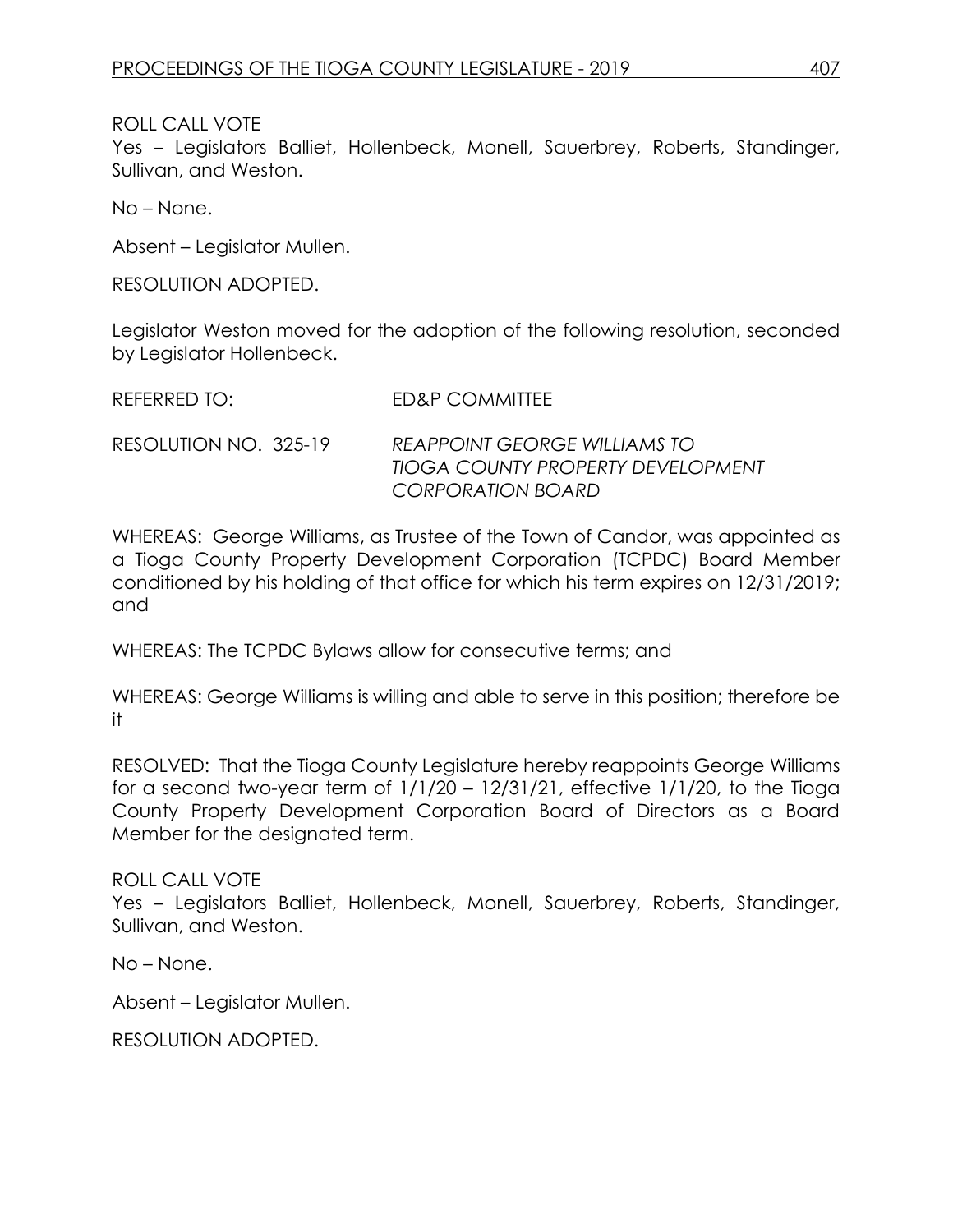| REFERRED TO:          | <b>AGRICULTURE COMMITTEE</b>                                                                  |
|-----------------------|-----------------------------------------------------------------------------------------------|
| RESOLUTION NO. 326-19 | RE-APPOINT MEMBER TO THE TIOGA COUNTY<br>AGRICULTURAL AND FARMLAND PROTECTION<br><b>BOARD</b> |

WHEREAS: Ben Whittemore's term on the Agricultural and Farmland Protection Board as an Active Farmer expires as of 12/31/2019; and

WHEREAS: The Agricultural and Farmland Protection Board is desirous of filling this position and said Board member is willing and able to serve another term; therefore be it

RESOLVED: That the Tioga County Legislature hereby reappoint Ben Whittemore to the Agricultural and Farmland Protection Board, for the four-year term of 1/1/20 – 12/31/23.

ROLL CALL VOTE Yes – Legislators Balliet, Hollenbeck, Monell, Sauerbrey, Roberts, Standinger, Sullivan, and Weston.

No – None.

Absent – Legislator Mullen.

RESOLUTION ADOPTED.

Legislator Weston moved for the adoption of the following resolution, seconded by Legislator Sullivan.

| REFERRED TO:          | <b>AGRICULTURE COMMITTEE</b>                                                                         |
|-----------------------|------------------------------------------------------------------------------------------------------|
| RESOLUTION NO. 327-19 | <b>RE-APPOINT MEMBER TO THE TIOGA COUNTY</b><br>AGRICULTURAL AND FARMLAND PROTECTION<br><b>BOARD</b> |

WHEREAS: Lisa Bloodnick's term on the Agricultural and Farmland Protection Board as an Active Farmer expires as of 12/31/2019; and

WHEREAS: The Agricultural and Farmland Protection Board is desirous of filling this position and said Board member is willing and able to serve another term; therefore be it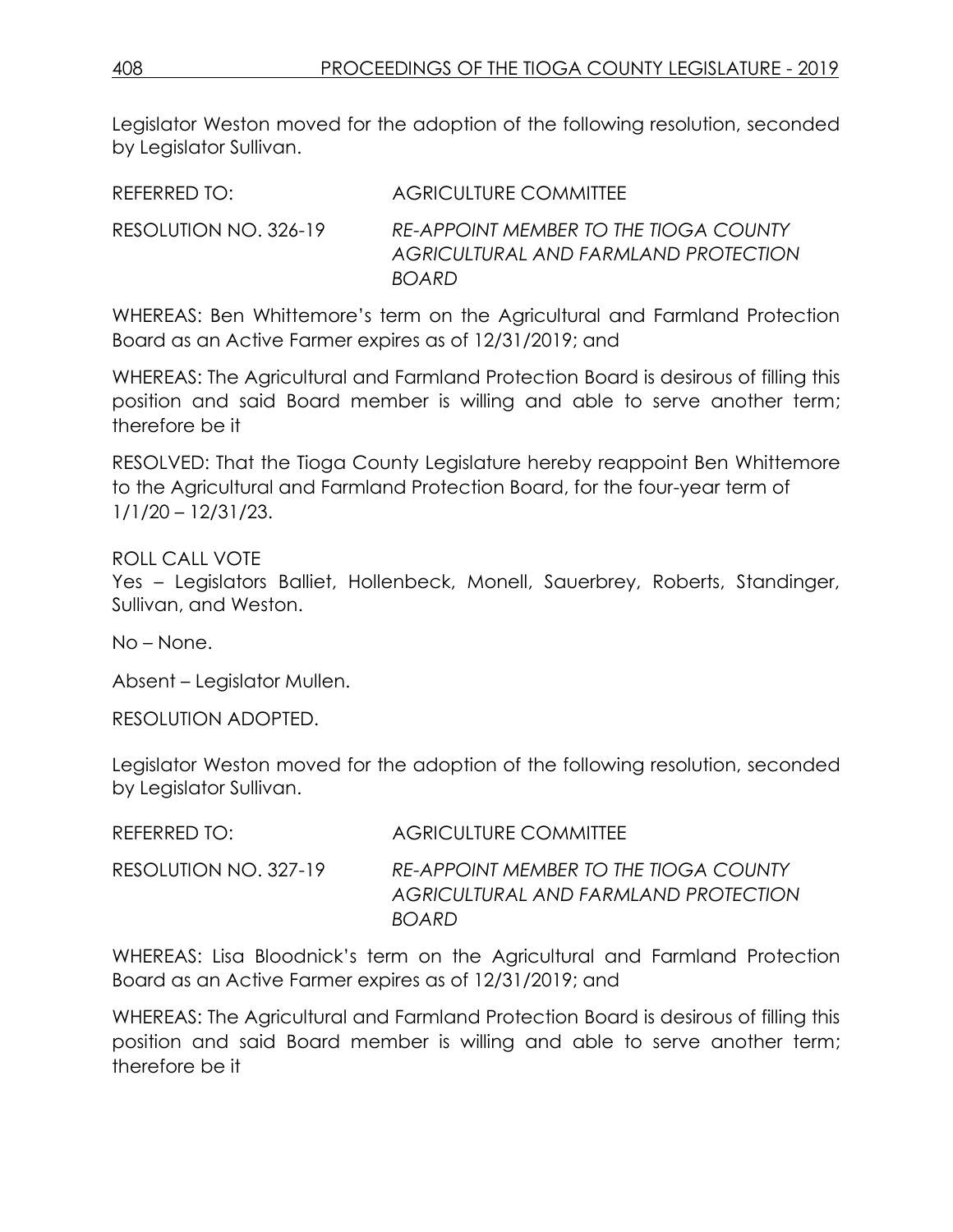RESOLVED: That the Tioga County Legislature hereby reappoint Lisa Bloodnick to the Agricultural and Farmland Protection Board, for the four-year term of 1/1/20 – 12/31/23.

ROLL CALL VOTE Yes – Legislators Balliet, Hollenbeck, Monell, Sauerbrey, Roberts, Standinger, Sullivan, and Weston.

No – None.

Absent – Legislator Mullen.

RESOLUTION ADOPTED.

Legislator Weston moved for the adoption of the following resolution, seconded by Legislator Sullivan.

| REFERRED TO:          | AGRICULTURE COMMITTEE                                                                         |
|-----------------------|-----------------------------------------------------------------------------------------------|
| RESOLUTION NO. 328-19 | RE-APPOINT MEMBER TO THE TIOGA COUNTY<br>AGRICULTURAL AND FARMLAND PROTECTION<br><b>BOARD</b> |

WHEREAS: Tim Lawton's term on the Agricultural and Farmland Protection Board as an Active Farmer expires as of 12/31/2019; and

WHEREAS: The Agricultural and Farmland Protection Board is desirous of filling this position and said Board member is willing and able to serve another term; therefore be it

RESOLVED: That the Tioga County Legislature hereby reappoint Tim Lawton to the Agricultural and Farmland Protection Board, for the four-year term of 1/1/20 – 12/31/23.

ROLL CALL VOTE

Yes – Legislators Balliet, Hollenbeck, Monell, Sauerbrey, Roberts, Standinger, Sullivan, and Weston.

No – None.

Absent – Legislator Mullen.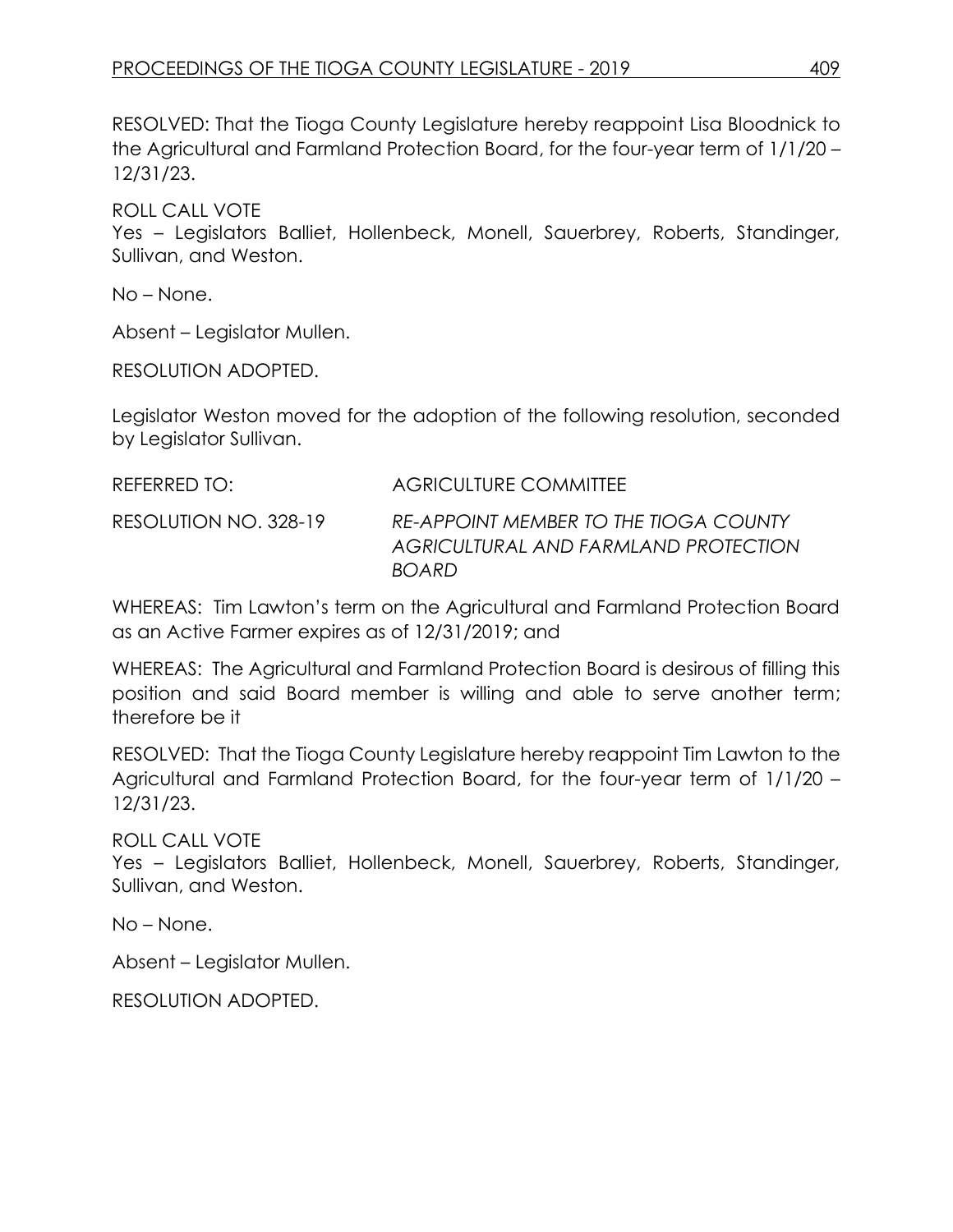| REFERRED TO:          | ED&P COMMITTEE                                          |
|-----------------------|---------------------------------------------------------|
| RESOLUTION NO. 329-19 | RE-APPOINT MEMBER TO THE<br>TIOGA COUNTY PLANNING BOARD |

WHEREAS: Rawley Filbin's position on the Tioga County Planning Board representing the Village of Waverly expires on 12/31/2019; and

WHEREAS: The Village of Waverly Board of Trustees has nominated Rawley Filbin to serve another three-year term as their representative, and he is willing and able to do so; therefore be it

RESOLVED: That the Tioga County Legislature hereby reappoint Rawley Filbin to the Tioga County Planning Board for another three-year term of 1/1/20 – 12/31/22.

ROLL CALL VOTE Yes – Legislators Balliet, Hollenbeck, Monell, Sauerbrey, Roberts, Standinger, Sullivan, and Weston.

No – None.

Absent – Legislator Mullen.

RESOLUTION ADOPTED.

Legislator Weston moved for the adoption of the following resolution, seconded by Legislator Sullivan.

| REFERRED TO:          | ED&P COMMITTEE                                                 |
|-----------------------|----------------------------------------------------------------|
| RESOLUTION NO. 330-19 | <b>RE-APPOINT MEMBER TO THE</b><br>TIOGA COUNTY PLANNING BOARD |

WHEREAS: Tim Pollard's position on the Tioga County Planning Board representing the Town of Berkshire expires on 12/31/2019; and

WHEREAS: The Town of Berkshire Board has nominated Tim Pollard to serve another three-year term as their representative, and he is willing and able to do so; therefore be it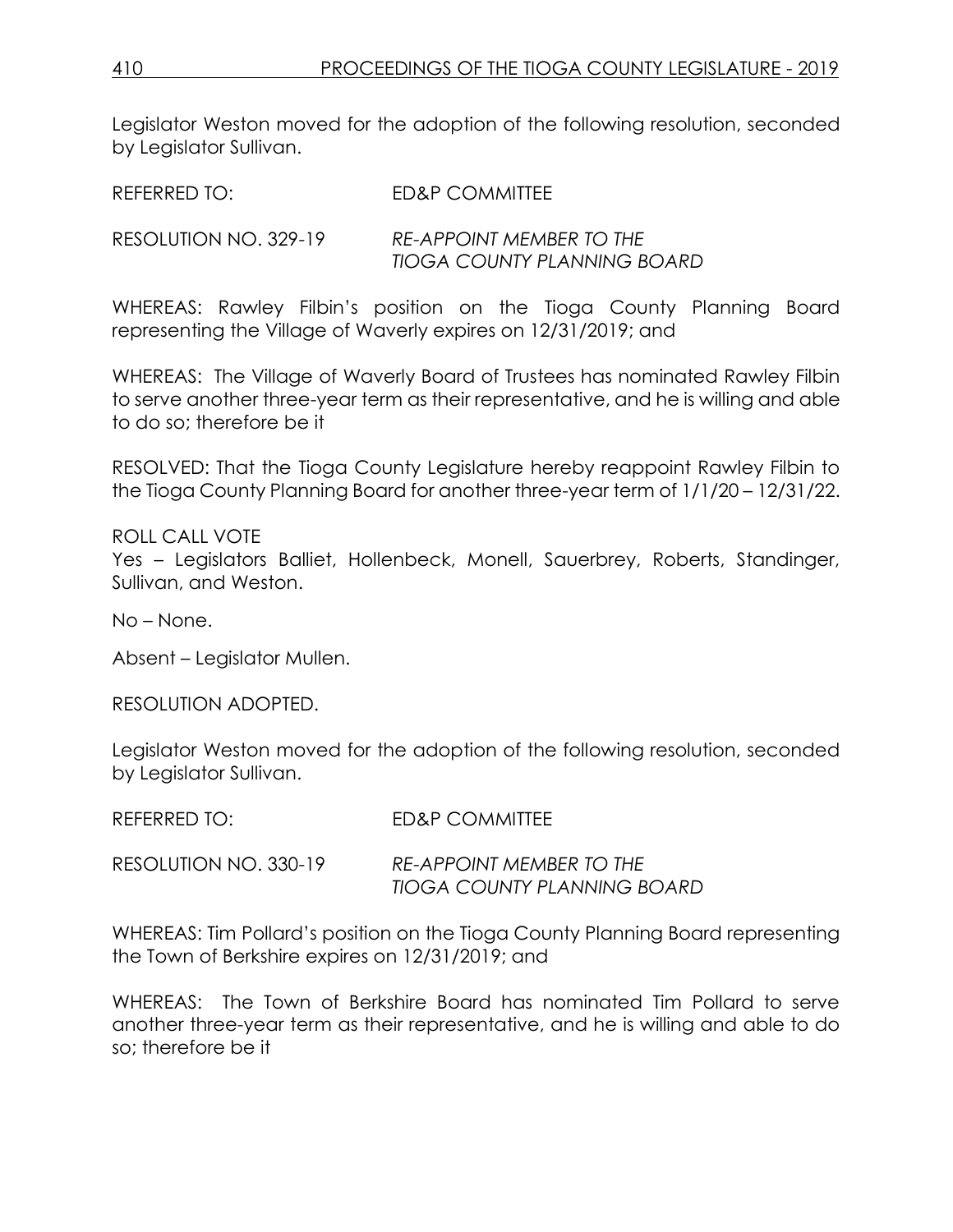RESOLVED: That the Tioga County Legislature hereby reappoint Tim Pollard to the Tioga County Planning Board for another three-year term of 1/1/20 – 12/31/22.

ROLL CALL VOTE

Yes – Legislators Balliet, Hollenbeck, Monell, Sauerbrey, Roberts, Standinger, Sullivan, and Weston.

No – None.

Absent – Legislator Mullen.

RESOLUTION ADOPTED.

Legislator Weston moved for the adoption of the following resolution, seconded by Legislator Sullivan.

| <b>REFERRED TO:</b> | <b>ED&amp;P COMMITTEE</b> |
|---------------------|---------------------------|
|---------------------|---------------------------|

RESOLUTION NO. 331-19 *RE-APPOINT MEMBER TO THE TIOGA COUNTY PLANNING BOARD*

WHEREAS: Doug Chrzanowski's position on the Tioga County Planning Board representing the Town of Tioga expires on 12/31/2019; and

WHEREAS: The Town of Tioga Board has nominated Doug Chrzanowski to serve another three-year term as their representative, and he is willing and able to do so; therefore be it

RESOLVED: That the Tioga County Legislature hereby reappoint Doug Chrzanowski to the Tioga County Planning Board for another three-year term of 1/1/20 – 12/31/22.

ROLL CALL VOTE

Yes – Legislators Balliet, Hollenbeck, Monell, Sauerbrey, Roberts, Standinger, Sullivan, and Weston.

No – None.

Absent – Legislator Mullen.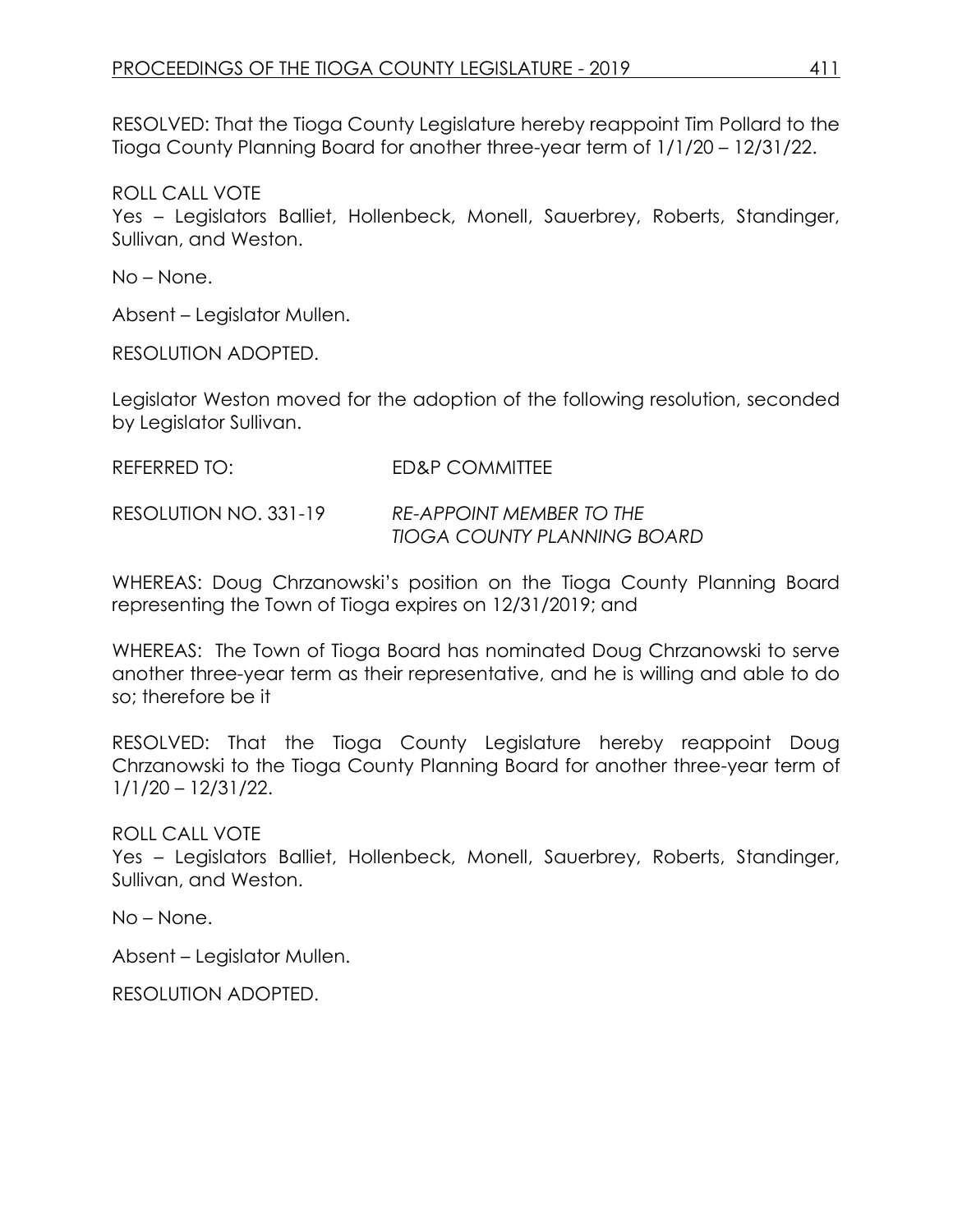| REFERRED TO:          | ED&P COMMITTEE                                          |
|-----------------------|---------------------------------------------------------|
| RESOLUTION NO. 332-19 | RE-APPOINT MEMBER TO THE<br>TIOGA COUNTY PLANNING BOARD |

WHEREAS: Mike Reynolds' position on the Tioga County Planning Board as an alternate expires on 12/31/2019; and

WHEREAS: Mike Reynolds is willing and able to serve another three-year term as an alternate member to the Board; therefore be it

RESOLVED: That the Tioga County Legislature hereby reappoint Mike Reynolds to the Tioga County Planning Board for another three-year term of 1/1/20 – 12/31/22.

ROLL CALL VOTE Yes – Legislators Balliet, Hollenbeck, Monell, Sauerbrey, Roberts, Standinger, Sullivan, and Weston.

No – None.

Absent – Legislator Mullen.

RESOLUTION ADOPTED.

Legislator Standinger moved for the adoption of the following resolution, seconded by Legislator Sullivan.

REFERRED TO: HEALTH & HUMAN SERVICES COMMITTEE

RESOLUTION NO. 333-19 *REAPPOINT MEMBER TO THE TIOGA COUNTY BOARD OF HEALTH*

WHEREAS: Section 344 of the Public Health Law requires that members of the Board of Health shall serve six (6) year staggered terms; and

WHEREAS: The appointed term for Terry Hills, DVM, on the Board of Health expires 12/31/19; and

WHEREAS: The Board of Health recommends re-appointment and Dr. Hills has agreed to serve for another term; therefore be it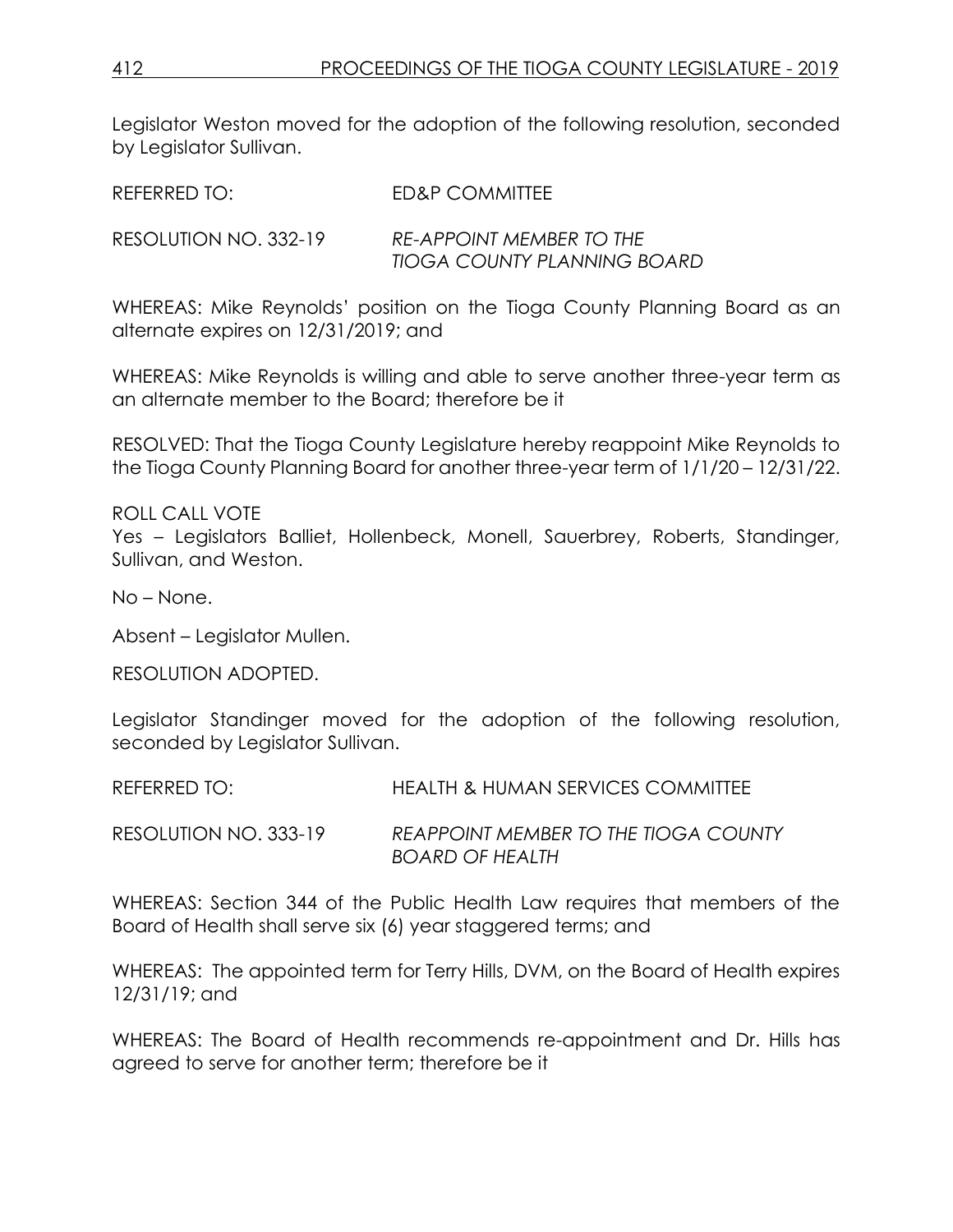RESOLVED: That Terry Hills, DVM, be re-appointed to the Board of Health for a term of 1/1/20-12/31/25.

ROLL CALL VOTE

Yes – Legislators Balliet, Hollenbeck, Monell, Sauerbrey, Roberts, Standinger, Sullivan, and Weston.

No – None.

Absent – Legislator Mullen.

RESOLUTION ADOPTED.

Legislator Monell moved for the adoption of the following resolution, seconded by Legislator Standinger.

### REFERRED TO: PUBLIC SAFETY COMMITTEE

RESOLUTION NO. 334-19 *ACCEPTANCE OF THE APPLICATION FOR RYAN TELFER TO BE A TRAINEE MEMBER OF THE TIOGA COUNTY FIRE INVESTIGATION TEAM*

WHEREAS: The Office of Emergency Services provides high quality Fire Investigation Team support to the Fire Service in Tioga County and adjacent Counties through the NYS Fire Mutual Aid Plan; and

WHEREAS: This service is provided by local, highly trained volunteers; and

WHEREAS: Ryan Telfer, firefighter, is requesting to be a Trainee member of the FIT Team; and

WHEREAS: Ryan Telfer currently possesses training and skills needed by the Tioga County Fire Investigation Team to work on the Team; therefore be it

RESOLVED: That Ryan Telfer be added as a Trainee member to the Tioga County Fire Investigation Team.

ROLL CALL VOTE Yes – Legislators Balliet, Hollenbeck, Monell, Sauerbrey, Roberts, Standinger, Sullivan, and Weston.

No – None.

Absent – Legislator Mullen.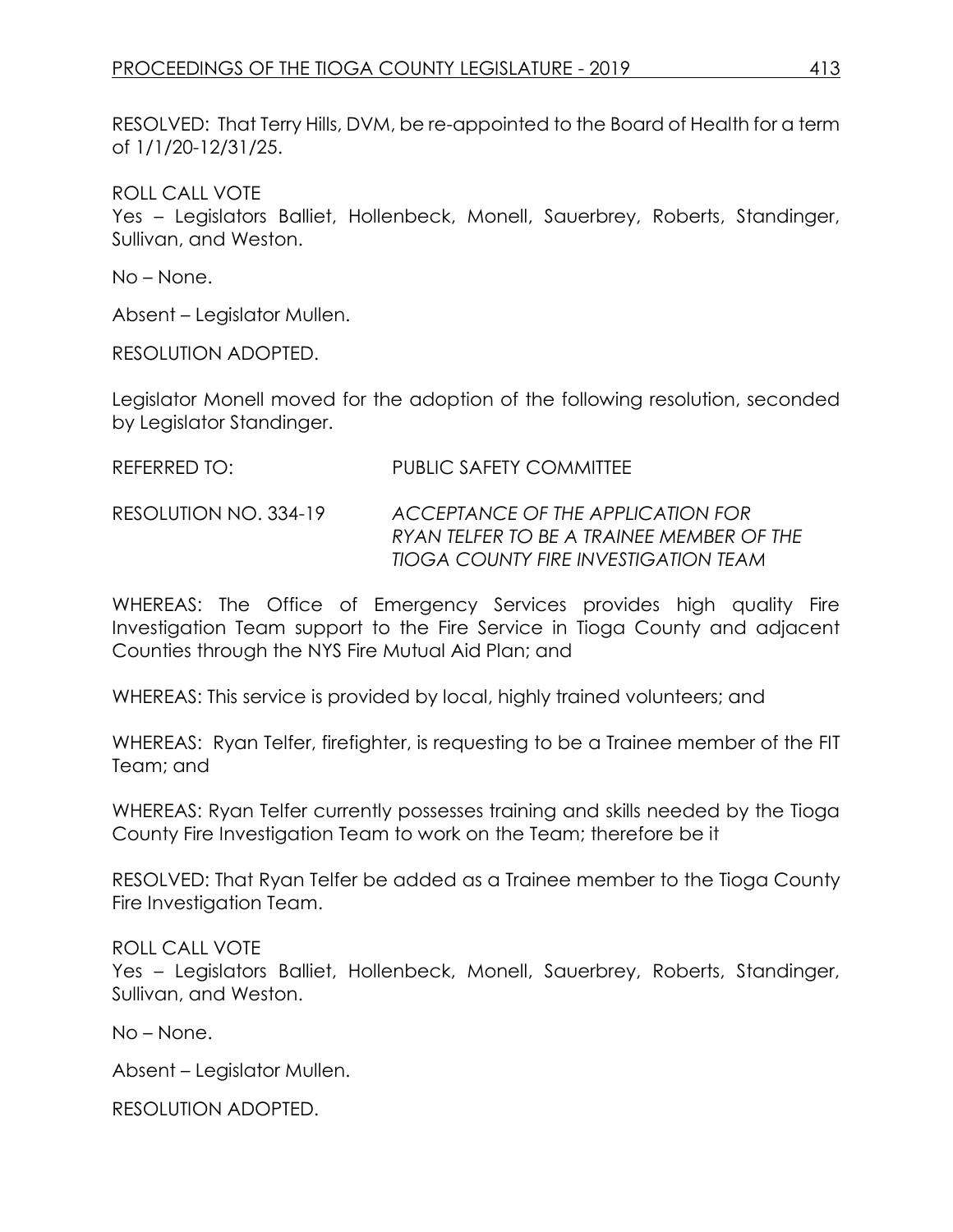Legislator Roberts moved for the adoption of the following resolution, seconded by Legislator Standinger.

| REFERRED TO:          | PUBLIC WORKS COMMITTEE                               |
|-----------------------|------------------------------------------------------|
| RESOLUTION NO. 335-19 | AWARD REPAIR OF THE GENERATOR<br>AT THE HHS BUILDING |

WHEREAS: One generator at the HHS Building located at 1062 State Route 38 has failed; and

WHEREAS: The Commissioner of Public Works received proposals for the repair of this generator unit; and

WHEREAS: The proposals were received as follows:

| Independent Field Service, LLC | \$20,309.98 |
|--------------------------------|-------------|
| Emergency Power Systems        | \$29,377.99 |

And;

WHEREAS: The Commissioner of Public Works reviewed the proposals and determined that Independent Field Service, LLC proposal is acceptable; therefore be it

RESOLVED: That the Tioga County Legislature award the repair to Independent Field Service LLC, Syracuse, NY not to exceed \$20,309.98 to be paid out of A1621.540140.

ROLL CALL VOTE

Yes – Legislators Balliet, Hollenbeck, Monell, Sauerbrey, Roberts, Standinger, Sullivan, and Weston.

No – None.

Absent – Legislator Mullen.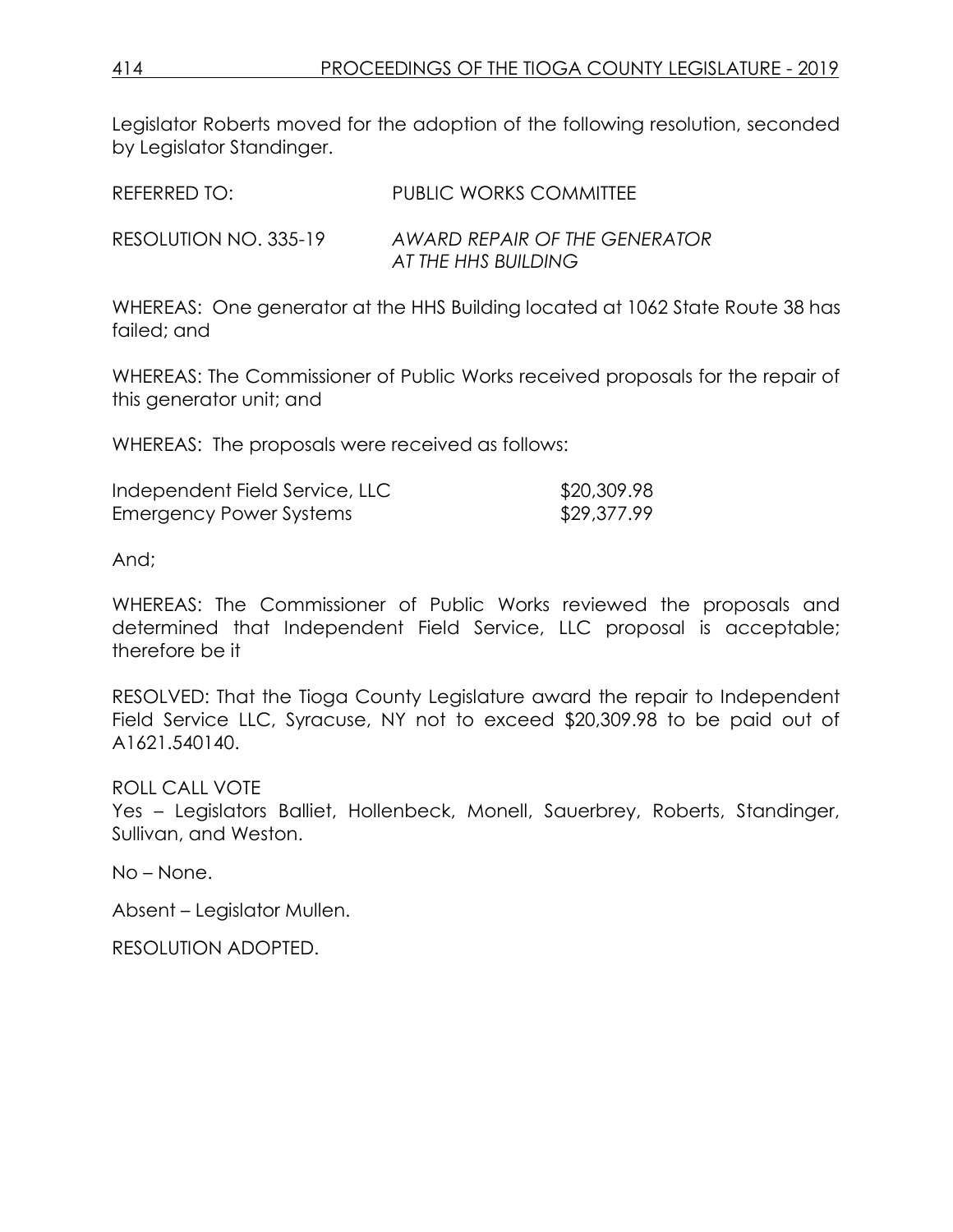| REFERRED TO:          | FINANCE/LEGAL COMMITTEE                                             |
|-----------------------|---------------------------------------------------------------------|
| RESOLUTION NO. 336-19 | ADOPT COUNTY BUDGET FOR 2020,<br>APPROPRIATIONS AND SALARY SCHEDULE |

RESOLVED: That the tentative budget for Tioga County for the year 2020 submitted by the Budget Officer on November 12, 2019 and approved by the Finance Committee be, and the same hereby is adopted as the official Budget for the year 2020; and be it further

RESOLVED: That the several amounts specified in such budget as to the total for the several objects as set forth in Schedule 1 therein be appropriated for such objects, effective January 1, 2020; and be it further

RESOLVED: That the full time Salary Schedule 5 set forth in the budget be adopted effective January 1, 2020.

Legislator Sullivan spoke. "With this budget, we have kept the tax levy increase down to approximately the increase in the Consumer Price Index, as well as within the 2% tax cap limit imposed by the State of New York. But all counties in NYS have been hit with a number of new State mandated costs, including Early Voting, Raise the Age Laws, Green Light Law, the multiple changes that were discussed previously to the Criminal Justice system, and the changes to AIM funding to towns and villages.

"These mandates have significant costs and must be primarily paid for by the counties. Tioga County cannot continue to absorb these costs going forward and, therefore, I fear that we will have to reduce services and/or impose higher tax levy increases. Either way, our residents will take a hit through years to come for all of these things."

ROLL CALL VOTE Yes – Legislators Balliet, Hollenbeck, Monell, Sauerbrey, Roberts, Standinger, Sullivan, and Weston.

No – None.

Absent – Legislator Mullen.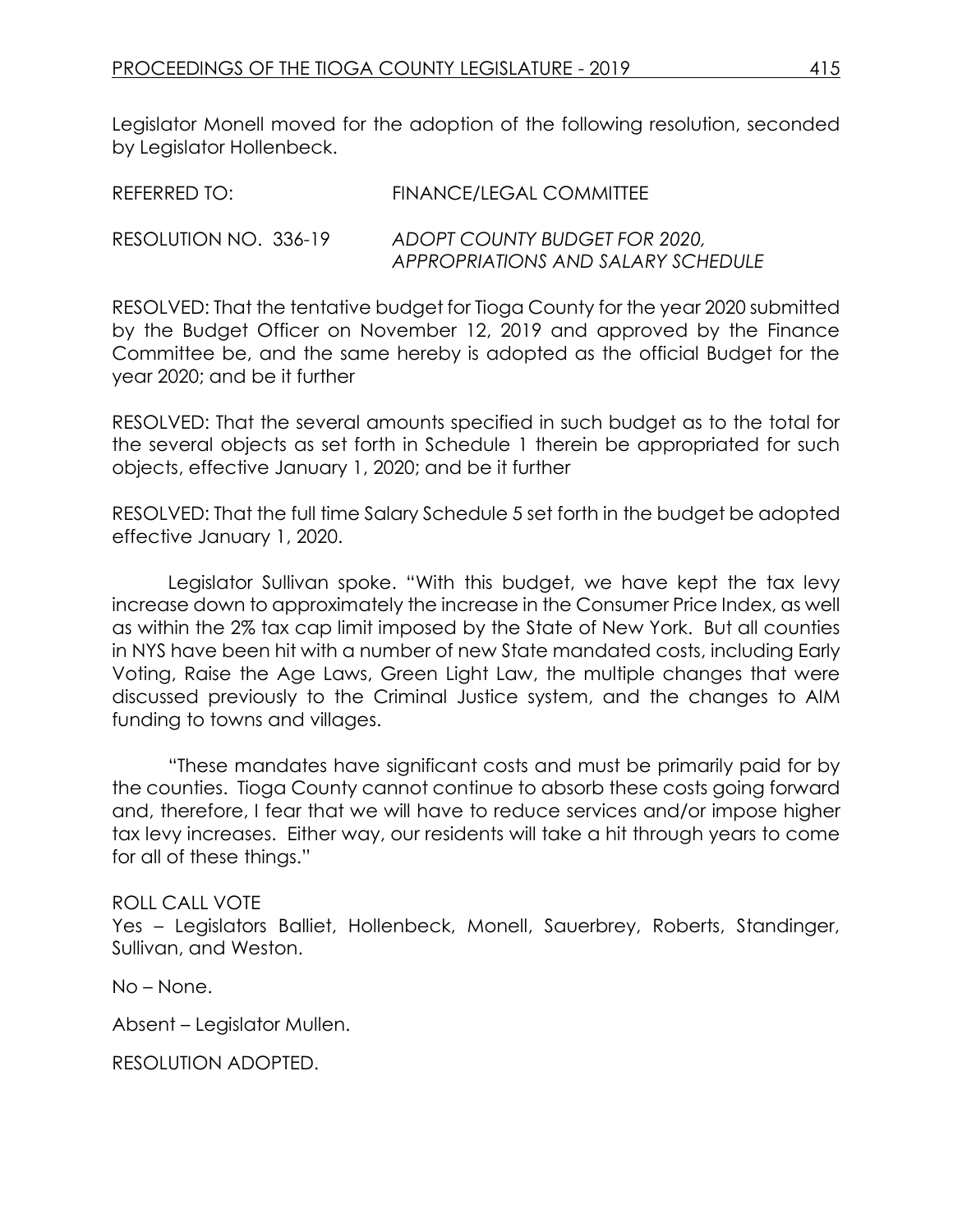RESOLUTION NO. 337-19 *AUTHORIZE TREASURER TO ENCUMBER FUNDS*

RESOLVED: That the County Treasurer be and hereby is authorized to encumber whatever funds he deems necessary, subject to the approval of the Finance Committee; and be it further

RESOLVED: That said funds be encumbered before December 31, 2019 to allow proper coding of bills for payment through February 29, 2020.

ROLL CALL VOTE

Yes – Legislators Balliet, Hollenbeck, Monell, Sauerbrey, Roberts, Standinger, Sullivan, and Weston.

No – None.

Absent – Legislator Mullen.

RESOLUTION ADOPTED.

Legislator Monell moved for the adoption of the following resolution, seconded by Legislator Hollenbeck.

REFERRED TO: FINANCE/LEGAL COMMITTEE

RESOLUTION NO. 338-19 *YEAR END TRANSFERS*

RESOLVED: That the unencumbered balances of appropriation accounts, unanticipated revenue fund balances in the amount equal to the sum of overdrawn appropriation accounts in all funds be, and hereby are appropriated to overdrawn accounts; and be it further

RESOLVED: That the County Treasurer is hereby authorized and directed to effect this resolution.

ROLL CALL VOTE Yes – Legislators Balliet, Hollenbeck, Monell, Sauerbrey, Roberts, Standinger, Sullivan, and Weston.

No – None.

Absent – Legislator Mullen.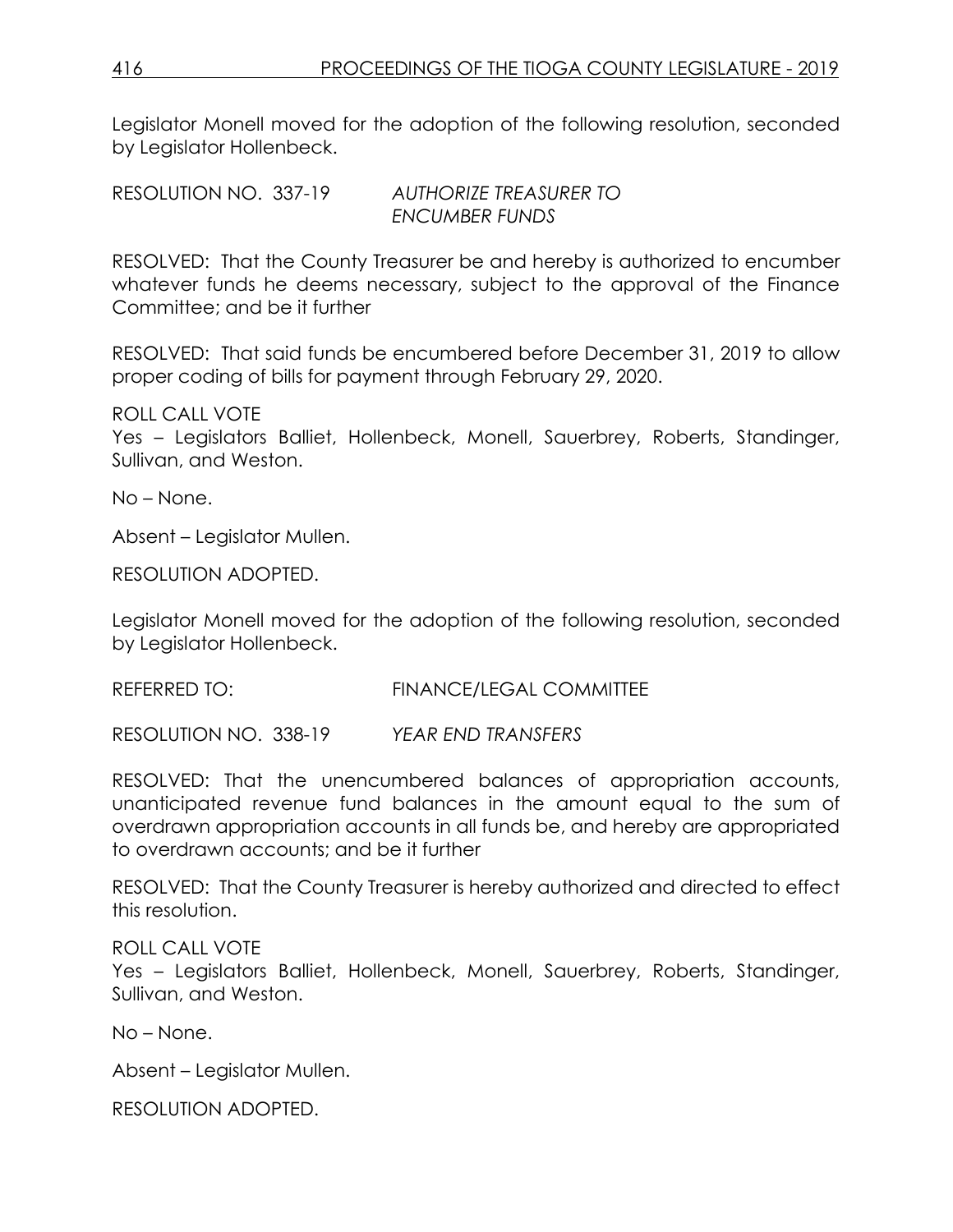REFERRED TO: FINANCE COMMITTEE

RESOLUTION NO. 339-19 *TOWN TAX LEVY*

WHEREAS: There has been presented to this Legislature a duly certified copy of the annual Budgets of each of the several Towns of the County of Tioga for the fiscal year beginning January 1, 2020; be it

RESOLVED: That there shall be, and there is, assessed against and levied upon and collected from the taxable property situate in the following Towns outside the incorporated Villages or partially located therein, the amounts indicated for Town purposes as specified in the Budgets of the respective Towns as follows:

| Part Town      | General Outside | Highway Outside |
|----------------|-----------------|-----------------|
| <b>Barton</b>  |                 |                 |
| Candor         | 5,700           | 238,447         |
| Newark Valley  |                 | 13,230          |
| <b>Nichols</b> | 4,575           |                 |
| Owego          |                 | 2,184,967       |
| Spencer        | 16,700          | 415,695         |
| Further        |                 |                 |

RESOLVED: That there shall be and there hereby is, assessed against and levied upon and collected from the taxable property liable therefore within the respective Fire and Fire protection Districts in the Towns, the following amounts for the purposes of such Districts as specified on their annual Budgets:

| Town of Barton                       |            |
|--------------------------------------|------------|
| Halsey Valley Fire Protection        | 19,772.45  |
| Lockwood Fire Protection             | 43,650.05  |
| <b>Waverly Joint Fire Protection</b> | 284,216.00 |
| Town of Berkshire                    |            |
| Berkshire Fire District              | 150,931.00 |
| Town of Candor                       |            |
| <b>Candor Fire District</b>          | 451,537.00 |
| <b>Town of Newark Valley</b>         |            |
| <b>Newark Valley Fire District</b>   | 310,349.39 |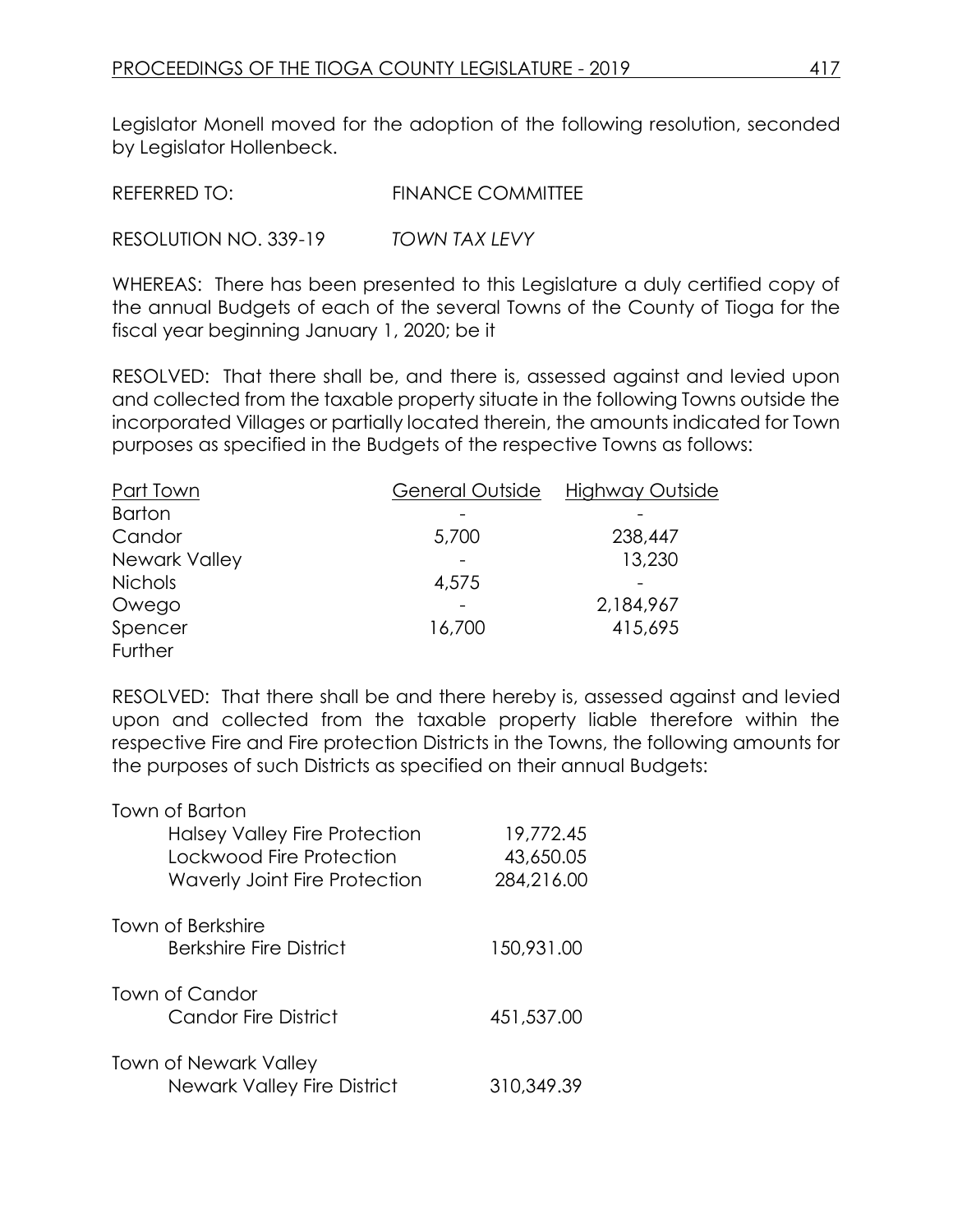| Town of Nichols<br>Nichols Joint Fire Protection                                                             | 509,603.62                                |
|--------------------------------------------------------------------------------------------------------------|-------------------------------------------|
| Town of Owego<br><b>Apalachin Fire District</b><br>Owego Fire District<br><b>Newark Valley Fire District</b> | 1,044,203.00<br>1,786,612.68<br>44,223.00 |
| Town of Richford<br><b>Richford Fire District</b>                                                            | 106,650.00                                |
| Town of Spencer<br><b>Spencer Fire Protection District</b>                                                   | 78,000.00                                 |
| Town of Tioga<br><b>Tioga Fire District</b>                                                                  | 283,276.00                                |

#### **Further**

RESOLVED: That there shall be, and there hereby is, assessed against and levied upon and collected from the taxable property liable therefore within certain sewer, water and lighting Districts in the Town of Owego and the amounts specified in their annual budgets as follows:

| Water District No. 4/Ext. 13 | 12,132 |
|------------------------------|--------|
| Water District No. 4/Ext. 15 | 10,021 |
| Water District No. 4/Ext. 17 |        |
| Water District No. 4/Ext. 20 | 18,400 |
| Sewer District No. 2/Ext. 14 | 12,019 |
| Sewer District No. 2/Ext. 15 | 11,863 |
| Lighting District No. 1      | 6,404  |
| Lighting District No. 2      | 12,569 |
| Lighting District No. 3      | 12,624 |
| Lighting District No. 4A     | 1,037  |
| Lighting District No. 4B     | 2,637  |
| Lighting District No. 5      | 8,423  |
| Lighting District No. 6      | 14,536 |
| Lighting District No. 7      | 2,668  |
| Lighting District No. 8      | 1,733  |
| Lighting District No. 9      | 886    |
| Lighting District No. 10     | 1,163  |

**Further**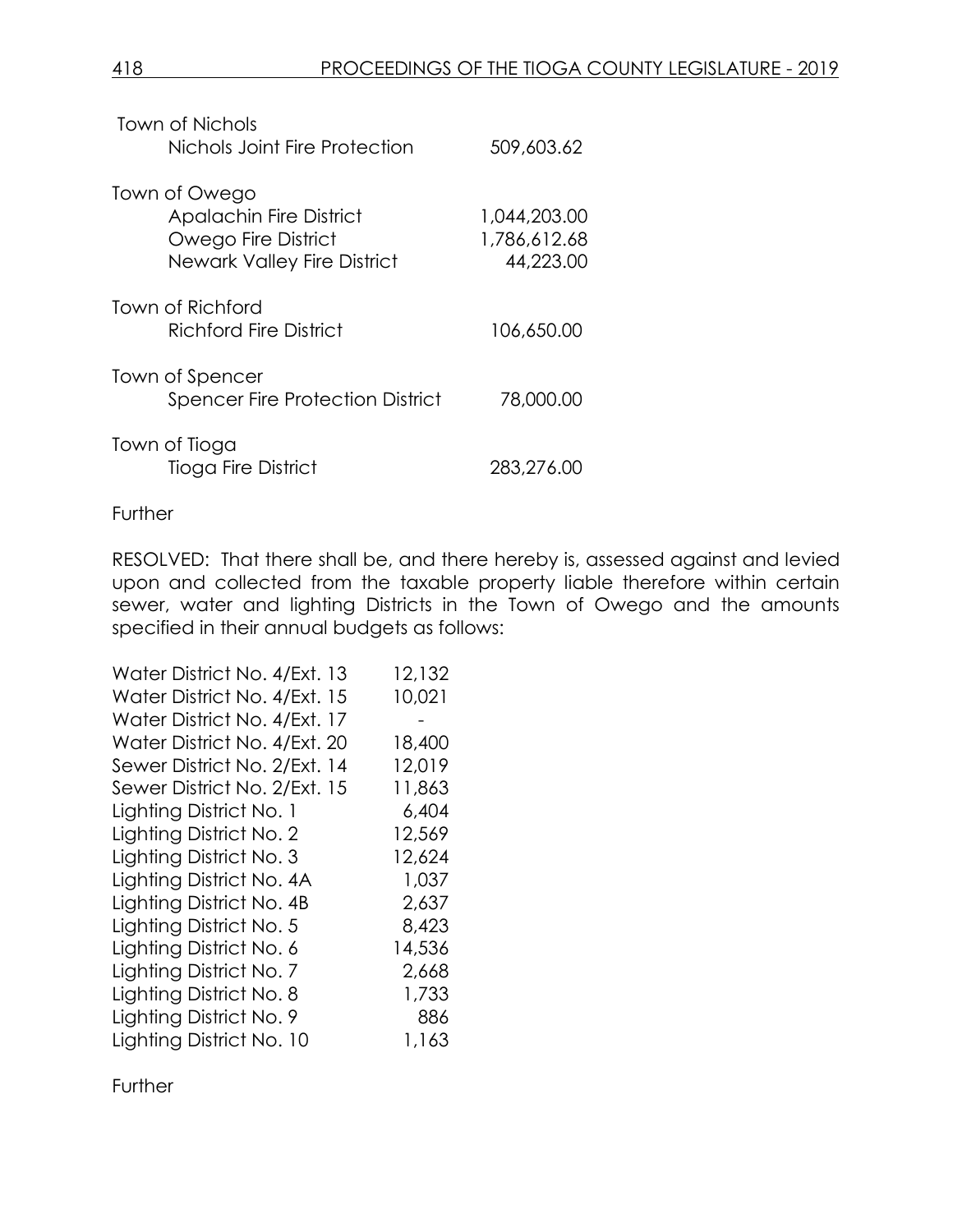RESOLVED: That there shall be and there hereby is, assessed against and levied upon and collected from the taxable property liable therefore in the Town of Owego returned sewer and water rents in the amount of \$367,373.09; be it further

RESOLVED: That there shall be and there hereby is, assessed against and levied upon and collected from the taxable property liable therefore in the Town of Barton returned sewer and water rents in the amount of \$8,872.61; be it further

RESOLVED: That the amounts to be raised by tax for all other purposes as specified in the several annual Budgets shall be, and they hereby are, assessed against and levied upon and collected from the taxable properties in the Towns except as otherwise provided by law as follows:

| Townwide         | General | Highway |
|------------------|---------|---------|
| <b>Barton</b>    | 210,900 | 546,500 |
| <b>Berkshire</b> | 83,605  | 338,100 |
| Candor           | 569,615 | 728,338 |
| Newark Valley    | 328,847 | 341,500 |
| <b>Nichols</b>   |         | 223,310 |
| Owego            | 913,000 |         |
| Richford         | 257,519 | 473,357 |
| Spencer          | 316,126 | 257,292 |
| Tioga            | 258,454 | 586,111 |

### Further

RESOLVED: That such taxes and assessments, when collected, shall be paid to the Supervisors of the several Towns in the amounts as shown by this resolution for distribution by them in the manner provided by law.

# ROLL CALL VOTE

Yes – Legislators Balliet, Hollenbeck, Monell, Sauerbrey, Roberts, Standinger, Sullivan, and Weston.

No – None.

Absent – Legislator Mullen.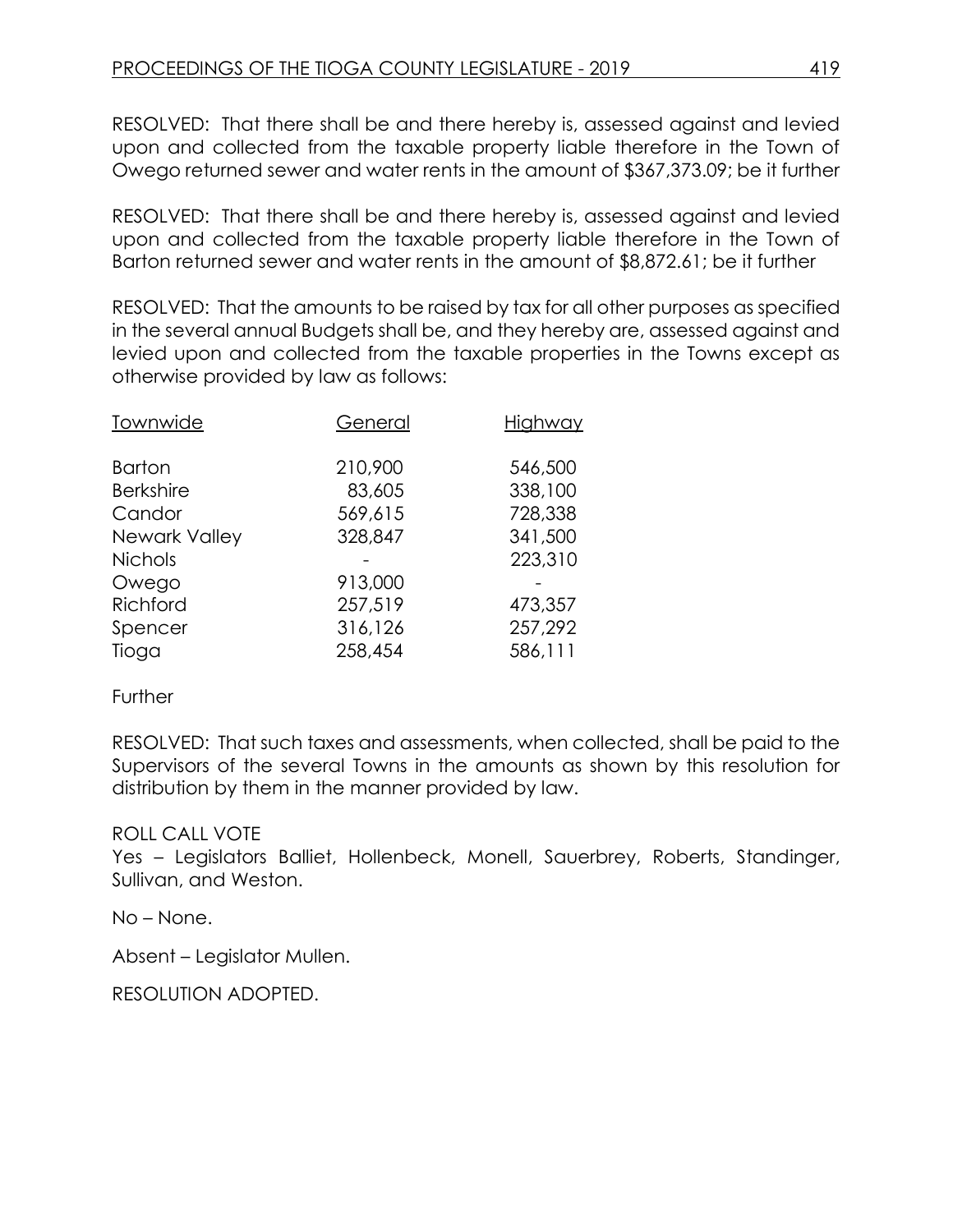| REFERRED TO:          | <b>PUBLIC SAFETY COMMITTEE</b><br>FINANCE/LEGAL COMMITTEE            |
|-----------------------|----------------------------------------------------------------------|
| RESOLUTION NO. 340-19 | <b>TRANSFER OF FUNDS FROM CONTINGENCY</b><br>TO CORONER'S BUDGET AND |
|                       | <b>MODIFY 2019 CORONER'S BUDGET</b>                                  |

WHEREAS: The Coroner's budget has had a high number of cases for 2019 exceeding 102 through the end of October 2019 and the Coroner's account will not have sufficient funds for the remainder of 2019; and

WHEREAS: It is anticipated the Coroners will have additional cases through the holidays and year-end needing additional funds to pay invoices for medical costs, autopsy, and doctor's fees; and

WHEREAS: The Coroner's payroll account is not sufficient to process outstanding payments and those needed through year-end; and

WHEREAS: Funds will not be needed for radios in 2019 and these funds can be transferred to meet some of the shortfall; and

WHEREAS: Legislative approval is needed to transfer funds, draw from contingency and modify the 2019 budget transferred to meet some of the shortfall; therefore be it

RESOLVED: That the Tioga County Legislature authorizes a transfer from contingency and a 2019 budget modification as follows:

| From: | A1990 540715 Contingency Account<br>A1185 520230 Coroner Radio and Equipment | \$25,000.00<br>\$800.00   |
|-------|------------------------------------------------------------------------------|---------------------------|
|       |                                                                              |                           |
| To:   | A1185 510050 Coroner - Salary Other<br>A1185 540370 Coroner - Medical        | \$4,000.00<br>\$21,800.00 |

### ROLL CALL VOTE

Yes – Legislators Balliet, Hollenbeck, Monell, Sauerbrey, Roberts, Standinger, Sullivan, and Weston.

No – None.

Absent – Legislator Mullen.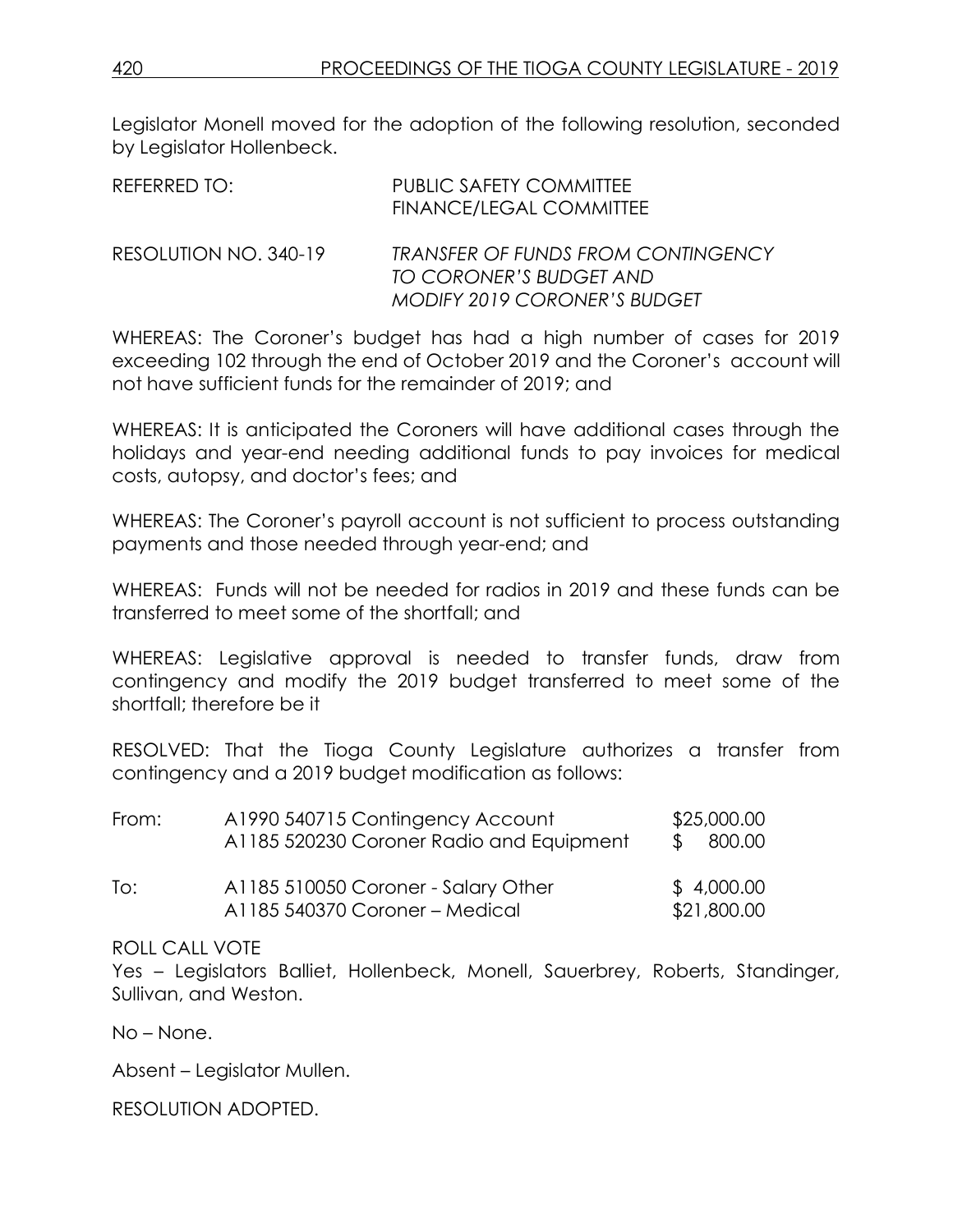| REFERRED TO:          | HEALTH & HUMAN SERVICES COMMITTEE<br>FINANCE/LEGAL COMMITTEE |
|-----------------------|--------------------------------------------------------------|
| RESOLUTION NO. 341-19 | TRANSFER OF FUNDS<br><b>BUDGET MODIFICATION</b>              |

WHEREAS: Tioga County Mental Hygiene (TCMH) is required to pay a portion of the costs for the treatment of Tioga County residents that have been assigned Criminal Psychiatric services by the NYS Court system; and

*MENTAL HYGIENE*

WHEREAS: TCMH has received notice that Tioga County residents were assigned these services, along with the required payment amount; and

WHEREAS: TCMH has determined the amount of additional funding needed for these already incurred mandated expenses within its own budget, yet this will require a budget modification and transfer of funds; and

WHEREAS: Transfer of funds requires Legislative approval; therefore be it

RESOLVED: That the Mental Hygiene budget be modified and funds be transferred as follows:

From: A4310 510010 Full Time \$19,668.24 To: A4390 540590 Criminal Psychiatric: Services Rendered \$19,668.24

ROLL CALL VOTE

Yes – Legislators Balliet, Hollenbeck, Monell, Sauerbrey, Roberts, Standinger, Sullivan, and Weston.

No – None.

Absent – Legislator Mullen.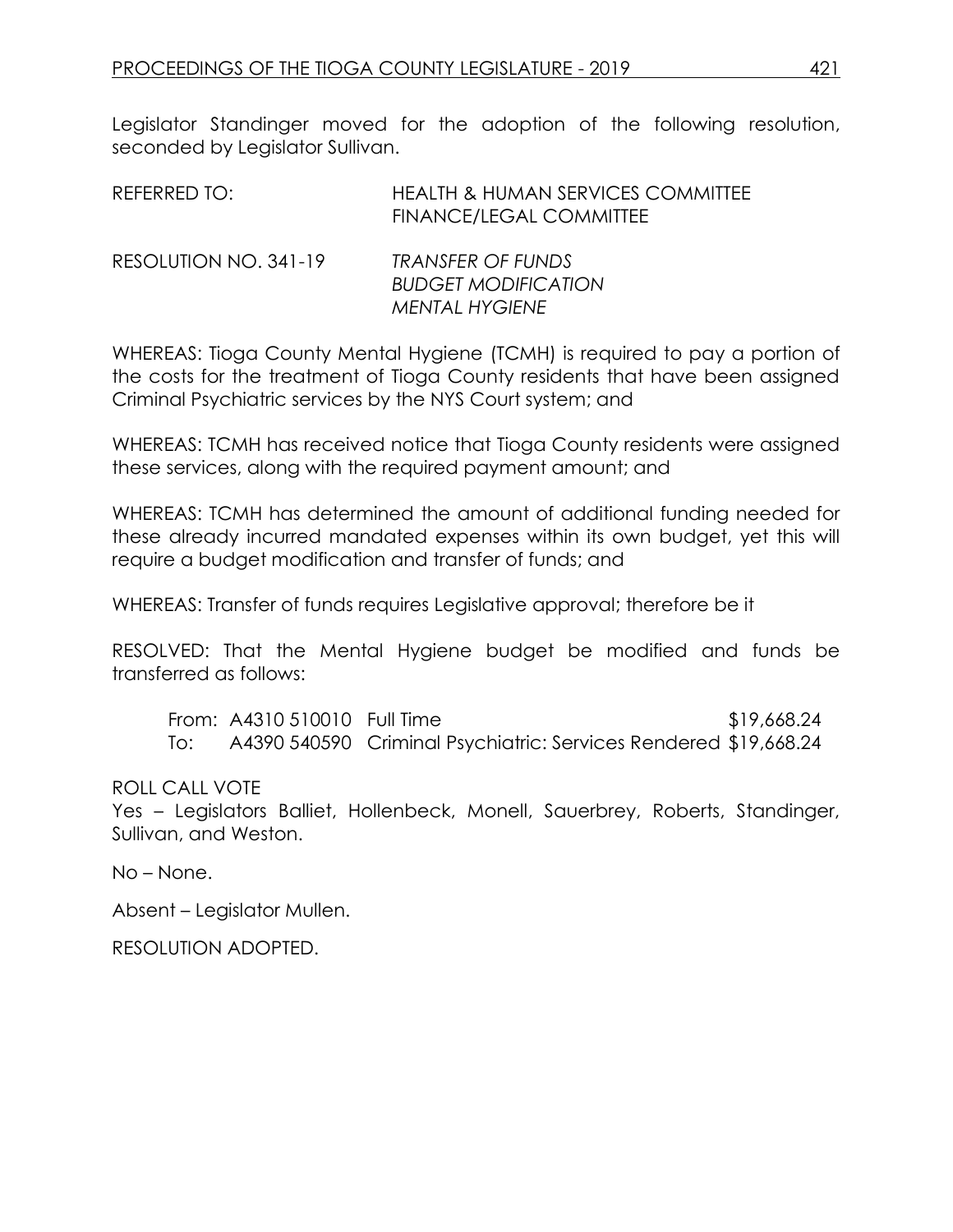| REFERRED TO:          | HEALTH & HUMAN SERVICES COMMITTEE<br>FINANCE/LEGAL COMMITTEE     |
|-----------------------|------------------------------------------------------------------|
| RESOLUTION NO. 342-19 | APPROPRIATION OF FUNDS AND BUDGET<br>MODIFICATION MENTAL HYGIENE |

WHEREAS: Tioga County Mental Hygiene (TCMH) has been allocated additional pass through state aid funding for the purpose of Family Peer Support Services, Ongoing Integrated Supported Employment, Supported Housing and Psychosocial Club; and

WHEREAS: TCMH has contracted with AspireHopeNY and Rehabilitative Support Services to provide these services to Tioga County residents; and

WHEREAS: TCMH will incur no local share increase, yet this will require an appropriation of funds into the proper account codes; and

WHEREAS: Appropriation of funds and Budget modifications require Legislative approval; therefore be it

RESOLVED: That funding be appropriated as follows:

|     |                        | From: A4310-434900 State Aid-Mental Health | \$4,149.00 |
|-----|------------------------|--------------------------------------------|------------|
| To: |                        | A4311-540595 Services Rendered (Other)     | \$864.00   |
| To: |                        | A4320-540590 Services Rendered             | \$2,180.00 |
| To: | A4333-540130 Contracts |                                            | \$250.00   |
| To: |                        | A4333-540140 Contracting Services          | \$855.00   |

# ROLL CALL VOTE

Yes – Legislators Balliet, Hollenbeck, Monell, Sauerbrey, Roberts, Standinger, Sullivan, and Weston.

No – None.

Absent – Legislator Mullen.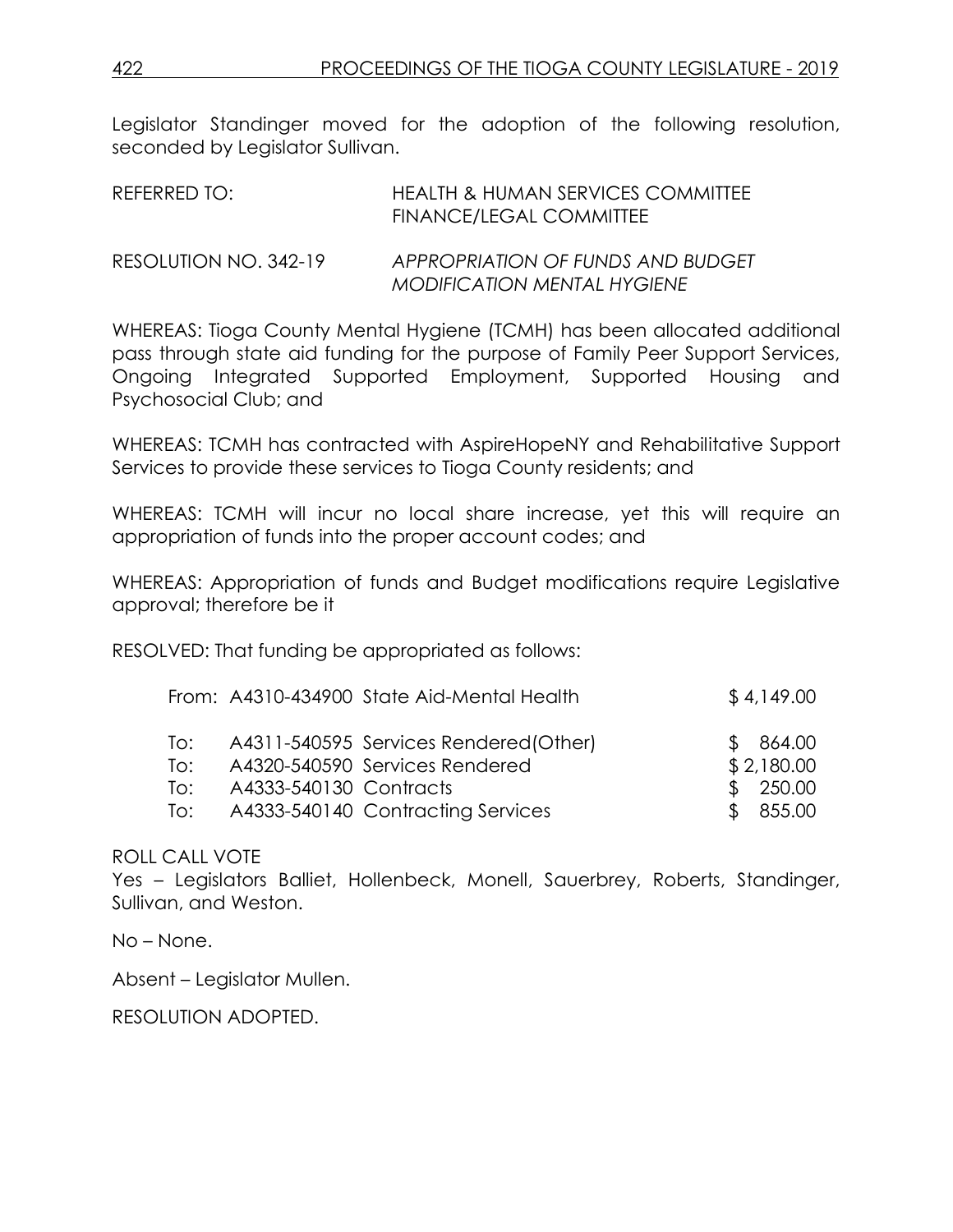| REFERRED TO:          | HEALTH & HUMAN SERVICES COMMITTEE<br>FINANCE/LEGAL COMMITTEE   |
|-----------------------|----------------------------------------------------------------|
| RESOLUTION NO. 343-19 | APPROPRIATION OF FUNDS MENTAL HYGIENE<br>AND AMEND 2019 BUDGET |

WHEREAS: Tier Rural Integrated Performing Provider Systems, Inc. d/b/a Care Compass Network has made available resources to improve access to care, while reducing emergency department visits and preventable hospital admissions, thereby reducing costs; and

WHEREAS: Care Compass Network has awarded Tioga County Mental Hygiene funding for the implementation of a Telehealth Program and the said funds need to be appropriated; and

WHEREAS: The Department deems it to be in the best interest of the community to accept this grant funding to improve access to care; and

WHEREAS: The grant funding will be awarded as milestones are achieved and this funding is designated for specific program deliverables; and

WHEREAS: Appropriation of Funds requires Legislative approval; therefore be it

RESOLVED: That the grant funds be appropriated and the 2019 budget be amended as follows:

|     | From: A4312 434900 State Aid Telehealth Grant | \$205,100 |
|-----|-----------------------------------------------|-----------|
| To: | A4312 540590 Services Rendered                | \$205,100 |

ROLL CALL VOTE

Yes – Legislators Balliet, Hollenbeck, Monell, Sauerbrey, Roberts, Standinger, Sullivan, and Weston.

No – None.

Absent – Legislator Mullen.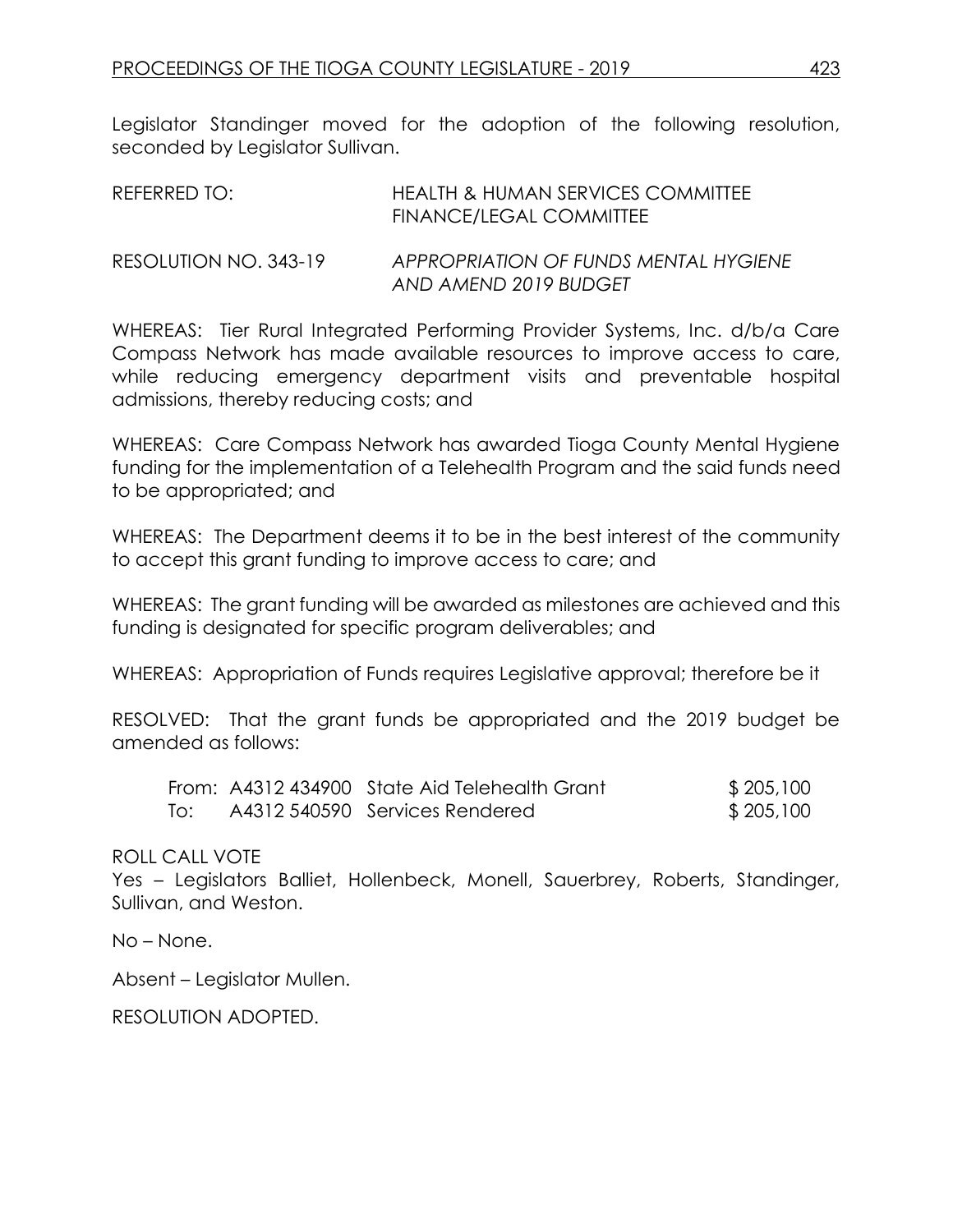| REFERRED TO:          | ADMINISTRATIVE SERVICES COMMITTEE<br>FINANCE/LEGAL COMMITTEE                                                      |
|-----------------------|-------------------------------------------------------------------------------------------------------------------|
| RESOLUTION NO. 344-19 | <b>TRANSFER OF FUNDS</b><br>2019 BUDGET MODIFICATION FOR<br>PURCHASE OF EQUIPMENT<br>DEPARTMENT OF MOTOR VEHICLES |

WHEREAS: The DMV office has need to increase the number of cashier stations for the increased customer demand; and

WHEREAS: New York State Department of Motor Vehicles requires the purchase of state equipment for the station; and

WHEREAS: NY State has approved the purchase; and

WHEREAS: The DMV has money in their budget for the purchase of this equipment and such funds need to be moved into an equipment account; therefore be it

RESOLVED: That the DMV be authorized to purchase the equipment at a total amount not to exceed \$3300.00 and that the following sums be transferred:

| From: | A1411 - 510020 Part Time/Temporary | \$3300.00 |
|-------|------------------------------------|-----------|
| To:   | A1411 – 520090 Computer            | \$3300.00 |

ROLL CALL VOTE Yes – Legislators Balliet, Hollenbeck, Monell, Sauerbrey, Roberts, Standinger, Sullivan, and Weston.

No – None.

Absent – Legislator Mullen.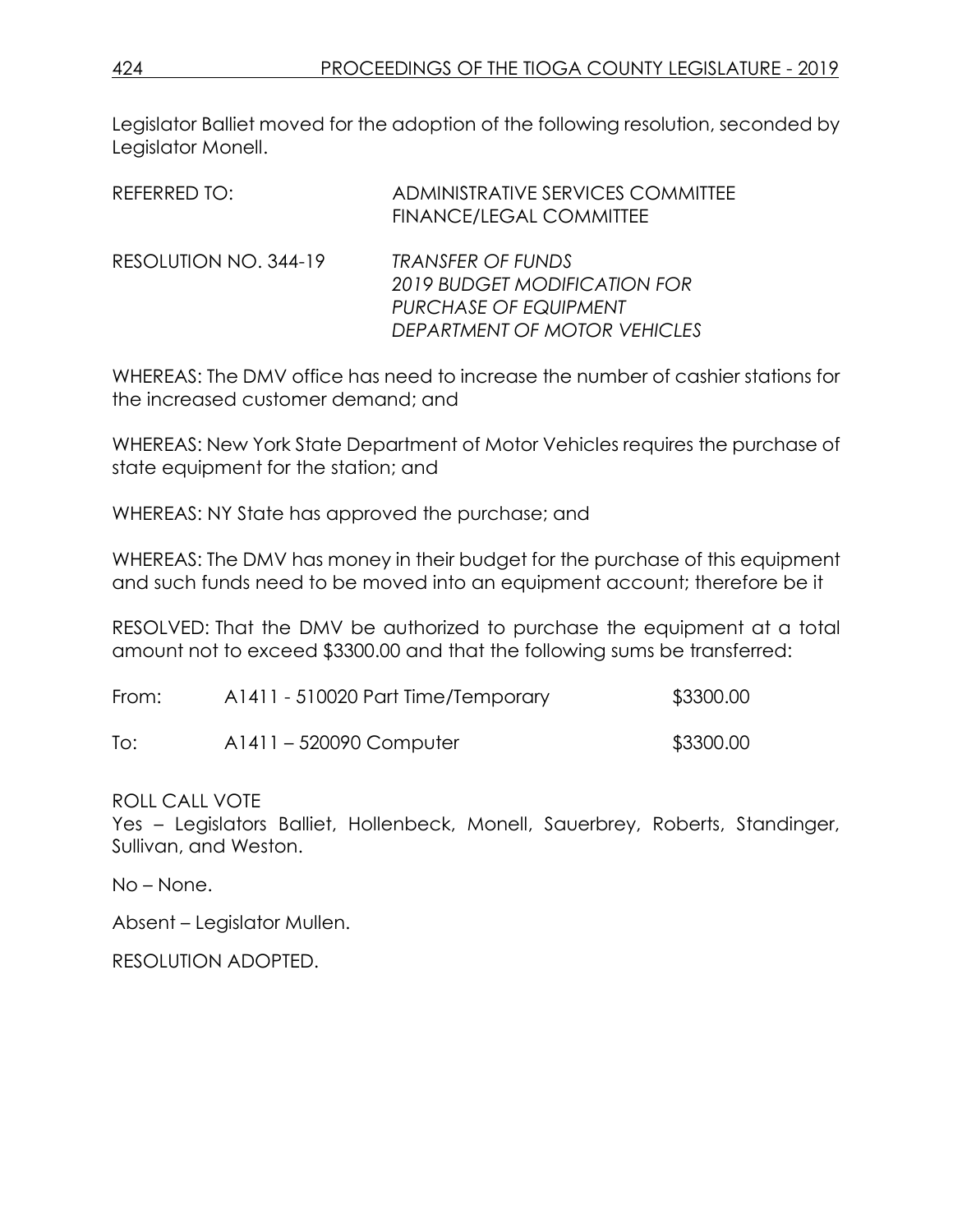| REFERRED TO:          | <b>FINANCE/LEGAL COMMITTEE</b>                           |
|-----------------------|----------------------------------------------------------|
| RESOLUTION NO. 345-19 | ACCEPT INDIGENT LEGAL SERVICES AWARD<br>AND AMEND BUDGET |

WHEREAS: The Assigned Counsel Administrator's Office has been awarded an Indigent Legal Services Grant (C900049) in the amount of \$61,902.00; and

WHEREAS: This funding now needs to be appropriated; and

RESOLVED: That the ILS Grant of \$61,902.00 be appropriated and the 2019 Budget be amended as follows:

|  |  | Revenue Account: A1173 430260 State Aid Indigent | \$61,902.00 |
|--|--|--------------------------------------------------|-------------|
|--|--|--------------------------------------------------|-------------|

| Expense Account: A 1173 510010 Full Time Salary | \$ 9,000.00 |
|-------------------------------------------------|-------------|
| A 1173 510020 Part Time Salary                  | \$50,301.00 |
| A 1173 540040 Books                             | \$ 2,601.00 |

### ROLL CALL VOTE

Yes – Legislators Balliet, Hollenbeck, Monell, Sauerbrey, Roberts, Standinger, Sullivan, and Weston.

No – None.

Absent – Legislator Mullen.

RESOLUTION ADOPTED.

Legislator Monell moved for the adoption of the following resolution, seconded by Legislator Hollenbeck.

| REFERRED TO:          | <b>PUBLIC SAFETY COMMITTEE</b><br><b>FINANCE/LEGAL COMMITTEE</b>                                              |
|-----------------------|---------------------------------------------------------------------------------------------------------------|
| RESOLUTION NO. 346-19 | <b>AUTHORIZE ACCEPTANCE OF</b><br>THE NYS 2019-2020 PSAP<br><b>OPERATIONS GRANT AND</b><br>MODIFY 2020 BUDGET |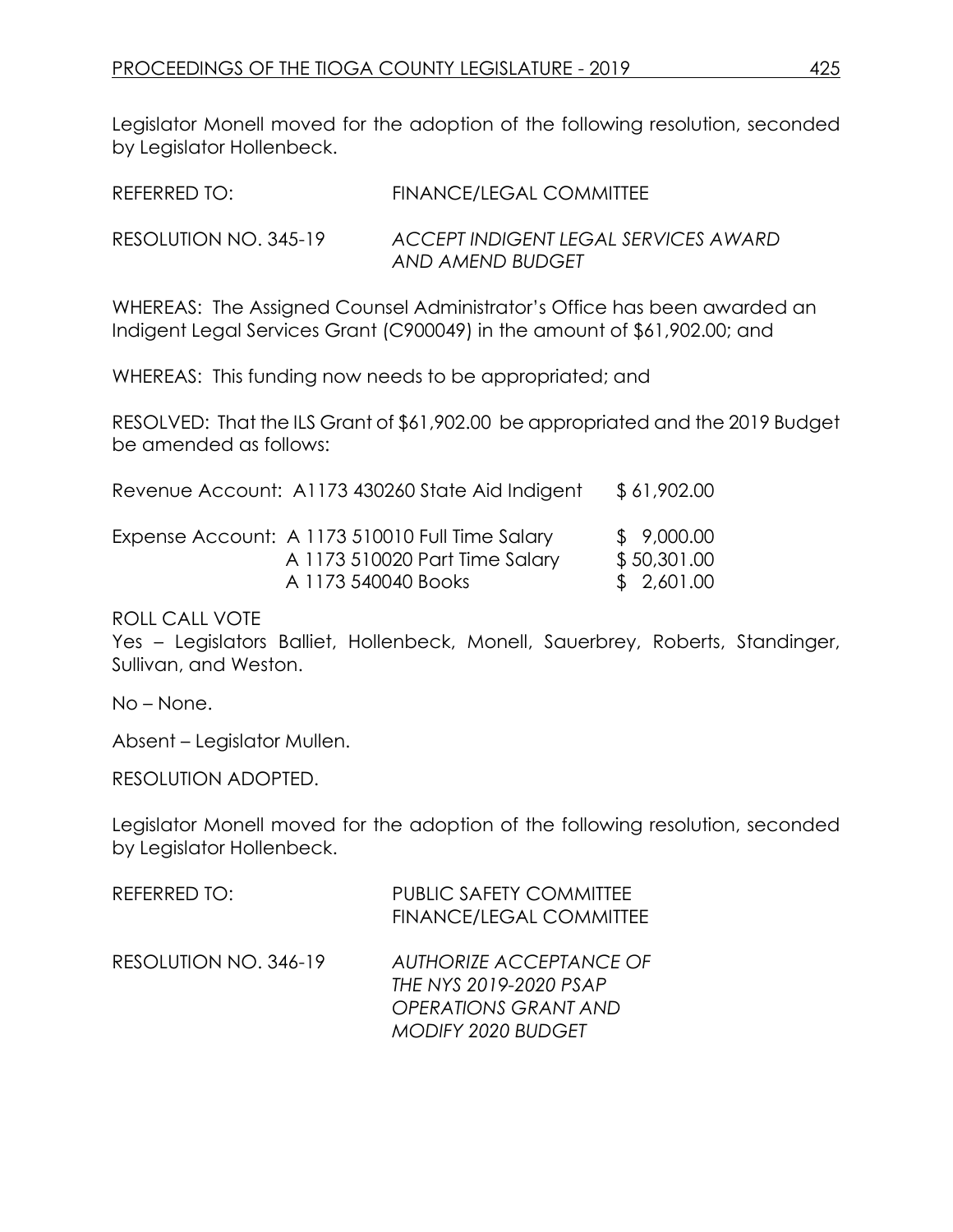WHEREAS: The Sheriff applied and was awarded a NYS Office of Interoperable and Emergency Communications PSAP Operations grant in the amount of \$131,130; and

WHEREAS: This funding will reimburse the E911 budget for Dispatcher personnel service costs incurred in 2020; therefore be it

RESOLVED: That the Tioga County Legislature authorizes the acceptance of this award; and be it further

RESOLVED: That the 2020 budget be modified to reflect this state aid and that this funding be receipted with the following revenue account.

Revenue Account: A3020 433310 \$131,130

ROLL CALL VOTE

Yes – Legislators Balliet, Hollenbeck, Monell, Sauerbrey, Roberts, Standinger, Sullivan, and Weston.

No – None.

Absent – Legislator Mullen.

RESOLUTION ADOPTED.

Legislator Monell moved for the adoption of the following resolution, seconded by Legislator Hollenbeck.

| REFERRED TO:          | <b>PUBLIC SAFETY COMMITTEE</b><br><b>FINANCE/LEGAL COMMITTEE</b>           |
|-----------------------|----------------------------------------------------------------------------|
| RESOLUTION NO. 347-19 | MODIFY 2019 BUDGET AND<br><b>TRANSFER FUNDS</b><br><b>SHERIFF'S OFFICE</b> |

WHEREAS: Funds need to be transferred from various accounts to pay for obligatory 2019 expenses for inmate medical expenses; and

WHEREAS: Legislative approval is needed to modify the 2019 budget and transfer funds between object of expenses; therefore be it

RESOLVED: That the 2019 budget be modified and transfer of funds be made as follows: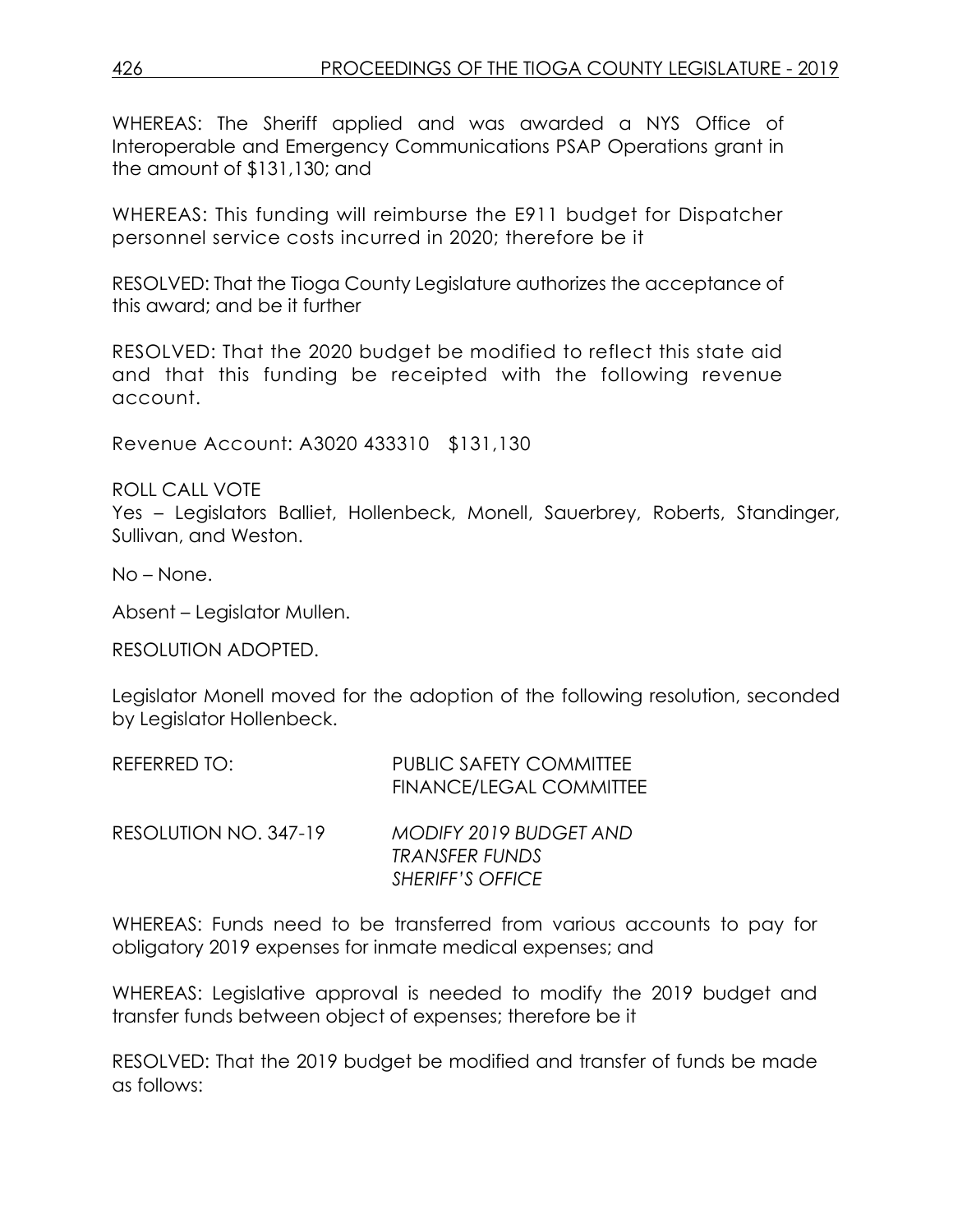| FROM:        |                  |          |
|--------------|------------------|----------|
| A3020.540660 | <b>Telephone</b> | \$8,000  |
| A3110.540220 | Automobile Fuel  | \$8,000  |
| TO:          |                  |          |
| A3150.540370 | Medical          | \$16,000 |

ROLL CALL VOTE

Yes – Legislators Balliet, Hollenbeck, Monell, Sauerbrey, Roberts, Standinger, Sullivan, and Weston.

No – None.

Absent – Legislator Mullen.

RESOLUTION ADOPTED.

Legislator Sullivan moved for the adoption of the following resolution, seconded by Legislator Monell.

| REFERRED TO:          | INFORMATION TECHNOLOGY COMMITTEE<br>PERSONNEL COMMITTEE |
|-----------------------|---------------------------------------------------------|
| RESOLUTION NO. 348-19 | 2020 STAFF CHANGE<br><b>IT&amp;CS DEPARTMENT</b>        |

WHEREAS: The IT&CS Department requested a staff change as part of the 2020 Budget process; and

WHEREAS: This change was approved by the County Legislature; therefore be it

RESOLVED: That the following staff change is effective January 1, 2020:

| Name   | Current Title/<br><b>Salary Grade</b> | New Title/<br><b>Salary Grade</b> | Budget Impact |
|--------|---------------------------------------|-----------------------------------|---------------|
|        | D. Griffin Deputy Director of ITCS    | Salary Increase                   | $+$ \$3,243   |
| Vacant | Computer Programmer<br>(Specialist)   |                                   | Unfunded      |

and be it further

RESOLVED: That the non-union 2.5% salary increase effective January 1, 2020 is not applicable to said increased amount.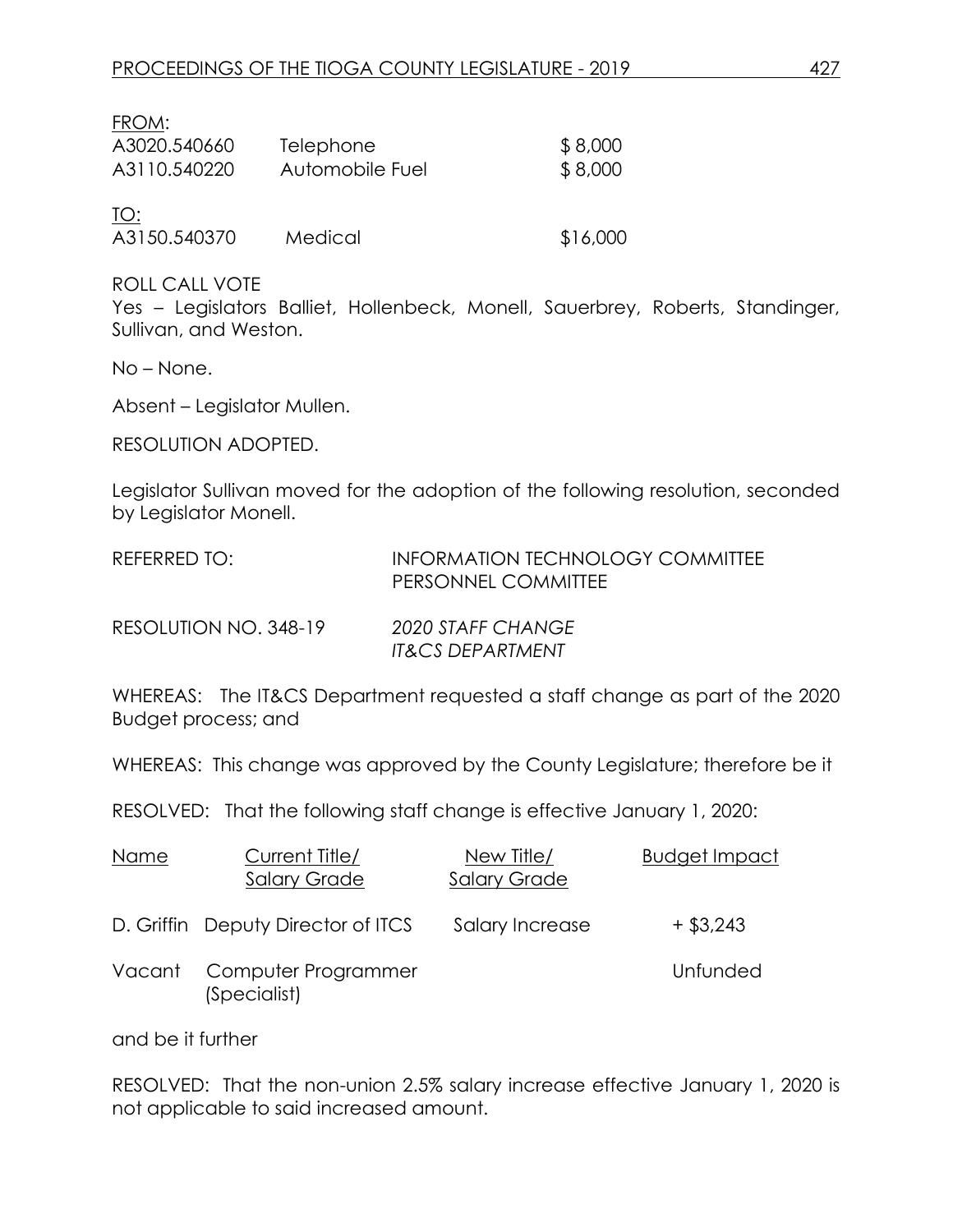Legislator Sullivan made a motion to amend the above resolution, seconded by Legislator Roberts and to read as follows:

Legislator Sullivan spoke. "The amendment now includes in the first RESOLVED statement, the name/title listed as Vacant – Computer Programmer, as unfunded. This is just to make the official record reflect that this position is no longer funded".

ROLL CALL ON AMENDMENT

Yes – Legislators Balliet, Hollenbeck, Monell, Sauerbrey, Roberts, Standinger, Sullivan, and Weston.

No – None.

Absent – Legislator Mullen.

ROLL CALL VOTE ON RESOLUTION AS AMENDED Yes – Legislators Balliet, Hollenbeck, Monell, Sauerbrey, Roberts, Standinger, Sullivan, and Weston.

No – None.

Absent – Legislator Mullen.

RESOLUTION ADOPTED.

Legislator Balliet moved for the adoption of the following resolution, seconded by Legislator Hollenbeck.

| REFERRED TO:          | ADMINISTRATIVE SERVICES COMMITTEE<br>PERSONNEL COMMITTEE |
|-----------------------|----------------------------------------------------------|
| RESOLUTION NO. 349-19 | 2020 STAFF CHANGES<br>COUNTY CLERK'S OFFICE              |

WHEREAS: The County Clerk's Office requested staffing changes as part of the 2020 Budget process; and

WHEREAS: Those changes were approved by the County Legislature; and

WHEREAS: That for the purpose of clarifying the classification series of titles within the Department of Motor Vehicles there is a need to amend the title of Motor Vehicle Examiner; therefore be it

RESOLVED: That the following staffing changes are effective January 1, 2020: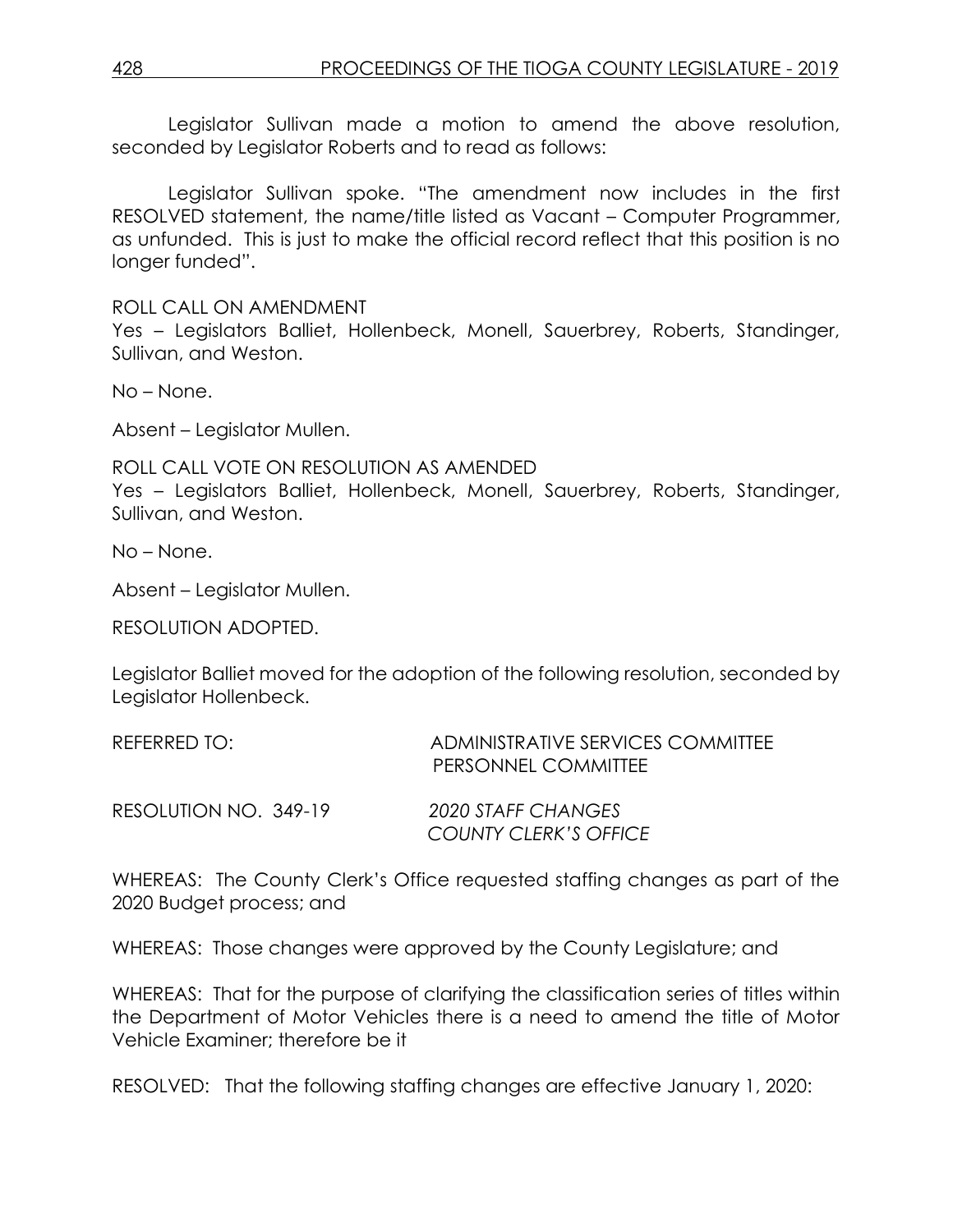| <u>Name</u>                          | <u>Current Title/</u><br><u>Salary</u>                                       | <u>New Title/</u><br><u>Salary</u>                                            | <b>Budget Impact</b> |
|--------------------------------------|------------------------------------------------------------------------------|-------------------------------------------------------------------------------|----------------------|
| Vacant                               | Motor Vehicle Examiner<br>Part-time - Abolish                                | <b>Motor Vehicle</b><br>License Clerk<br>(CSEA Salary Gr. 4)                  | $+ $2,368$           |
| and be it further:                   |                                                                              |                                                                               |                      |
|                                      | RESOLVED: That the following staffing changes are effective January 4, 2020: |                                                                               |                      |
| Name                                 | <u>Current Title/</u><br><u>Salary</u>                                       | New Title/<br><u>Salary</u>                                                   | <b>Budget Impact</b> |
| Unknown                              |                                                                              | <b>Principal Motor</b><br><b>Vehicle License Clerk</b><br>(CSEA Salary Gr. 6) | $+$ \$2,368          |
| Vacant                               | Sr. Motor Vehicle<br>License Clerk<br>(CSEA Salary Gr. 5)                    |                                                                               | Unfunded             |
| S. Holcomb<br>R. Palanza<br>W. Ryder | Motor Vehicle<br>Examiner<br>(CSEA Salary Gr. 4)                             | <b>Motor Vehicle</b><br>License Clerk<br>(CSEA Salary Gr. 4)                  | \$0                  |

and be it further:

RESOLVED: That the employees who will be retitled to Motor Vehicle License Clerk shall have a continuation of their current status under civil service laws and rules and that notification will be provided to those employees impacted by this change; and be it further

RESOLVED: That the County Clerk's full-time headcount shall increase from 11 to 12 and its part-time headcount shall decrease from 2 to 1.

ROLL CALL VOTE Yes – Legislators Balliet, Hollenbeck, Monell, Sauerbrey, Roberts, Standinger, Sullivan, and Weston.

No – None.

Absent – Legislator Mullen.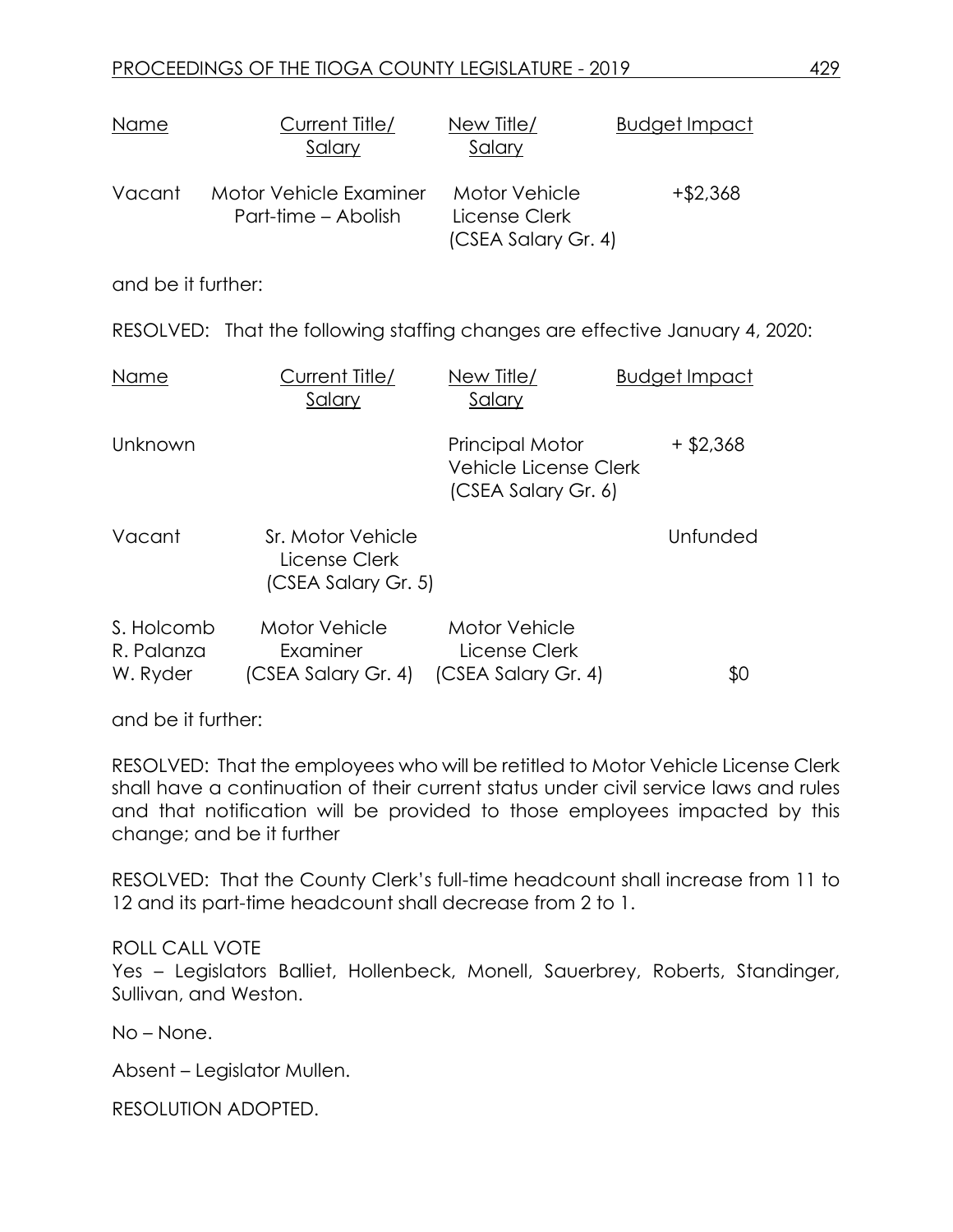| REFERRED TO:          | HEALTH & HUMAN SERVICES COMMITTEE<br>PERSONNEL COMMITTEE |
|-----------------------|----------------------------------------------------------|
| RESOLUTION NO. 350-19 | 2020 STAFF CHANGES<br>PUBLIC HEALTH                      |

WHEREAS: The Public Health Department requested staffing changes as part of the 2020 Budget process; and

WHEREAS: These requests were approved by the County Legislature; therefore be it

RESOLVED: That the following staffing changes be effective January 1, 2020:

| Name               | Current Title/<br><u>Salary</u>                             | New Title/<br>Salary                                                        | <b>Budget Impact</b> |
|--------------------|-------------------------------------------------------------|-----------------------------------------------------------------------------|----------------------|
| New                |                                                             | Dental Assistant (PT)                                                       | $+$ \$8,700          |
| New                |                                                             | Dental Hygienist<br>(CSEA Sal Gr. 8)                                        | $+$ \$38,758         |
| <b>New</b>         |                                                             | Dental Health Coordinator<br>$(CSEA$ Sal Gr. 10)                            | $+$ \$42,750         |
| Vacant             | Director of Dental<br><b>Health Services</b><br>(NU Salary) |                                                                             | Unfunded             |
| and be it further: |                                                             |                                                                             |                      |
|                    |                                                             | RESOLVED: That the following staffing changes be effective January 4, 2020: |                      |
| K. Holochak        | Public Health<br>Educator                                   | Senior Public Health<br>Educator<br>$(CSEA Sal Gr. 11)$ $(CSEA Sal Gr. 12)$ | $+ $1,806$           |

and be it further: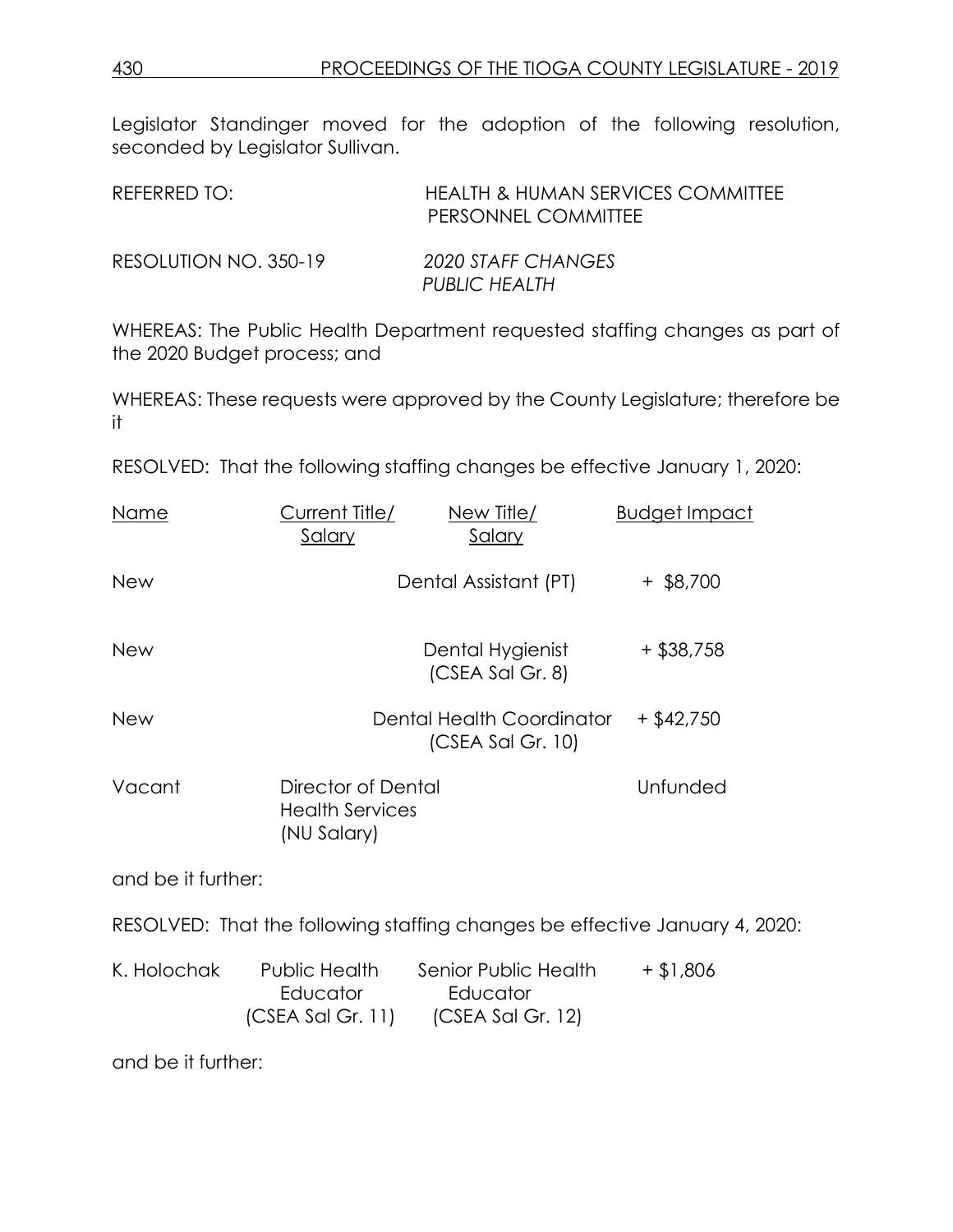RESOLVED: That the Public Health Department's authorized full-time headcount shall increase from 27 to 29 and its part-time headcount shall increase from 6 to 7.

Yes – Legislators Balliet, Hollenbeck, Monell, Sauerbrey, Roberts, Standinger, Sullivan, and Weston.

No – None.

Absent – Legislator Mullen.

RESOLUTION ADOPTED.

Legislator Monell moved for the adoption of the following resolution, seconded by Legislator Hollenbeck.

| REFERRED TO:          | <b>PUBLIC SAFETY COMMITTEE</b><br>PERSONNEL COMMITTEE |
|-----------------------|-------------------------------------------------------|
| RESOLUTION NO. 351-19 | 2020 STAFF CHANGE<br><b>SHERIFF'S OFFICE</b>          |

WHEREAS: Due to a desk audit conducted by the Personnel Department in 2018, the title of Payroll Clerk-Typist in the Sheriff's Office had been earmarked for reclassification upon vacancy; and

WHEREAS: Due to an announced resignation, said position shall become vacant on December 31, 2019; therefore be it

RESOLVED: That the following staff change is effective January 1, 2020:

| Name           | Current Title/<br>Salary | New Title/<br>Salary                                                 | <b>Budget Impact</b> |
|----------------|--------------------------|----------------------------------------------------------------------|----------------------|
| <b>Unknown</b> | (CSEA Salary Gr. 7)      | Payroll Clerk-Typist Accounting Associate III<br>(CSEA Salary Gr. 7) | \$0                  |

Yes – Legislators Balliet, Hollenbeck, Monell, Sauerbrey, Roberts, Standinger, Sullivan, and Weston.

No – None.

Absent – Legislator Mullen.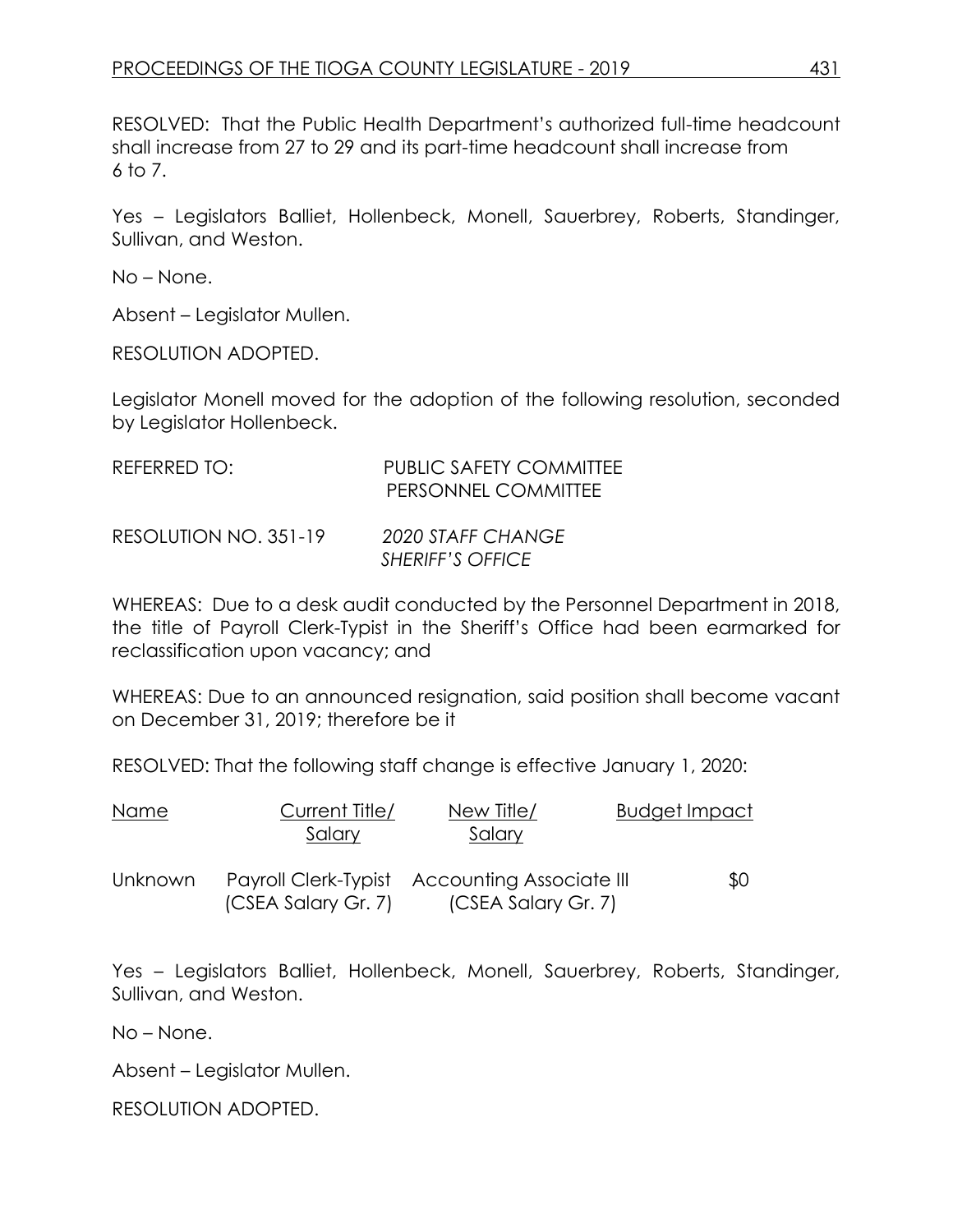| REFERRED TO:          | HEALTH & HUMAN SERVICES COMMITTEE<br>PERSONNEL COMMITTEE |
|-----------------------|----------------------------------------------------------|
| RESOLUTION NO. 352-19 | 2020 STAFF CHANGE<br>MENTAL HYGIENE                      |

WHEREAS: The Mental Hygiene Department requested a staffing change as part of the 2020 Budget process; and

WHEREAS: This change was approved by the County Legislature; therefore be it

RESOLVED: That the following staff change is effective January 1, 2020:

| Name      | Current Title/<br><b>Salary Grade</b>                 | New Title/<br><b>Salary Grade</b> | <b>Budget Impact</b> |
|-----------|-------------------------------------------------------|-----------------------------------|----------------------|
| S. Graves | Secretary to Director of<br><b>Community Services</b> | Salary Increase                   | $+ $1,392$           |

and be it further

RESOLVED: That the non-union 2.5% salary increase effective January 1, 2020 is not applicable to said increased amount.

Yes – Legislators Balliet, Hollenbeck, Monell, Sauerbrey, Roberts, Standinger, Sullivan, and Weston.

No – None.

Absent – Legislator Mullen.

RESOLUTION ADOPTED.

Legislator Standinger moved for the adoption of the following resolution, seconded by Legislator Sullivan.

| REFERRED TO:          | <b>HEALTH &amp; HUMAN SERVICES COMMITTEE</b><br>PERSONNEL COMMITTEE                      |
|-----------------------|------------------------------------------------------------------------------------------|
| RESOLUTION NO. 353-19 | AUTHORIZE CREATION OF NEW CLASSIFICATION<br>AND IDENTIFY STAFF CHANGES<br>MENTAL HYGIENE |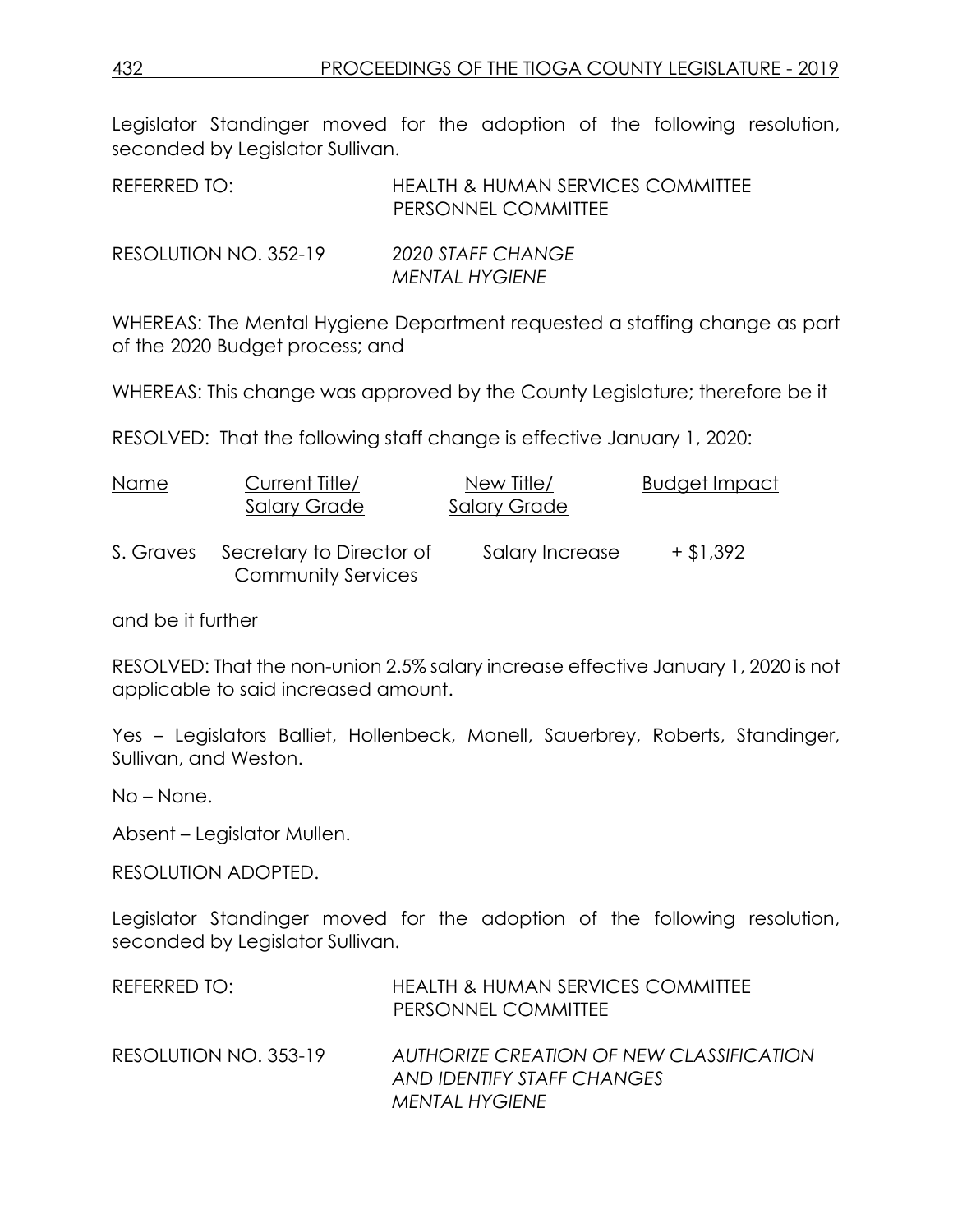WHEREAS: Legislative approval is required to create any job title within Tioga County; and

WHEREAS: After conducting a review of classifications within the Clinical Social Worker series, the Personnel Officer has determined a need to create a new classification to differentiate between Senior Clinical Social Workers (CSEA Salary Grade XVII) based in the clinics and those who are primarily based in schools or community centers; and

WHEREAS: The salary allocation for said new classification will remain consistent with the current title's salary allocation and incumbents shall have a continuation of status under civil service laws and rules; therefore be it

RESOLVED: That the title of Senior Clinical Social Worker (School / Community Based) shall be created and allocated to CSEA Salary Grade XVII (\$60,908- \$61,608) effective January 1, 2020; and be it further

RESOLVED: That the following staffing changes are effective January 4, 2020:

| Name          | Current Title/         | New Title/                    | <b>Budget Impact</b> |
|---------------|------------------------|-------------------------------|----------------------|
|               | Salary                 | Salary                        |                      |
| T. Palombizio | Senior Clinical Social | <b>Senior Clinical Social</b> | \$0                  |
| S. Roberts    | Worker (CSEA SG XVII)  | Worker (School/               |                      |
| C. Tirinato   |                        | Community Based)              |                      |
| Vacant        |                        | (CSEA SG XVII)                |                      |

and be it further

RESOLVED: That a final notification will be provided to the Director of Community Services and to the employees impacted by these changes; and be it further

RESOLVED: That said changes shall have no impact to the Mental Hygiene Department's headcount.

Yes – Legislators Balliet, Hollenbeck, Monell, Sauerbrey, Roberts, Standinger, Sullivan, and Weston.

No – None.

Absent – Legislator Mullen.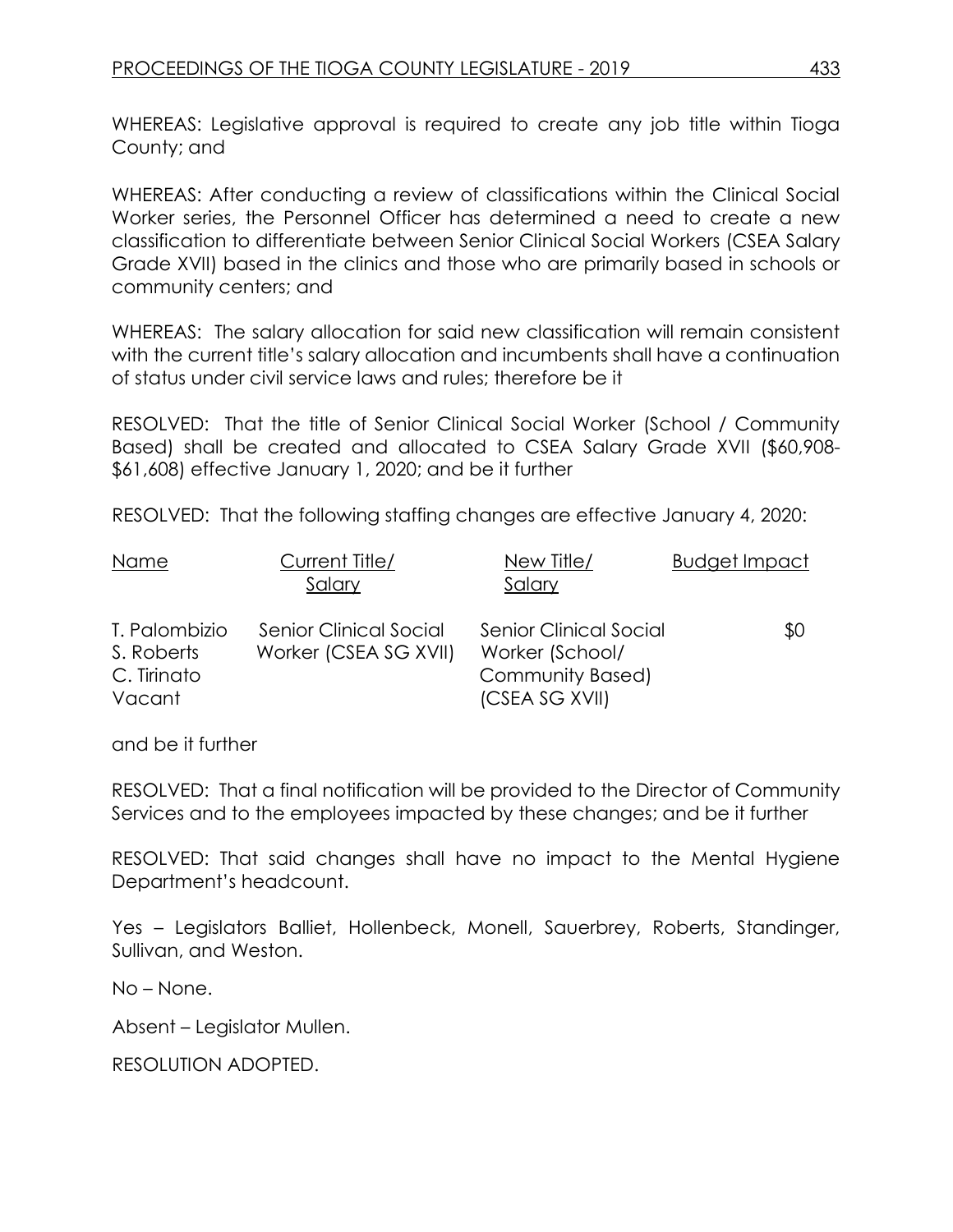| REFERRED TO:          | PERSONNEL COMMITTEE                                                        |
|-----------------------|----------------------------------------------------------------------------|
| RESOLUTION NO. 354-19 | 2020 STAFF CHANGE/<br><b>AUTHORIZE APPOINTMENT</b><br>PERSONNEL DEPARTMENT |

WHEREAS: The Personnel Officer requested an increase in staff as part of the 2020 Budget process; and

WHEREAS: This request was approved by the County Legislature; and

WHEREAS: All Non-union appointments require Legislative approval; therefore be it

RESOLVED: That the following staff change is effective January 1, 2020:

| Name    | Current Title/<br>Salary | New Title/<br>Salary                                                      | <b>Budget Impact</b> |
|---------|--------------------------|---------------------------------------------------------------------------|----------------------|
| Unknown |                          | Civil Service Technician<br>(Non-Union Salary Gr.<br>$$36,421 - $46,421]$ | \$36,000             |

and be it further

RESOLVED: That Nancy Henry shall be permanently promoted to the Civil Service Technician position effective January 4, 2020 at an annual salary of \$42,591; and be it further

RESOLVED: That the Personnel Department headcount shall increase from 5 fulltime to 6 full-time.

Yes – Legislators Balliet, Hollenbeck, Monell, Sauerbrey, Roberts, Standinger, Sullivan, and Weston.

No – None.

Absent – Legislator Mullen.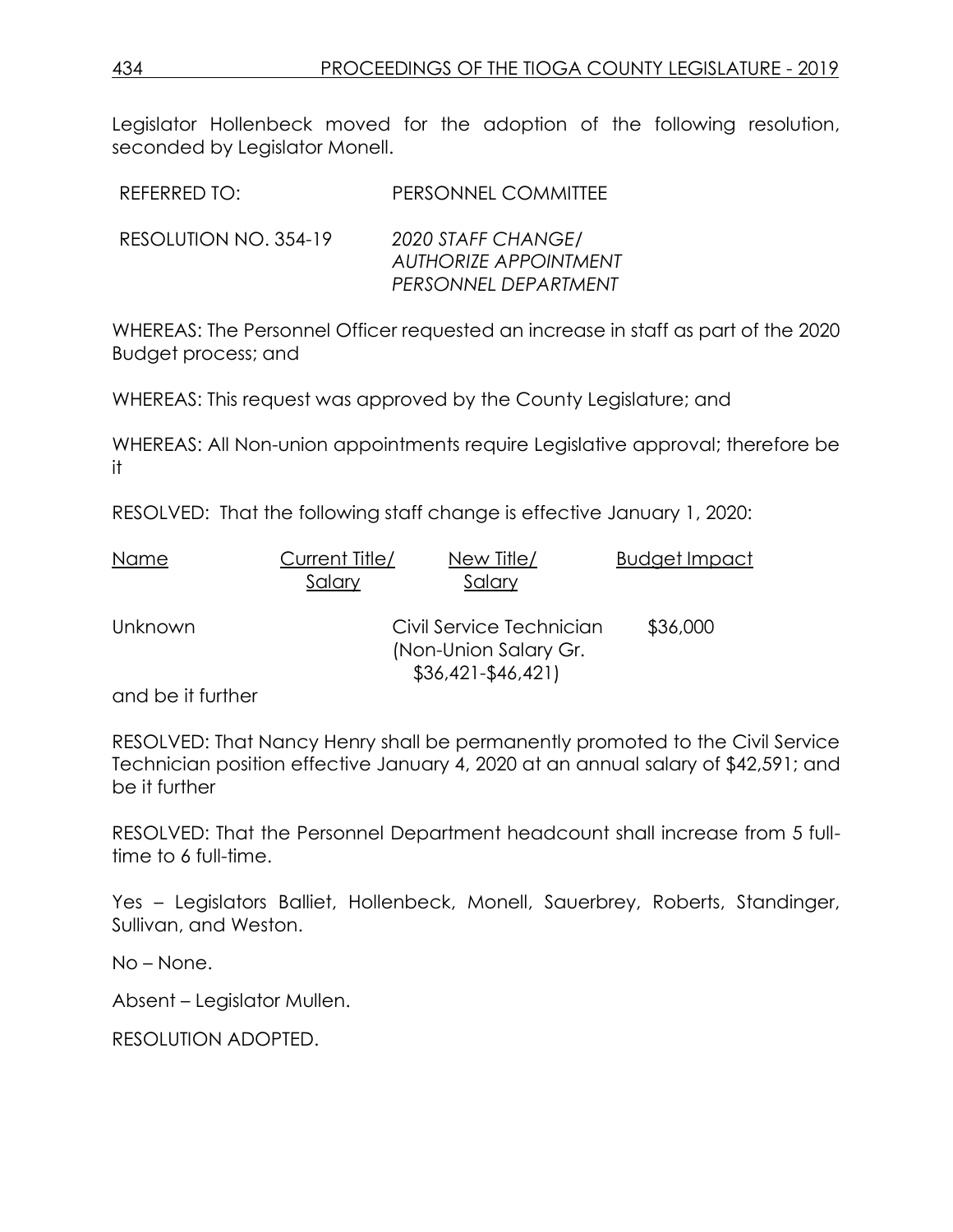Legislator Sullivan moved for the adoption of the following resolution, seconded by Legislator Weston.

| REFERRED TO:          | <b>LEGISLATIVE WORKSESSION</b><br>PERSONNEL COMMITTEE                                 |
|-----------------------|---------------------------------------------------------------------------------------|
| RESOLUTION NO. 355-19 | APPOINTMENT OF PART-TIME<br><b>INFORMATION SECURITY OFFICER</b><br>LEGISLATIVE OFFICE |

WHEREAS: Tioga County Policy 43 requires the Legislature to appoint annually, a part-time Information Security Officer who will be responsible for implementing and monitoring a consistent data security program; therefore be it

RESOLVED: That Susan Haskett shall be appointed to the part-time Information Security Officer position for 2020 and will be compensated at an annual rate of \$2,511 per year.

Yes – Legislators Balliet, Hollenbeck, Monell, Sauerbrey, Roberts, Standinger, Sullivan, and Weston.

No – None.

Absent – Legislator Mullen.

RESOLUTION ADOPTED.

Legislator Sullivan moved for the adoption of the following resolution, seconded by Legislator Hollenbeck.

| REFERRED TO:          | LEGAL/FINANCE COMMITTEE<br>PERSONNEL COMMITTEE                                             |
|-----------------------|--------------------------------------------------------------------------------------------|
| RESOLUTION NO. 356-19 | AUTHORIZE APPOINTMENT TO THE TITLE OF<br>PARALEGAL (PT)<br><b>PUBLIC DEFENDER'S OFFICE</b> |

WHEREAS: Legislative approval is required for any appointment to a non-union position within Tioga County; and

WHEREAS: Due to resignation, a part-time Paralegal position (\$16.17-\$16.57/hour) has been vacant in the Public Defender's office since December 5, 2019; and

WHEREAS: The Public Defender has identified a qualified candidate to fill said position; therefore be it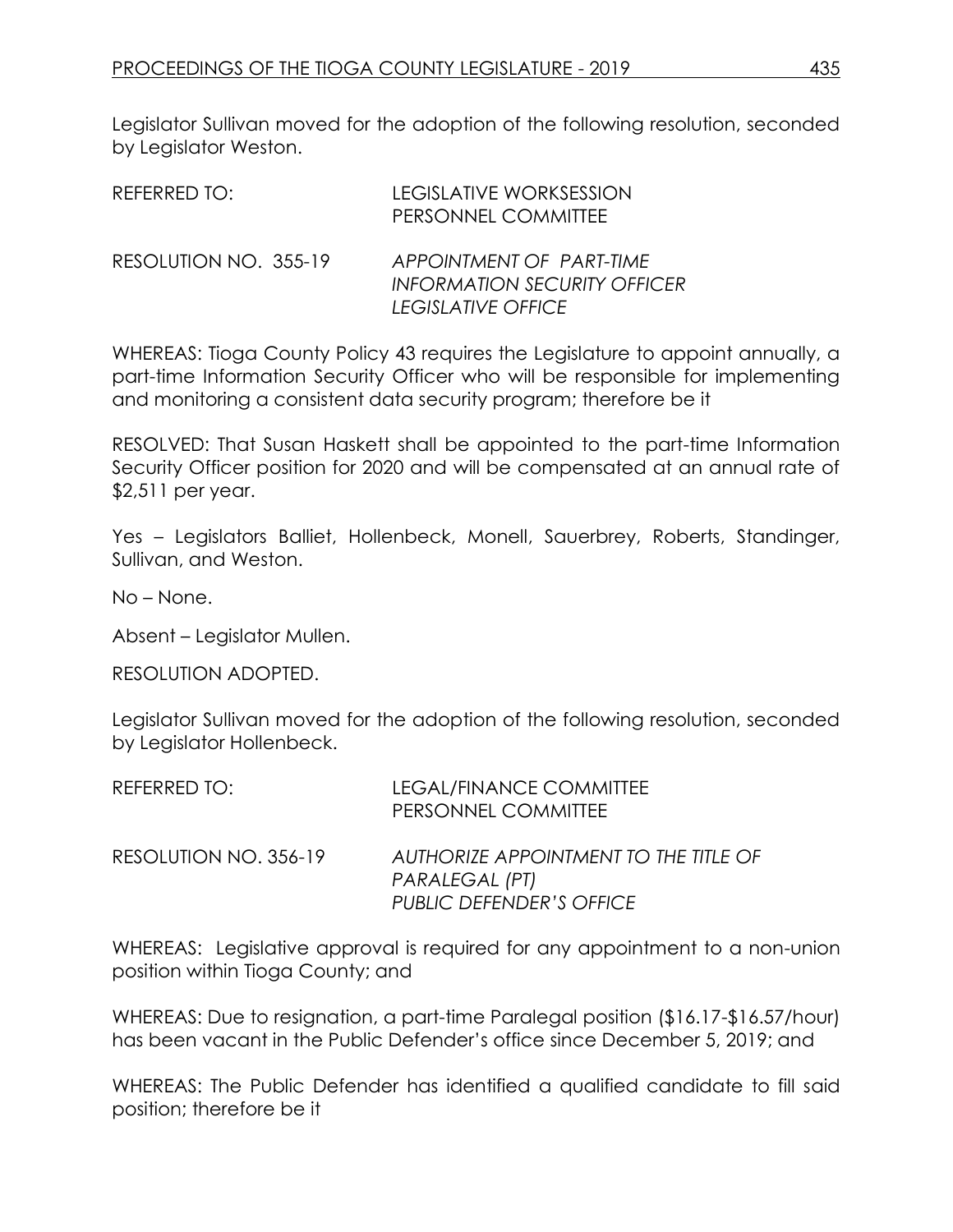RESOLVED: That the Tioga County Legislature authorizes the Public Defender to appoint Amanda Pullano to the title of Paralegal (PT) at an hourly rate of \$16.17 effective December 11, 2019; and be it further

RESOLVED: That Ms. Pullano will not be eligible for the 2020 non-union salary increase until a six (6) month evaluation has been complete

Yes – Legislators Balliet, Hollenbeck, Monell, Sauerbrey, Roberts, Standinger, Sullivan, and Weston.

No – None.

Absent – Legislator Mullen.

RESOLUTION ADOPTED.

Legislator Balliet moved for the adoption of the following resolution, seconded by Legislator Hollenbeck.

| REFERRED TO:          | ADMINISTRATIVE SERVICES COMMITTEE<br>PERSONNEL COMMITTEE                  |
|-----------------------|---------------------------------------------------------------------------|
| RESOLUTION NO. 357-19 | <b>AUTHORIZE STAFFING REORGANIZATION/</b><br><b>AUTHORIZE APPOINTMENT</b> |

WHEREAS: The part-time position of Director of Veterans' Services was vacated on October 25, 2019; and

WHEREAS: The Legislature is supportive of making the Director of Veterans' Services position full-time (35hrs./wk.) if the Veterans' Service Officer position is reduced from full-time to part-time; therefore be it

RESOLVED: That effective January 1, 2020, the Director of Veterans' Services position shall be increased to full-time (35 hrs./wk.) at a Non-Union salary grade of \$44,229-\$54,229 and the Veterans Service Officer position shall be reduced from full-time to part-time (17hrs./wk.) at an hourly rate of \$ 17.04; and be it further

RESOLVED: That Michael Middaugh shall be appointed to the full-time position of Director of Veterans' Services effective January 4, 2020, at an annual salary of \$44,229; and be it further

RESOLVED: That the department's headcount shall remain at 1 full-time and 1 part-time.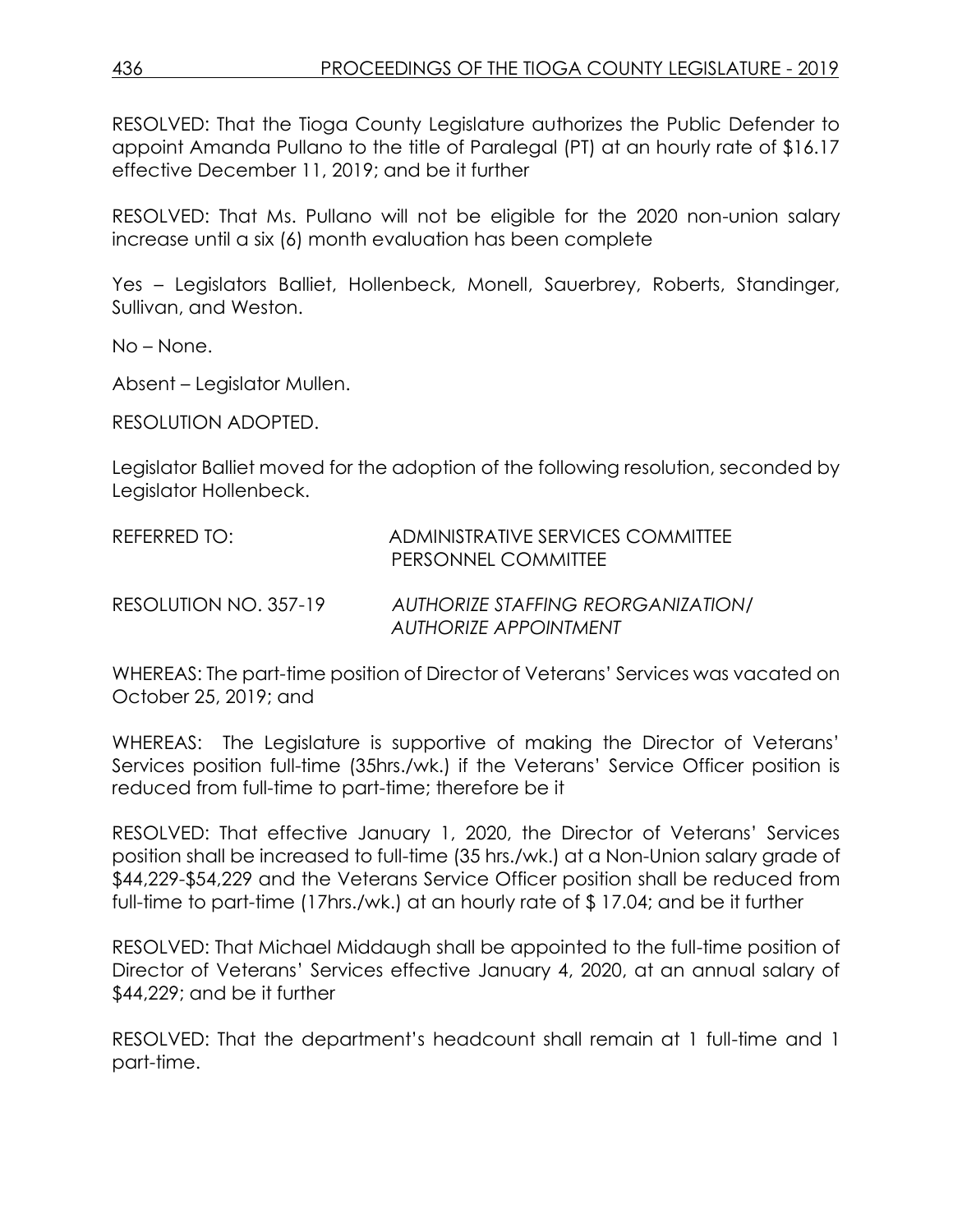Yes – Legislators Balliet, Hollenbeck, Monell, Sauerbrey, Roberts, Standinger, Sullivan, and Weston.

No – None.

Absent – Legislator Mullen.

RESOLUTION ADOPTED.

Legislator Monell moved for the adoption of the following resolution, seconded by Legislator Hollenbeck.

| REFERRED TO:          | LEGAL/FINANCE COMMITTEE<br>PERSONNEL COMMITTEE                 |
|-----------------------|----------------------------------------------------------------|
| RESOLUTION NO. 358-19 | AUTHORIZE INCREASE IN HOURS - ILS<br><b>TREASURER'S OFFICE</b> |

WHEREAS: The Treasurer's Office is responsible for administration of the Indigent Legal Services grant; and

WHEREAS: The amount of work required has increased significantly since the inception of the grant in 2014; and

WHEREAS: Two part-time positions were originally created in 2014 to handle the administration and reporting responsibilities of the program, working minimal hours per week; and

WHEREAS: The New York State Office of Indigent Legal services (ILS) has made funding available for increases in Public Defense staffing; therefore be it

RESOLVED: That effective December 21, 2019, the part-time Assigned Counsel Administrator will increase hours up to 17.5 per week at an annual salary of \$41,091; and be it further

RESOLVED: That effective January 1, 2020 the part-time Accounting Associate III shall increase hours up to 15 per week at an hourly rate of \$17.04; and be it further

RESOLVED: That the Assigned Counsel Administrator shall not be eligible for the 2020 Non-Union salary increase.

ROLL CALL VOTE

Yes – Legislators Balliet, Hollenbeck, Monell, Sauerbrey, Roberts, Standinger, Sullivan, and Weston.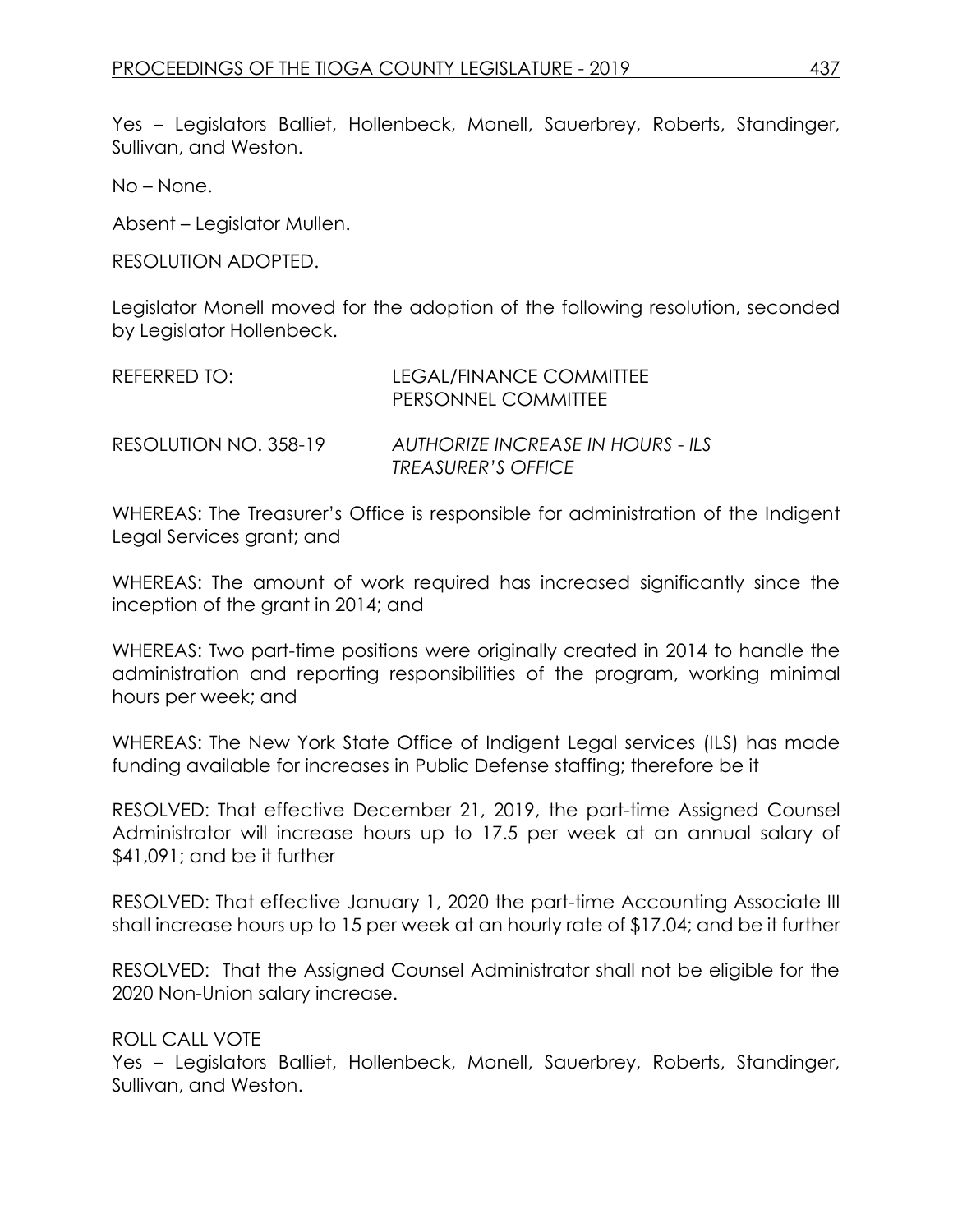No – None.

Absent – Legislator Mullen.

RESOLUTION ADOPTED.

Legislator Monell made a motion to have the following late-filed resolutions considered, seconded by Legislator Hollenbeck and carried.

Legislator Monell moved for the adoption of the following resolution, seconded by Legislator Hollenbeck.

REFERRED TO: FINANCE COMMITTEE

RESOLUTION NO. 359-19 *COUNTY TAX LEVY*

WHEREAS: This Legislature by Resolution No. 336-19 dated December 10, 2019 adopted a Budget for the fiscal year 2020 and by Resolution No. 336-19 dated December 10, 2019 has made appropriations for the conduct of the County Government during said fiscal year and has by resolution No. 336-19 dated December 10, 2019 levied the taxes required for the support of the Government of the several Towns; therefore be it

RESOLVED: That this Legislature hereby levies the following for recycling purposes, upon the taxable real property liable therefore, in the County upon valuation as heretofore equalized by it.

| Barton           | 195,080.46 |
|------------------|------------|
| <b>Berkshire</b> | 34,475.28  |
| Candor           | 131,631.01 |
| Newark Valley    | 83,719.57  |
| <b>Nichols</b>   | 67,183.25  |
| Owego            | 582,616.39 |
| Richford         | 31,487.97  |
| Spencer          | 89,636.23  |
| Tioga            | 123,186.84 |
|                  |            |

Total 1,339,017.00

And be it further

RESOLVED: That pursuant to Section 360 of the County Law and Section 900 of the Real Property Tax Law, this Legislature hereby levied the following for County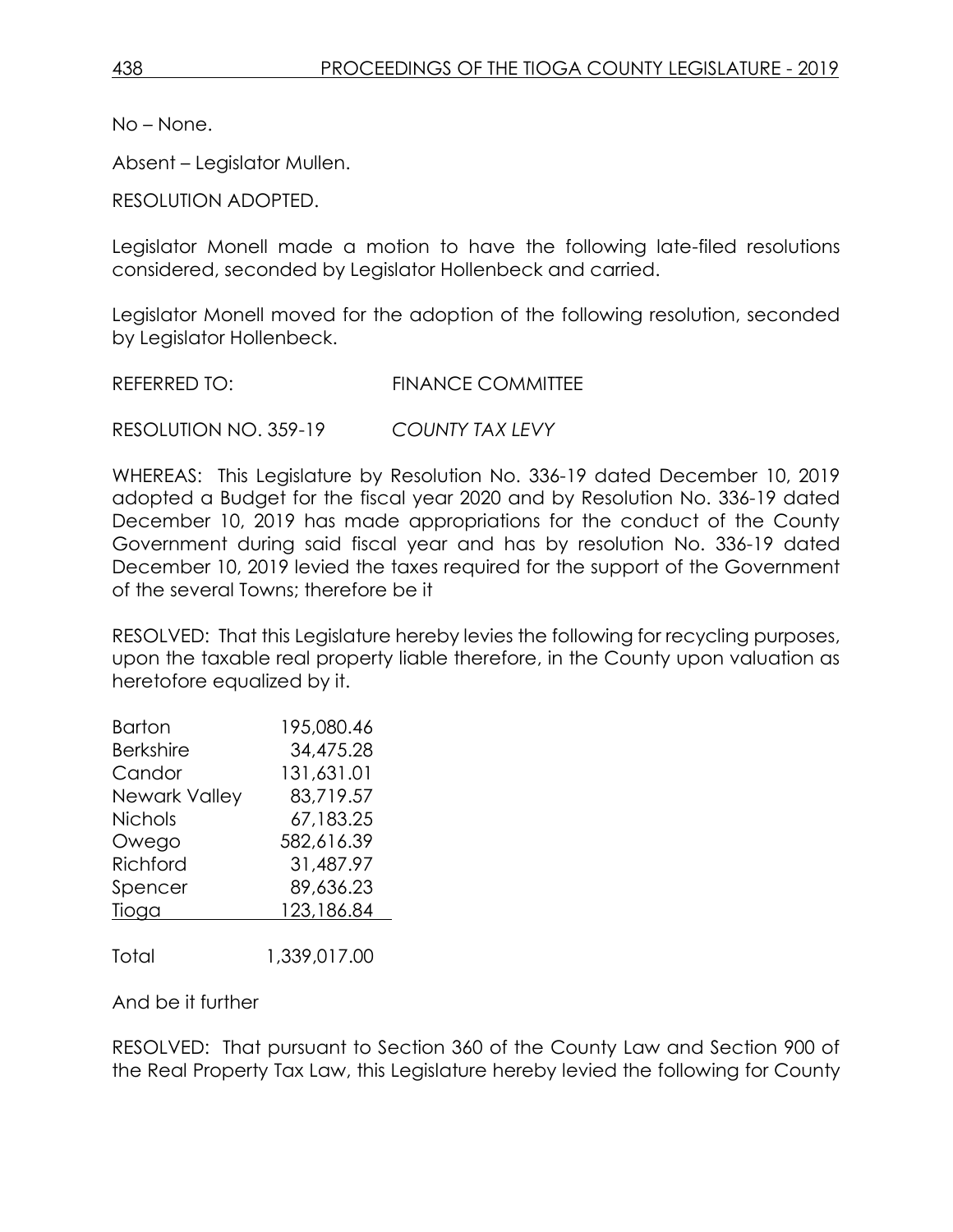purposes, excluding Recycle set forth above, upon the taxable real property in the County upon valuation as heretofore equalized by it.

Upon all the taxable property liable for the support of County Government, the sum of \$23,315,092.00 and in addition thereto upon the real property liable therefore, and following taxes:

| For Returned Village Taxes                     | 534,097.12   |
|------------------------------------------------|--------------|
| For School Tax Returned                        | 3,580,275.63 |
| For Deficits from prior years' taxes           | 13.22        |
| For Reimbursement of Erroneous taxes, etc.     | 1,170.28     |
| All of the forgoing being subject to           |              |
| credit for excess collection the prior year of | 4.23         |

**Further** 

RESOLVED: That the County Treasurer's Office be directed to extend the taxes as aforesaid and also the taxes for Town purposes set forth in Resolution No. 339-19 on the rolls of the several Towns against each parcel of property set forth in said rolls, and that the Chair and the Clerk of the County Legislature be directed and empowered to execute under the seal of this Legislature the several Tax warrants for the collection of said taxes, and to cause the several tax rolls with said warrants annexed to be delivered to the Collectors of the several Tax Districts of the County on or before December 31, 2019; and be it further

RESOLVED: That the tax rates for each of the Towns, excluding Recycle, are as follows:

| <b>Barton</b>    | ∩ut | 10.360682  |
|------------------|-----|------------|
|                  | In  | 10.360682  |
| <b>Berkshire</b> |     | 8.691859   |
| Candor           | Out | 8.953142   |
|                  | In  | 8.953142   |
| Newark Valley    | Out | 12.788725  |
|                  | In  | 12.788725  |
| <b>Nichols</b>   | Out | 33.337849  |
|                  | In  | 33.337849  |
| Owego            | Out | 11.955270  |
|                  | In  | 11.955270  |
| Richford         |     | 6.977205   |
| Spencer          | Out | 9.586131   |
|                  | In  | 9.586131   |
| lioga            |     | 135.664893 |